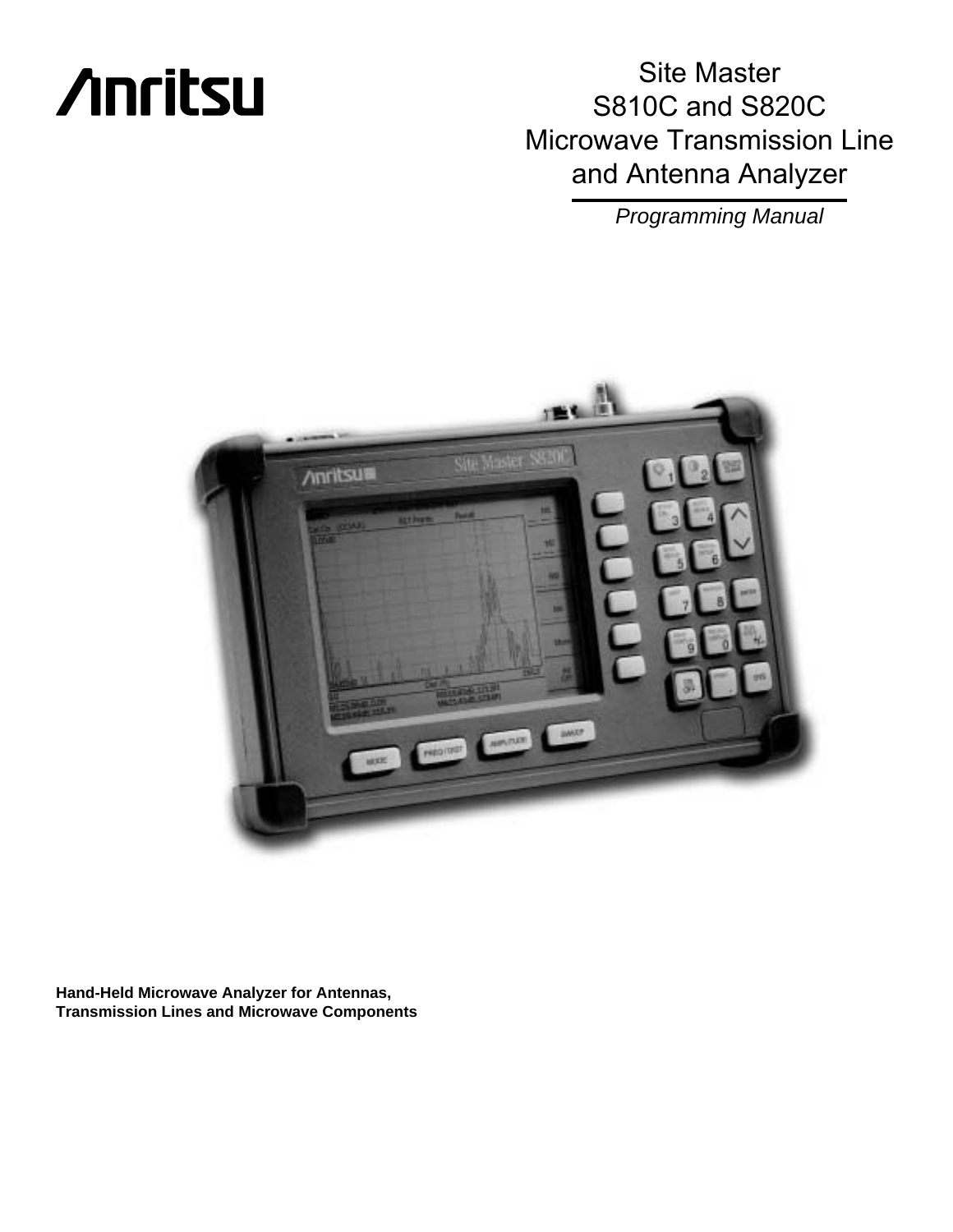# **WARRANTY**

The Anritsu product(s) listed on the title page is (are) warranted against defects in materials and workmanship for one year from the date of shipment.

Anritsu's obligation covers repairing or replacing products which prove to be defective during the warranty period. Buyers shall prepay transportation charges for equipment returned to Anritsu for warranty repairs. Obligation is limited to the original purchaser. Anritsu is not liable for consequential damages.

## **LIMITATION OF WARRANTY**

The foregoing warranty does not apply to Anritsu connectors that have failed due to normal wear. Also, the warranty does not apply to defects resulting from improper or inadequate maintenance by the Buyer, unauthorized modification or misuse, or operation outside the environmental specifications of the product. No other warranty is expressed or implied, and the remedies provided herein are the Buyer's sole and exclusive remedies.

# **TRADEMARK ACKNOWLEDGEMENTS**

MS-DOS, Windows, and Windows for Workgroups are registered trademarks of the Microsoft Corporation.

### **NOTICE**

Anritsu Company has prepared this manual for use by Anritsu Company personnel and customers as a guide for the proper installation, operation, and maintenance of Anritsu Company equipment and computer programs. The drawings, specifications, and information contained herein are the property of Anritsu Company, and any unauthorized use or disclosure of these drawings, specifications, and information is prohibited; they shall not be reproduced, copied, or used in whole or in part as the basis for manufacture or sale of the equipment or software programs without the prior written consent of Anritsu Company.

### **UPDATES**

Updates to this manual, if any, may be downloaded from the Anritsu internet site at: http://www.anritsu.com.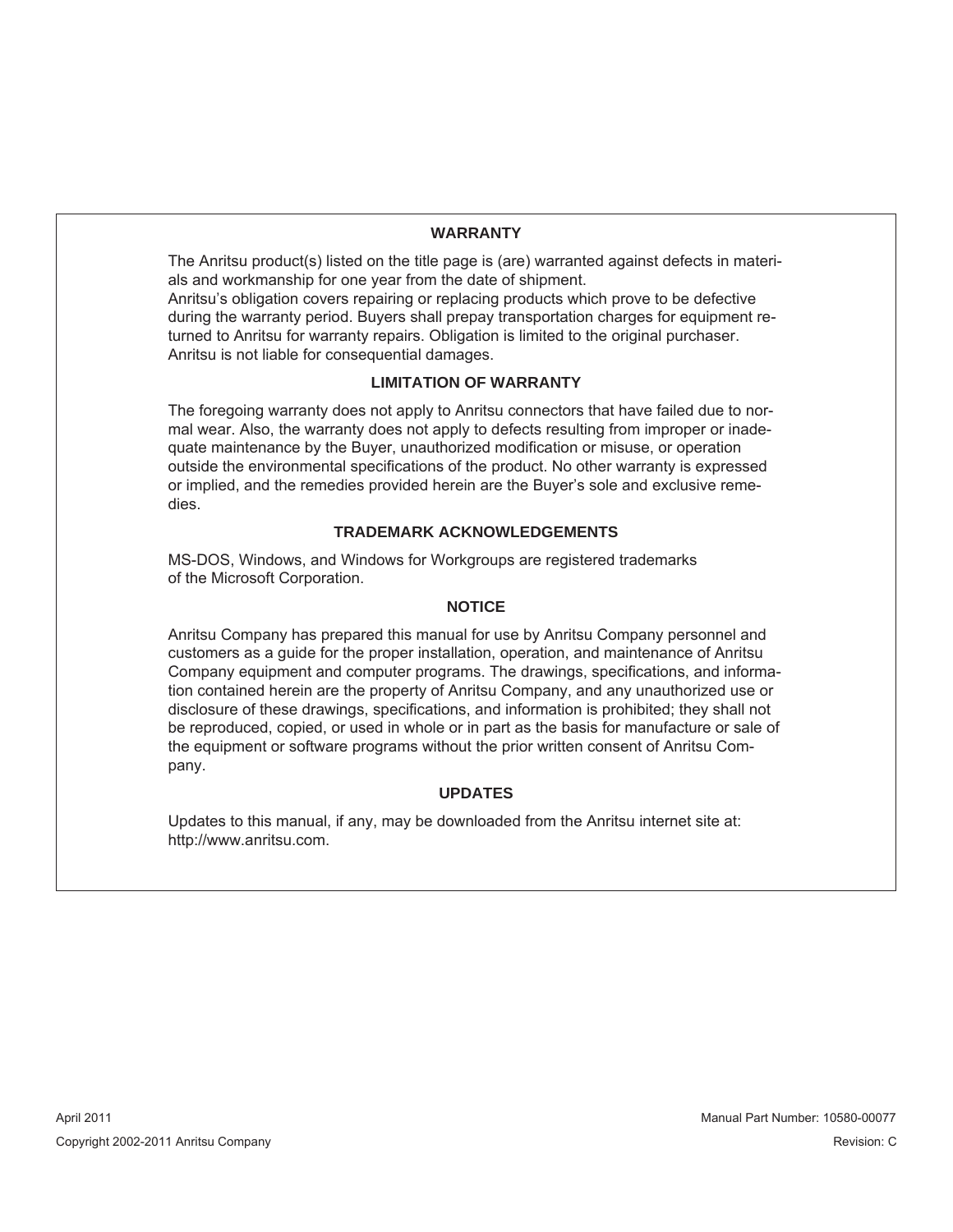# **Table of Contents**

| Lifetime of Changes to Site Master Operating Parameters 2     |  |
|---------------------------------------------------------------|--|
|                                                               |  |
|                                                               |  |
|                                                               |  |
|                                                               |  |
|                                                               |  |
|                                                               |  |
|                                                               |  |
|                                                               |  |
|                                                               |  |
|                                                               |  |
|                                                               |  |
|                                                               |  |
|                                                               |  |
| Single Sweep Mode On/Off - Control Byte #11 (0Bh). 8          |  |
|                                                               |  |
| Sequence Site Master Calibration - Control Byte #13 (0Dh) 9   |  |
| Set Site Master Data Points - Control Byte #14 (0Eh). 10      |  |
| Set Site Master Limit Beep Status - Control Byte #15 (0Fh) 10 |  |
|                                                               |  |
|                                                               |  |
|                                                               |  |
|                                                               |  |
|                                                               |  |
|                                                               |  |
|                                                               |  |
|                                                               |  |
|                                                               |  |
|                                                               |  |
|                                                               |  |
|                                                               |  |
|                                                               |  |
|                                                               |  |
|                                                               |  |
|                                                               |  |
|                                                               |  |
|                                                               |  |
|                                                               |  |
|                                                               |  |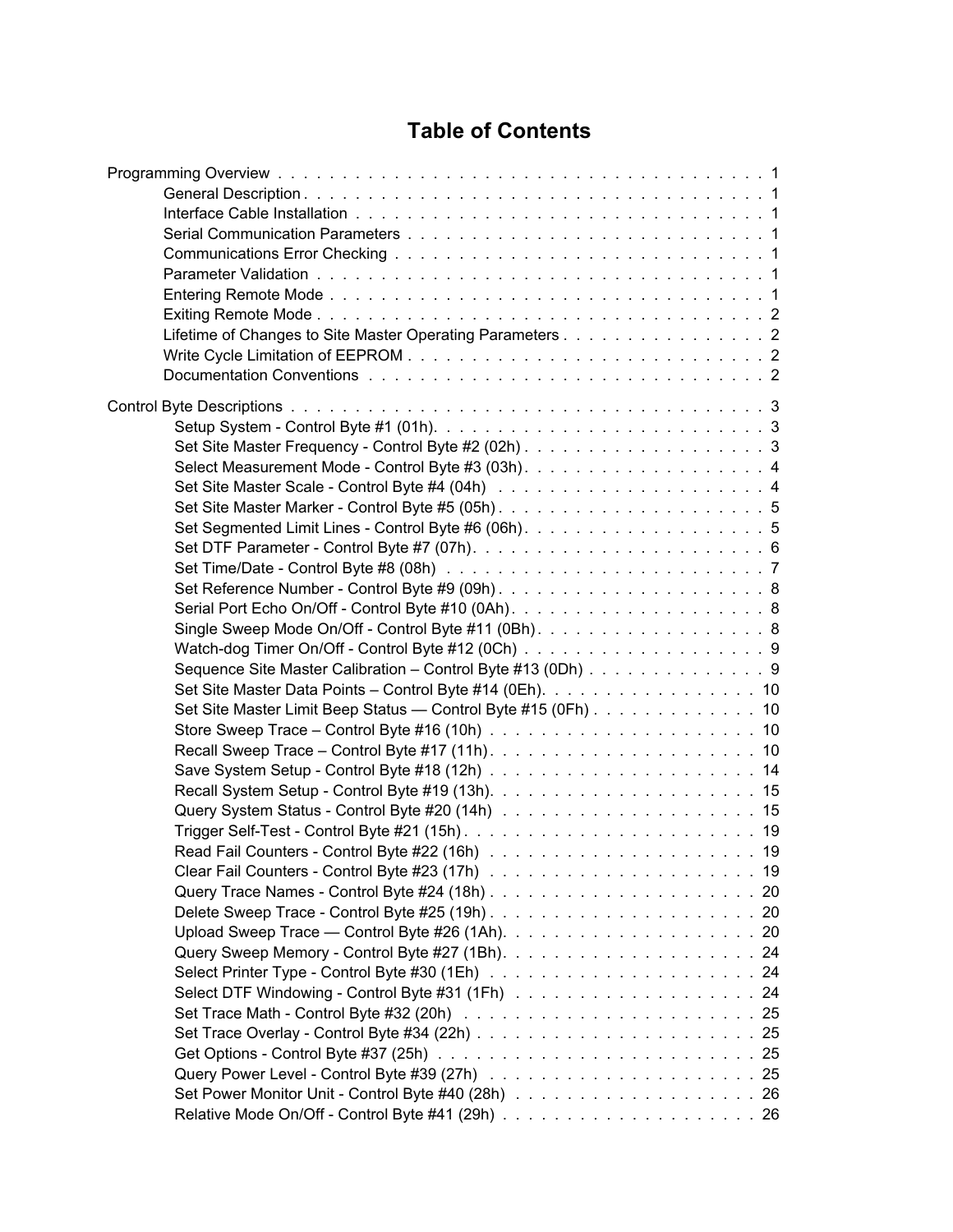| Set Site Master Single Limit - Control Byte #55 (37h) 28          |  |
|-------------------------------------------------------------------|--|
| Automatically Save Runtime Setup - Control Byte #64 (40h) 29      |  |
|                                                                   |  |
| Enter Remote Mode Immediately - Control Byte #70 (46h) 30         |  |
|                                                                   |  |
|                                                                   |  |
| Set Site Master Marker(Peak/Valley) - Control Byte #129 (81h). 31 |  |
| Set SOSL Cal Parameter - Control Byte #130 (82h) 32               |  |
|                                                                   |  |
| Write Custom Waveguide - Control Byte #133 (85h) 32               |  |
| Recall Custom Waveguide - Control Byte #134 (86h) 33              |  |
| Query User Connector_Coefficient - Control Byte #135 (87h). 33    |  |
| Set User Connector Coefficient - Control Byte #136 (88h) 34       |  |
|                                                                   |  |
|                                                                   |  |
|                                                                   |  |
| Read ASCII Serial Number - Control Byte #225 (E1h). 36            |  |
|                                                                   |  |
|                                                                   |  |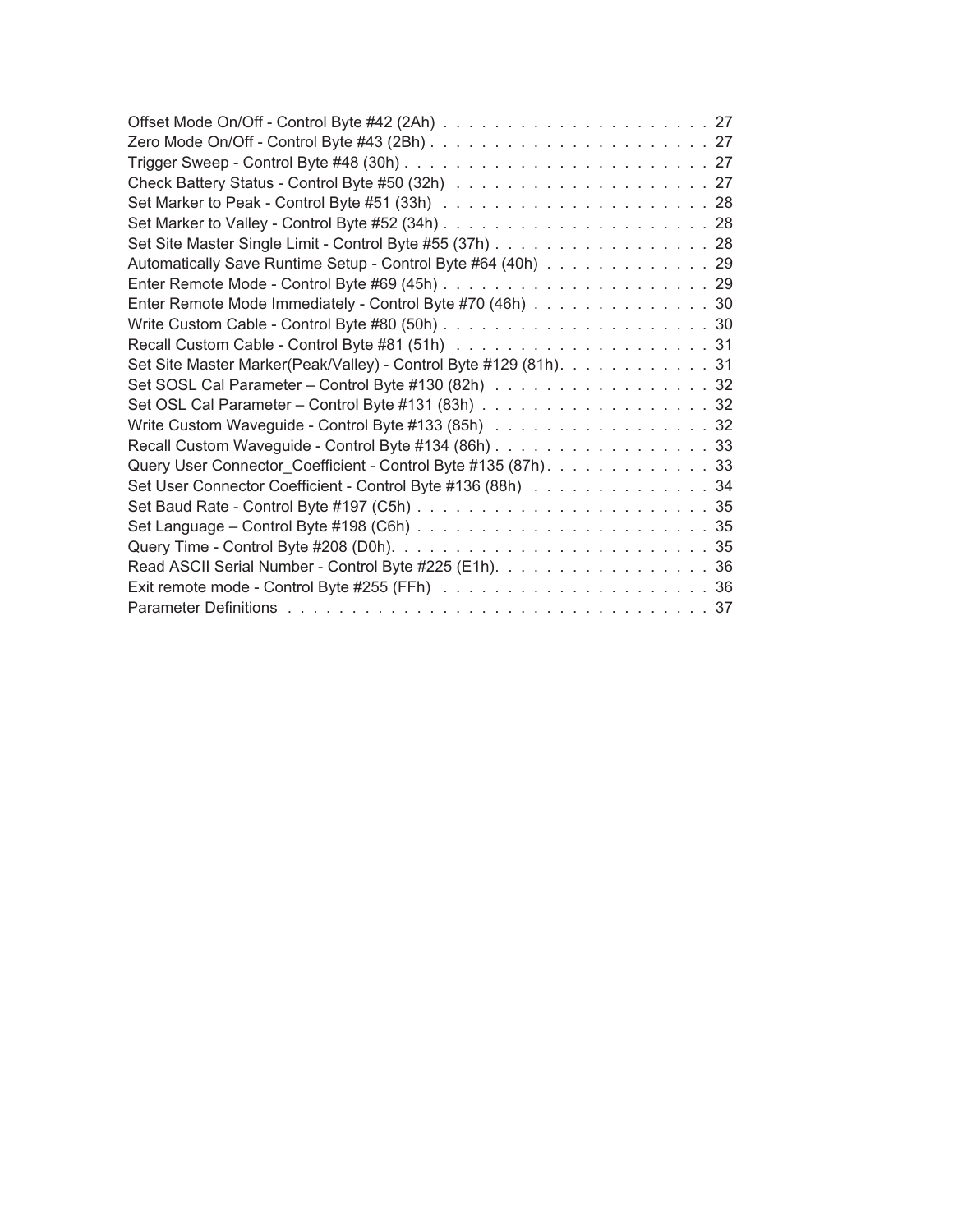# <span id="page-4-0"></span>**Programming Overview**

NOTE: This programming manual is written exclusively for the Anritsu Site Master S8X0C Series. The Anritsu Site Master S8X0C Serial Port Commands are not backward compatible with the Site Master S8X0A Series. For information on firmware upgrades, contact your local Anritsu Service Center.

# **General Description**

The Site Master must first be set into remote mode for communication with a computer. Remote mode differs from normal repetitive sweep and single-sweep modes. During remote mode, the Site Master stops sweeping entirely and attends to the serial port. The Site Master indicates remote mode by displaying the word RE-MOTE on the front panel display.

Once in remote mode, control bytes and associated data can be sent to the Site Master to command the unit to perform various functions and activities. The Site Master responds with data or feedback as necessary. Remote mode supports all features accessible from the keypad except the printer, which requires connection to the same 9-pin connector on the Site Master connector panel.

Remote mode can be exited by pressing the **ESCAPE/CLEAR** front panel key or by sending the Exit Remote control byte #255 (FFh) command. When the remote session is terminated, the Site Master resumes normal operation in the same sweep mode it was in before entering remote mode.

# **Interface Cable Installation**

The Site Master is a DTE-type serial device. Communication between the Site Master and a PC is accomplished over a null modem serial cable provided with the Site Master (Anritsu part number 800-441). Connect the cable to the Serial Interface connector on the Site Master Test Connector Panel and to the appropriate COM port connector on the PC.

# **Serial Communication Parameters**

The Site Master begins communication at 9600 bps when first powered on. It uses no parity bits, 8 data bits, and 1 stop bit (N-8-1). No hardware handshaking is used. The Set Baud Rate Control Byte #197 (C5h) serial command can be used to change the baud rate to 19,200, 38,400, 56,000 or 115,200. An invalid setting returns the rate to 9600.

# **Communications Error Checking**

Since there is no hardware handshaking, byte level error handling must be done by the controlling program. The expected number of response bytes for each control byte (listed in the control byte description section of this manual) works well for responses coming from the Site Master. For data streams going to the Site Master, the "watch dog timer" protects against interrupted transmissions by aborting a control byte sequence if the inter-byte time limit is exceeded.

# **Parameter Validation**

The Site Master validates input parameters for each control byte sequence. If the input parameters are out of range or invalid, the Site Master notifies the computer by sending Parameter Error Byte #224 (E0h). The Site Master discards the received data and waits for the next control byte.

# **Entering Remote Mode**

Send the Enter Remote Mode Byte #69 (45h) to the Site Master to enter remote mode at the end of the current sweep. Send the Enter Remote Mode Immediately byte #70 (46h) to enter remote mode in the middle of a sweep.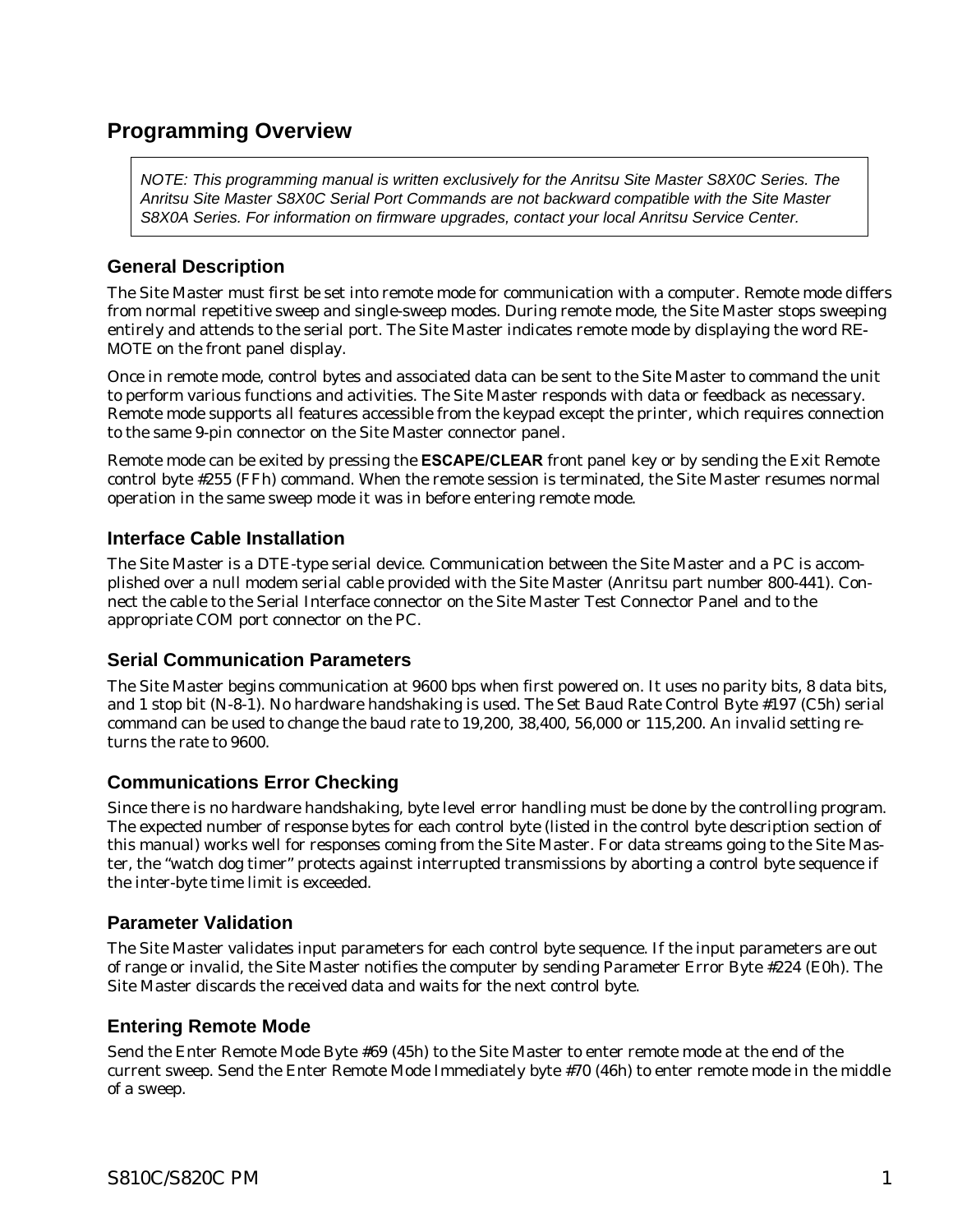<span id="page-5-0"></span>The Site Master serial port buffer is one byte wide. No internal buffer exists, so waiting for the response from the unit is essential. If the Site Master is not in remote mode, sending a second byte overwrites the original byte commanding it to enter remote mode. If control byte #69 is sent, the Site Master will enter remote mode at the end of the current sweep. If control byte #70 is sent, the unit will enter remote mode as soon as it receives the byte. This means that data stored for the current sweep may be incomplete. Once a response string is received from the Site Master, the unit is ready to accept additional control bytes.

# **Exiting Remote Mode**

To exit remote mode, send the Exit Remote Control byte #255 (0xFF) to the Site Master. The Site Master sends a response byte of 255 (0xFF) then exits remote mode. Remote mode can also be exited by pressing the **ESCAPE/CLEAR** front panel key.

# **Lifetime of Changes to Site Master Operating Parameters**

System parameters changed during remote mode remain changed for normal operation after the unit exits remote mode. However, the changes are not automatically written to the non-volatile EEPROM. Turning off the Site Master power erases the changed settings.

To retain the changes, the setup must be saved to one of the setup memory locations. Use either the run-time setup location 0, (which holds the power-on defaults) or one of the nine other setup locations. Control byte #64 (40h) sets the auto-save flag which commands the Site Master to automatically save the changes to the run-time setup location upon exiting remote mode. Refer to the Site Master User's Guide or information in this manual on control byte #18 (12h) for further details.

# **Write Cycle Limitation of EEPROM**

The EEPROM, used to store calibrations, setups and traces has a guaranteed lifetime of at least 100,000 write cycles and an unlimited number of read cycles. The write cycle limitation is for a specific location. For example, setup #1 can be stored 100,000 times and setup #2 can be stored 100,000 times, etc. Because of this, the Site Master does not automatically store the changed system parameters to the EEPROM. Be aware of the EEPROM write cycle limitation when programming the Site Master and keep the number of write cycles to a minimum.

# **Documentation Conventions**

Throughout the rest of the documentation, the following conventions will be observed:

# **Numeric Representation**

Hexadecimal numbers will be represented with the suffix h. For example, the decimal number 255 will be represented in hexadecimal as FFh.

Binary numbers will be represented with the suffix "b." For example, the decimal number 2 will be represented in binary as 10b.

Decimal numbers will be represented with the prefix "#" when referring to a control byte (command byte) and without prefix or suffix in all other cases.

# **Bit Positions**

When enumerating bits in a byte, bit 0 will always be the least significant bit (LSB).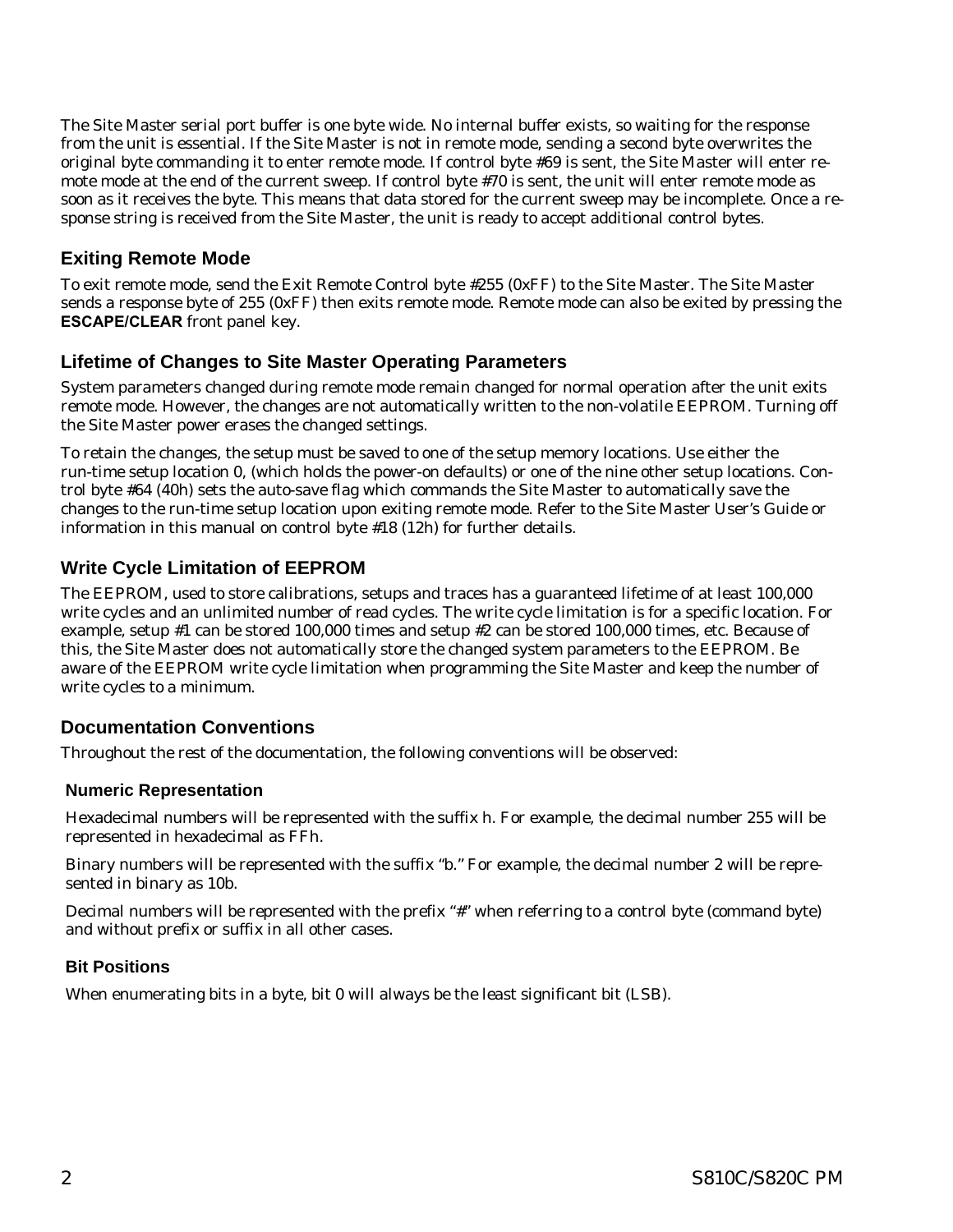# <span id="page-6-0"></span>**Control Byte Descriptions**

# **Setup System - Control Byte #1 (01h)**

| <b>Description:</b>     | Sets system status flags and switches. The Site Master acts on the entire byte. You must<br>account for the state of each of the bits. For example, if you wanted to turn the LCD back<br>light on without disturbing the other switches you would do the following: query the Site<br>Master with control byte #20. You would mask in the LCD status (04h) with the data<br>from response bytes #136 and #138 and send this to the Site Master after control byte<br>#1. |
|-------------------------|---------------------------------------------------------------------------------------------------------------------------------------------------------------------------------------------------------------------------------------------------------------------------------------------------------------------------------------------------------------------------------------------------------------------------------------------------------------------------|
|                         | See control byte #20 (14h) response bytes 136 and 138 for current Site Master configura-<br>tion. It is important to set the Metric/English flag to the proper value before sending dis-<br>tance information.                                                                                                                                                                                                                                                            |
| <b>Bytes to Follow:</b> | 1 byte<br>1) Status Byte $(1b = On, 0b = Off)$<br>$(LSB)$ bit $0 = Fixed CW Mode On/Off$<br>$bit 1 = Not Used$<br>bit $2 = LCD$ Back Light On/Off<br>bit 3 = Measurement Unit Metric/English (0b = English, 1b = Metric)<br>bit $4 =$ Cal On/Off<br>bit 5-7: Not Used                                                                                                                                                                                                     |
| <b>SM Returns:</b>      | 255 (FFh) Operation Complete Byte<br>224 (E0h) Parameter Error: Invalid setting<br>238 (EEh) Time-out Error                                                                                                                                                                                                                                                                                                                                                               |
| Notes:                  |                                                                                                                                                                                                                                                                                                                                                                                                                                                                           |

1. Cal can be turned on only if a complete calibration has been performed at the current start and stop frequencies. Otherwise, 244 (E0h) will be returned.

# **Set Site Master Frequency - Control Byte #2 (02h)**

| <b>Description:</b>     | Sets the Site Master frequency range.                                                                                                                                                                                                         |  |
|-------------------------|-----------------------------------------------------------------------------------------------------------------------------------------------------------------------------------------------------------------------------------------------|--|
|                         | See control byte #20 (14h) response bytes 4 to 11 for current Site Master configuration.                                                                                                                                                      |  |
| <b>Bytes to Follow:</b> | 8 bytes<br>1) Start Frequency (highest byte)<br>2) Start Frequency<br>3) Start Frequency<br>4) Start Frequency (lowest byte)<br>5) Stop Frequency (highest byte)<br>6) Stop Frequency<br>7) Stop Frequency<br>8) Stop Frequency (lowest byte) |  |
| <b>SM Returns:</b>      | 255 (FFh) Operation Complete Byte<br>224 (E0h) Parameter Error: Invalid frequency range<br>238 (EEh) Time-out Error                                                                                                                           |  |
| Notes:                  |                                                                                                                                                                                                                                               |  |

1. Start and stop frequencies are given in terms of 1 KHz steps. (e.g., 5.3 GHz would be sent as 5300000 = 5300000 KHz)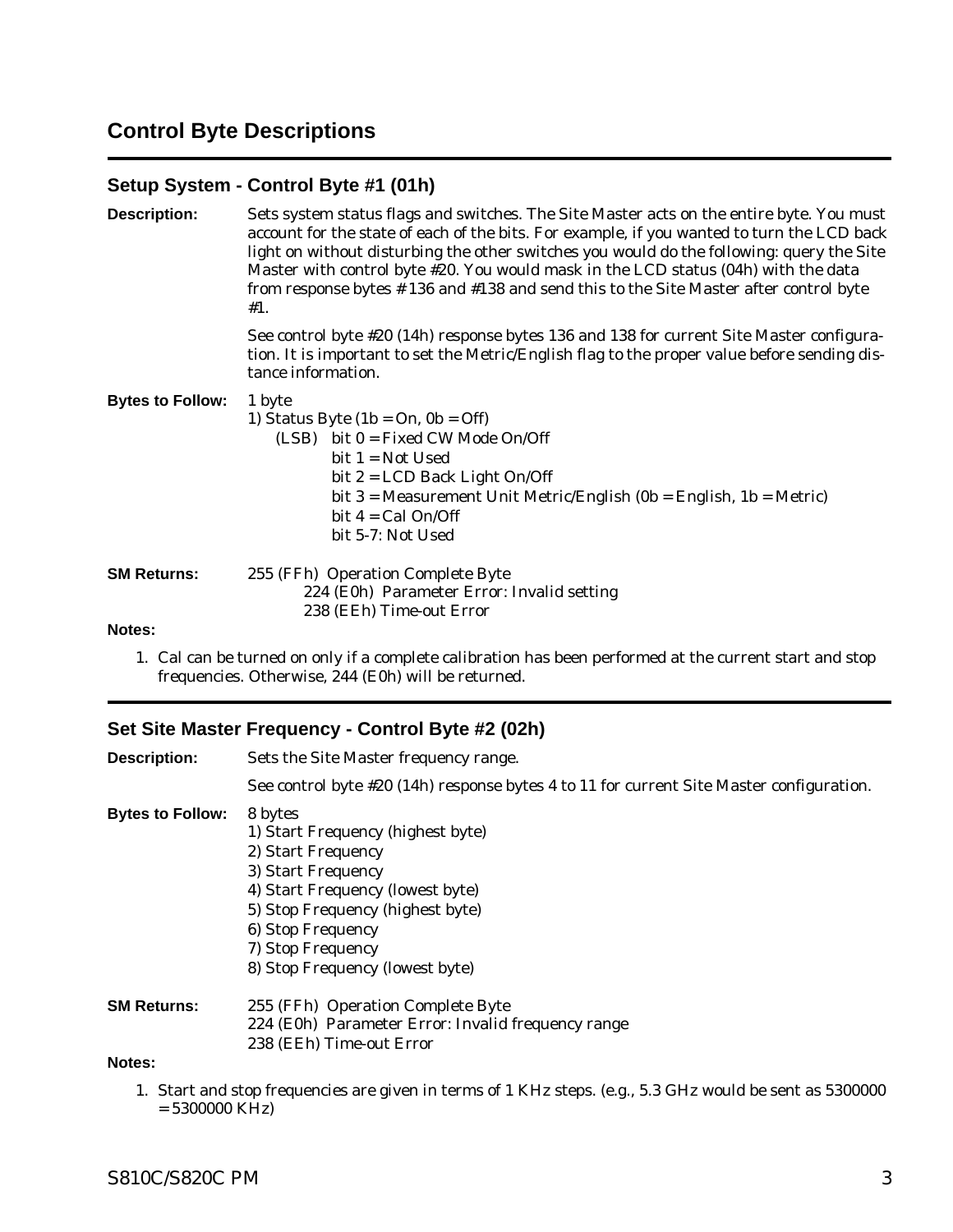# <span id="page-7-0"></span>**Select Measurement Mode - Control Byte #3 (03h)**

**Description:** Sets measurement domain and display graph type. You must have a valid calibration (current frequencies and calibration frequencies being the same) to switch to the Distance domain.

See control byte #20 (14h) response byte 1 for current Site Master mode.

### **Bytes to Follow:** 1 byte

1) Measurement Mode 00h: RL Frequency 01h: SWR Frequency 02h: Cable Loss Frequency 10h: RL Distance 11h: SWR Distance 40h: Power Monitor 74h: Fast Tune RL 75h: Fast Tune SWR

### **SM Returns:** 255 (FFh) Operation Complete Byte 224 (E0h) Parameter Error: Invalid Measurement Mode 238 (EEh) Time-out Error

# **Set Site Master Scale - Control Byte #4 (04h)**

**Description:** Sets the graph boundaries.

The scale settings require knowing the graph type for proper configuration. For example, the scale start in return loss is the top of the graph while scale start is the bottom of the graph for SWR. Think of the scale start as being the smallest value on the graph.

See control byte #20 (14h) response bytes 12 to 19 for current Site Master scaling. For Data formats' see Note below.

### **Bytes to Follow:** 8 bytes

- 1) Scale Start Value (highest byte)
- 2) Scale Start Value
- 3) Scale Start Value
- 4) Scale Start Value (lowest byte)
- 5) Scale Stop Value (highest byte)
- 6) Scale Stop Value
- 7) Scale Stop Value
- 8) Scale Stop Value (lowest byte)

### **SM Returns:** 255 (FFh) Operation Complete Byte 224 (E0h) Parameter Error: Invalid scale range 238 (EEh) Time-out Error

### **Notes:**

1. Return Loss & Cable Loss

Scaling is in thousandths of a dB Maximum value sent is 54000 which represents 54.00 dB Minimum value sent is 0 which represent 0.00 dB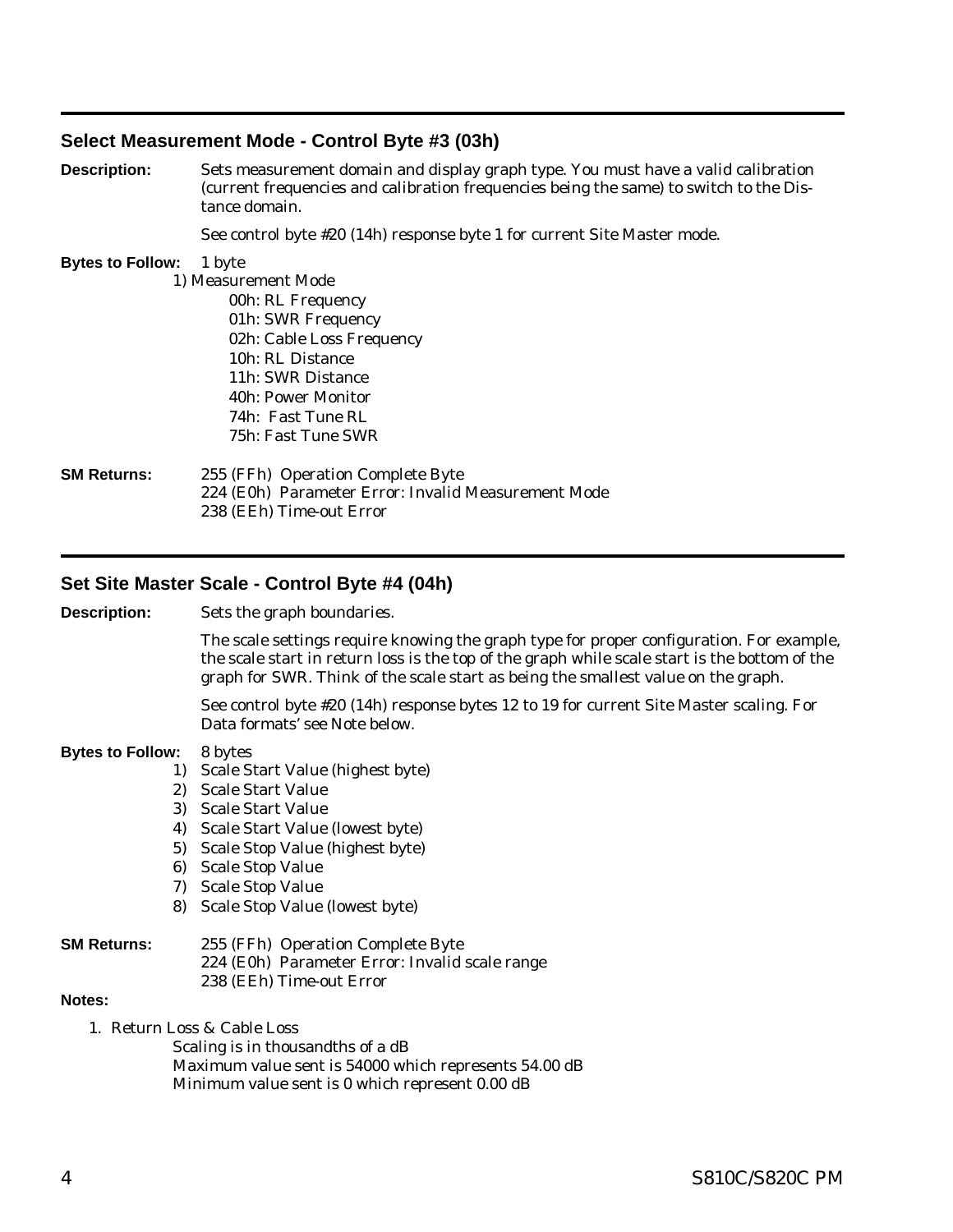<span id="page-8-0"></span>Scale Start Value is the top of the graph Scale Stop Value is the bottom of the graph

2. SWR: Scaling is in thousandths (of ratio) Maximum value sent is 65535 which represents 65.53 Minimum value sent is 1000 which represents 1.00 Scale Start Value is the bottom of the graph Scale Stop Value is the top of the graph

# **Set Site Master Marker - Control Byte #5 (05h)**

**Description:** Sets an individual marker status and location.

The Site Master sets the position of a marker by its relative position on the graph (i.e., the corresponding data point). The lowest position is 0 at the start frequency (or distance). The highest position is at the stop frequency (or distance). For example, if the resolution is 130 Data Points, the start frequency is at point 0 and the stop frequency is at point 129. To calculate the data point from a frequency (or distance) do the following:

Point = (resolution -1) (marker frequency -start frequ ency) (stop frequency) - (start frequency)

In order to set frequency markers, you must be in the frequency domain. Likewise, if you want to set distance markers, you must be in the distance domain. Marker position is independently remembered for distance and frequency domains.

See control byte #20 (14h) response bytes 20 to 31 for current frequency markers. See control byte #20 (14h) response bytes 114 to 125 for current distance markers. See control byte #20 (14h) response byte 134 for current marker on/off status and byte 135 for the marker delta status.

## **Bytes to Follow:** 5 bytes

- 1) Marker Number (01h-06h: marker 1-6)
- 2) Marker Line On/Off  $(01h = On, 00h = Off)$
- 3) Marker Delta On/Off  $(01h = On, 00h = Off)$
- 4) Marker Value (higher byte)
- 5) Marker Value (lower byte)

# **SM Returns:** 255 (FFh) Operation Complete Byte 224 (E0h) Parameter Error: Invalid marker, marker status, or marker position 238 (EEh) Time-out Error

**Notes:**

1. Marker Delta is not applicable to Marker 5 and Marker 6.

# **Set Segmented Limit Lines - Control Byte #6 (06h)**

**Description:** Sets the position and On/Off Status of the Limit Lines.

S8X0C supports 5 limit segments. Each segment may have any finite slope and can be enabled and disabled independently of every other segment. The limit beep is enabled for all segments or no segments.

Limit segments are specified by their end points (starting and ending "x" and "y" values).

See control byte #20 (14h) response byte 36 to 105 for current Site Master configuration.

**Bytes to Follow:** 14 bytes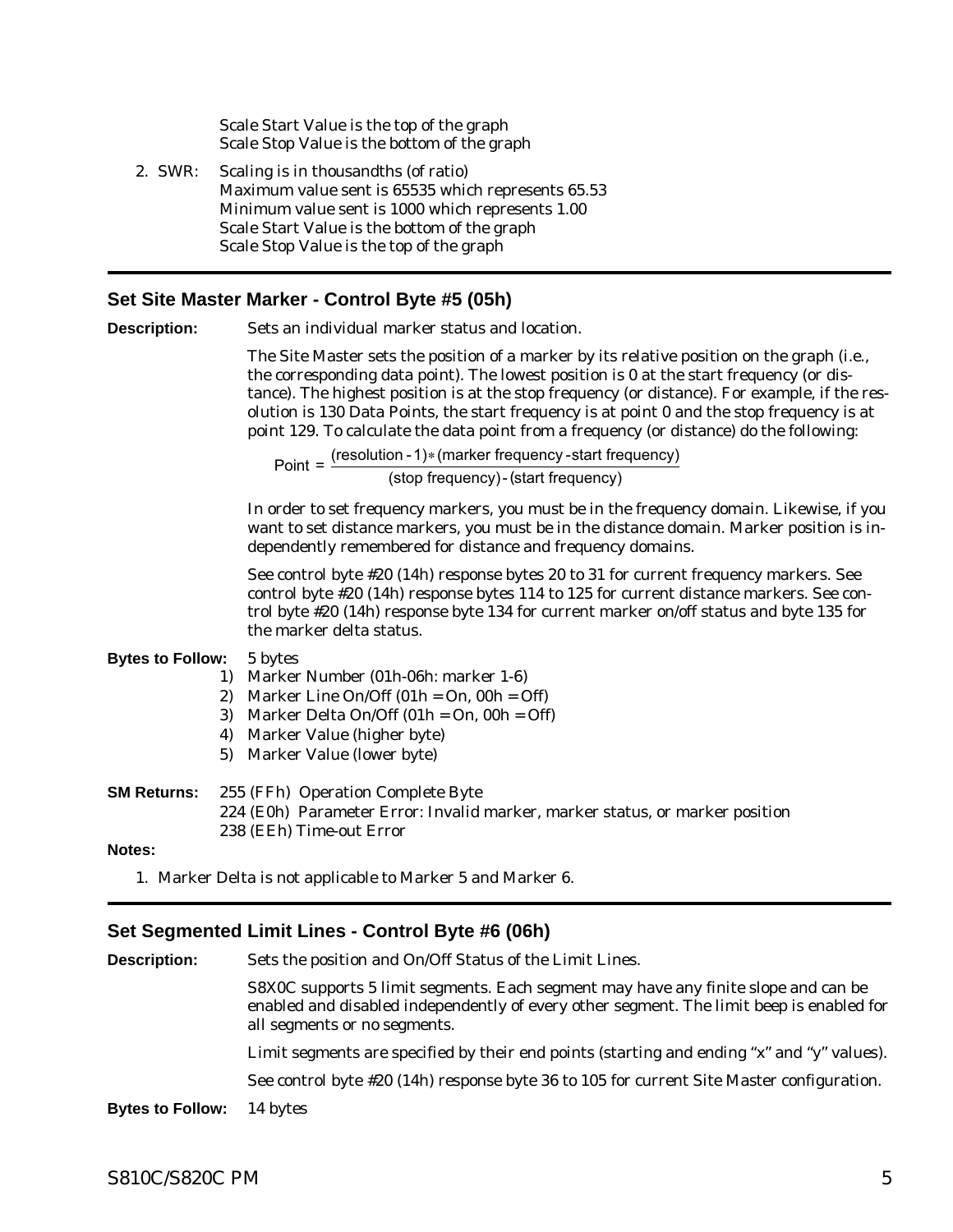- <span id="page-9-0"></span>1) Limit Number
- 2) Limit Line On/Off  $(01h = On, 00h = Off)$
- 3) Starting X (highest byte)1
- 4) Starting X
- 5) Starting X
- 6) Starting X (lowest byte)
- 7) Starting Y (highest byte) 2
- 8) Starting Y (lowest byte)
- 9) Ending X (highest byte)1
- 10) Ending X
- 11) Ending X
- 12) Ending X (lowest byte)
- 13) Ending Y (highest byte) 2
- 14) Ending Y (lowest byte)

# **SM Returns:** 255 (FFh) Operation Complete Byte 224 (E0h) Parameter Error: Invalid limit segment, limit status, or limit value 238 (EEh) Time-out Error

### **Notes:**

- 1. Start and stop frequencies are given in terms of 1 KHz steps. (e.g., 5.3 GHz would be sent as 5300000  $= 5300000$  KHz.)
- 2. Limit Value depends on the current display mode selected. Return Loss & Cable Loss:

|      | Limit is in thousandths of a dB<br>Maximum value sent is 54000 which represents 54.00 dB<br>Minimum value sent is 0 which represents 0.0 dB   |
|------|-----------------------------------------------------------------------------------------------------------------------------------------------|
| SWR: | Limit is in thousand the (of ratio)<br>Maximum value sent is 65530 which represents 65.53<br>Minimum value sent is 1000 which represents 1.00 |

# **Set DTF Parameter - Control Byte #7 (07h)**

**Description:** Sets Distance to Fault parameters.

Be aware using this control byte. The distance to fault parameters are all inter-related. Consequently, the control byte must change all of those parameters at the same time to properly set them.

Please refer to the Site Master User's Guide for a detailed explanation of the factors influencing proper selection of DTF parameters.

See control byte #20 (14h) response bytes 106 to 113 and 126 to 133 for current Site Master configuration.

### **Bytes to Follow:** 24 bytes:

- 1) Start Distance (highest byte)
- 2) Start Distance
- 3) Start Distance
- 4) Start Distance (lowest byte)
- 5) Stop Distance (highest byte)
- 6) Stop Distance
- 7) Stop Distance
- 8) Stop Distance (lowest byte)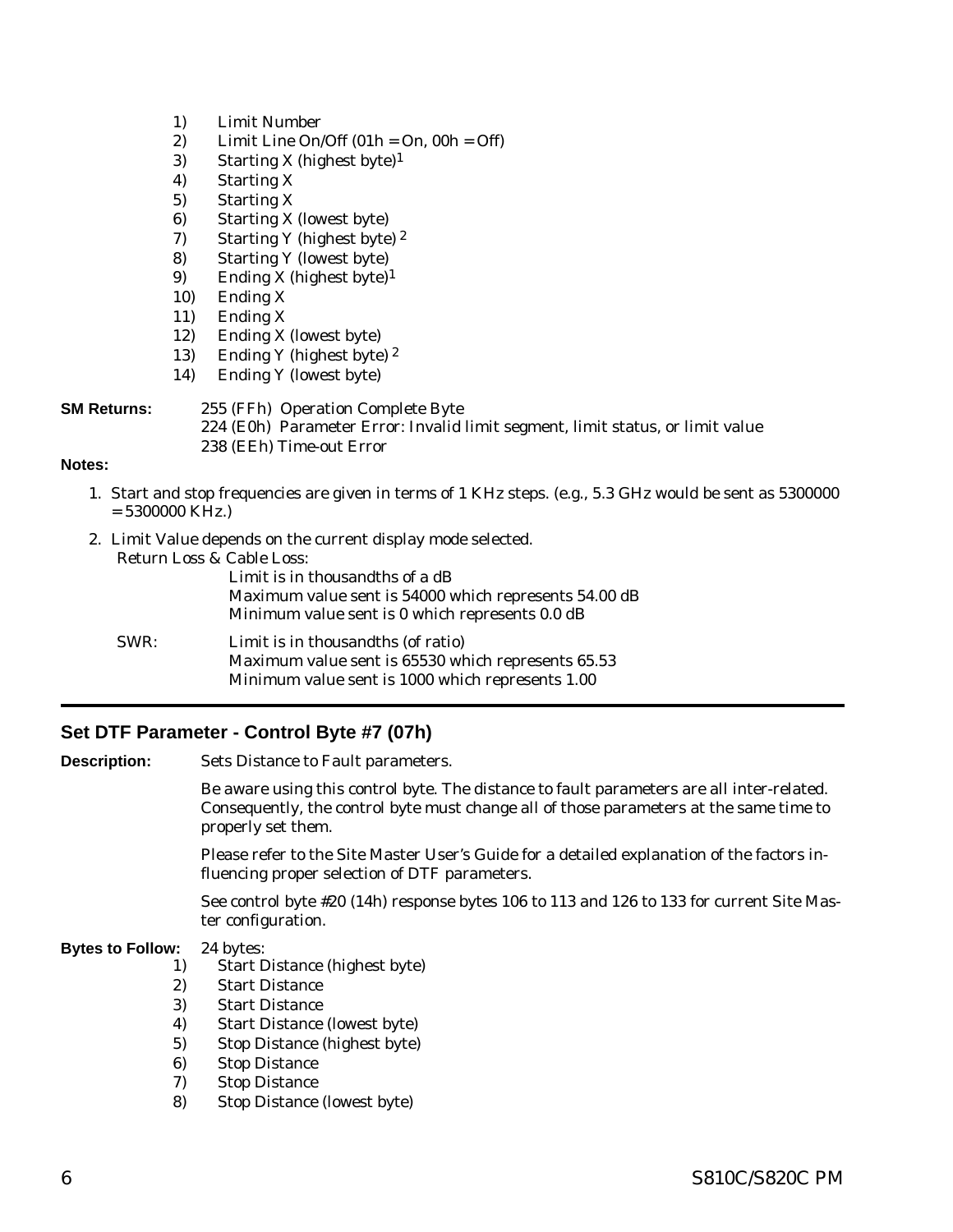- <span id="page-10-0"></span>9) Relative Propagation Velocity (highest byte)
- 10) Relative Propagation Velocity
- 11) Relative Propagation Velocity
- 12) Relative Propagation Velocity (lowest byte)
- 13) Cable Loss (highest byte)
- 14) Cable Loss
- 15) Cable Loss
- 16) Cable Loss (lowest byte)
- 17) Waveguide Cutoff Frequency (highest byte)
- 18) Waveguide Cutoff Frequency
- 19) Waveguide Cutoff Frequency
- 20) Waveguide Cutoff Frequency (lowest byte)
- 21) Waveguide Loss (highest byte)
- 22) Waveguide Loss
- 23) Waveguide Loss
- 24) Waveguide Loss (lowest byte)

**SM Returns:** 255 (FFh) Operation Complete Byte

- 224 (E0h) Parameter Error: Parameter(s) out of range
- 238 (EEh) Time-out Error

# **Notes:**

- 1. Give Start & Stop Distances in hundred-thousandths of meter or foot (12.34 m would be sent as 1234000).
- 2. Relative Propagation Velocity is in hundred-thousandths (a Relative Propagation Velocity of 0.850 will be sent as 85000).
- 3. Cable Loss is in hundred-thousandths of dB/m or dB/ft (-0.345 dB/m would be sent as 34500).
- 4. WAVEGUIDE Cutoff Frequency is in KHz (5.3 KHz would be sent as 5300000).
- 5. Waveguide Loss is in hundred-thousandths of dB/m or dB/ft (-0.345 dB/m would be sent as 34500).

# **Set Time/Date - Control Byte #8 (08h)**

**Description:** Sets the current time and date.

- **Bytes to Follow:** 7 bytes
	- 1) Hour: 0-23
	- 2) Minute: 0-59
	- 3) Month: 1-12
	- 4) Day: 1-31
	- 5) Year (higher Byte): Treat the two bytes as an integer. E.g. 07h, D1h stands for
	- 6) Year (lower Byte) 2001
	- 7) Daylight Saving (ON/OFF): 0 or 1
- **SM Returns:** 255 (FFh) Operation Complete Byte 238 (EEh) Time-out Error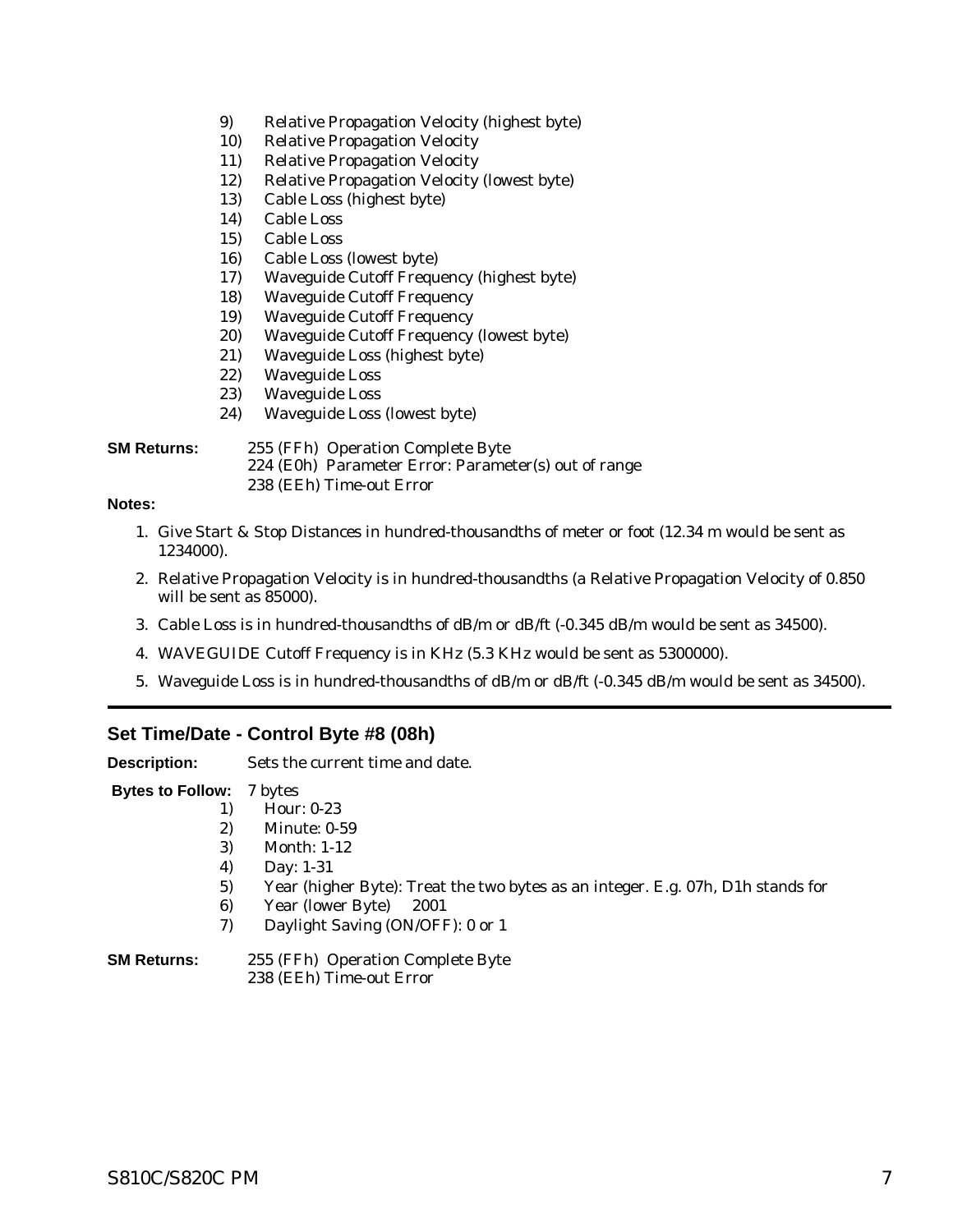# <span id="page-11-0"></span>**Set Reference Number - Control Byte #9 (09h)**

| <b>Description:</b>     | The reference number is also known as the trace name. It is the combination of 16 let-<br>ters, numbers, spaces and the characters "-", ",", ".", and "/". The command saves the<br>trace name to be used with the next trace. The current reference number is found by re-<br>calling trace 0 and examining response bytes 39-54. |
|-------------------------|------------------------------------------------------------------------------------------------------------------------------------------------------------------------------------------------------------------------------------------------------------------------------------------------------------------------------------|
| <b>Bytes to Follow:</b> | 16 bytes (ASCII text string)                                                                                                                                                                                                                                                                                                       |
| <b>SM Returns:</b>      | 255 (FFh) Operation Complete Byte<br>238 (EEh) Time-out Error                                                                                                                                                                                                                                                                      |

# **Serial Port Echo On/Off - Control Byte #10 (0Ah)**

| <b>Description:</b>     | Sets the serial port echo mode On/Off.                                                                                                                                                                                                                                                                                                                                                                                                                                              |
|-------------------------|-------------------------------------------------------------------------------------------------------------------------------------------------------------------------------------------------------------------------------------------------------------------------------------------------------------------------------------------------------------------------------------------------------------------------------------------------------------------------------------|
|                         | Serial Port Echo Mode uses the single sweep mode (see control byte #11 (0Bh)). There-<br>fore, at the end of each sweep cycle, the Site Master sends a Sweep Complete Byte #192<br>(C0h) to the serial port.                                                                                                                                                                                                                                                                        |
|                         | This mode activates once the Site Master exits from the remote mode. Serial Port Echo<br>status can't be saved to/or recalled from saved setups. Cycling power resets the Serial<br>port echo status to Off.                                                                                                                                                                                                                                                                        |
|                         | The Serial Port Echo Mode allows run-time handshaking between the Site Master and<br>computer by doing the following:<br>1) Enter remote mode. Set Serial Port Echo Mode On. Exit remote mode.<br>2) The Site Master sweeps once and then sends the Sweep Complete Byte.<br>3) After you receive it. Enter remote mode. Recall sweep 0 (last sweep trace in RAM).<br>4) Exit remote mode. Send Sweep Trig. Byte #48 (30h) and wait for the next sweep cycle.<br>5) Repeat steps 2-4 |
| <b>Bytes to Follow:</b> | 1 byte<br>1) Serial Port Echo Status<br>$00h = Off$<br>$01h = On$                                                                                                                                                                                                                                                                                                                                                                                                                   |
| <b>SM Returns:</b>      | 255 (FFh) Operation Complete Byte<br>224 (E0h) Parameter Error: Invalid serial port echo status<br>238 (EEh) Time-out Error                                                                                                                                                                                                                                                                                                                                                         |

# **Single Sweep Mode On/Off - Control Byte #11 (0Bh)**

**Description:** Enables or disables the Single Sweep Mode. Single Sweep Mode activates once the Site Master exits from the remote mode.

> When the Site Master returns to local mode, the Site Master stops sweeping, waits for either the RUN/HOLD KEY of the Site Master keypad or triggering byte #48 (30h).

Site Master also checks for remote control byte #69 (45h) at the end of each sweep. If present in the buffer, Site Master returns to remote mode (no sweeping, locked keypad).

### **Bytes to Follow:** 1 byte

1) Single Sweep Mode Status

 $00h =$ Off  $01h = On$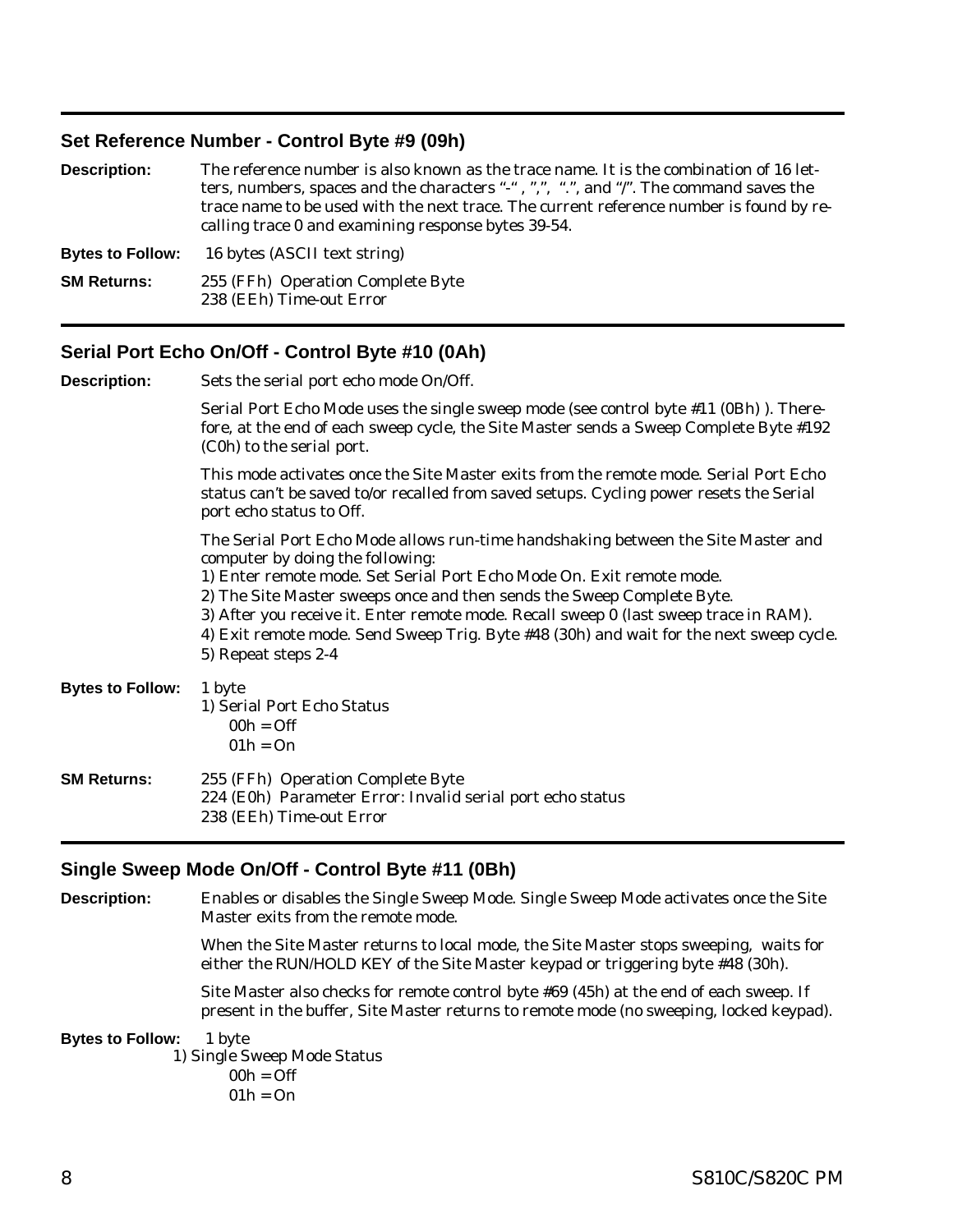### <span id="page-12-0"></span>**SM Returns:**

1. 255 (FFh) Operation Complete Byte 224 (E0h) Parameter Error: Invalid single sweep mode status 238 (EEh) Time-out Error

## **Watch-dog Timer On/Off - Control Byte #12 (0Ch)**

**Description:** Enables or Disables the Watch-dog timer.

The Site Master incorporates a Watch-dog Timer for higher reliability in serial communication. In selected control bytes (see control byte summary), the Site Master checks for the time interval between each byte received from the computer. If the time interval exceeds the set time limit (0.5 sec), the Site Master notifies the computer by sending Time-out Byte #238 (EEh). The Site Master discards the data it just received and then waits for the next control byte sequence.

This setting cannot be saved or recalled from a setup. It must be reset after the unit is power-cycled. The default value is Off.

**Bytes to Follow:** 1 byte 1) Watch-dog timer On/Off  $00h = Off$  $01h = On$ **SM Returns:** 255 (FFh) Operation Complete Byte 224 (E0h) Parameter Error: Invalid watch-dog timer status

## **Sequence Site Master Calibration – Control Byte #13 (0Dh)**

**Description:** Initiates a calibration step.

The Site Master must be calibrated to give accurate measurements. Calibration is based on frequency range. Once the frequency range is set, sequence the calibration process using this control byte. Measure each component (open, short, load) then trigger the Calculate step. The Calculate step uses the measurements obtained and generates the correction factors.

Upon receiving this control byte any old calibration data is lost. The media type is determined by the second byte. The Site Master does the calibration step specified by the third byte. After the measurements, you must trigger the Calculate step to complete the calibration. **Do not exit remote mode until the calculation is complete.**

Note that the measured trace of each step is not display on the Site Master screen.

After receiving the Calculate byte, the Site Master checks to see if all calibration steps are completed. The Site Master calculates the resulting correction factors and sends an Operation Complete Byte #255 (FFh) to the computer. If all four steps are not complete, the Site Master returns an Operation Incomplete Byte #224 (E0h) and no calculation is performed.

**Bytes to Follow:** 2 bytes

- 1) Media to calibrate for
	- $00h = \text{Coax}$
	- 01h = Waveguide
- 2) Calibration Step to trigger  $01h =$  open /  $1/8$ <sup>th</sup> Short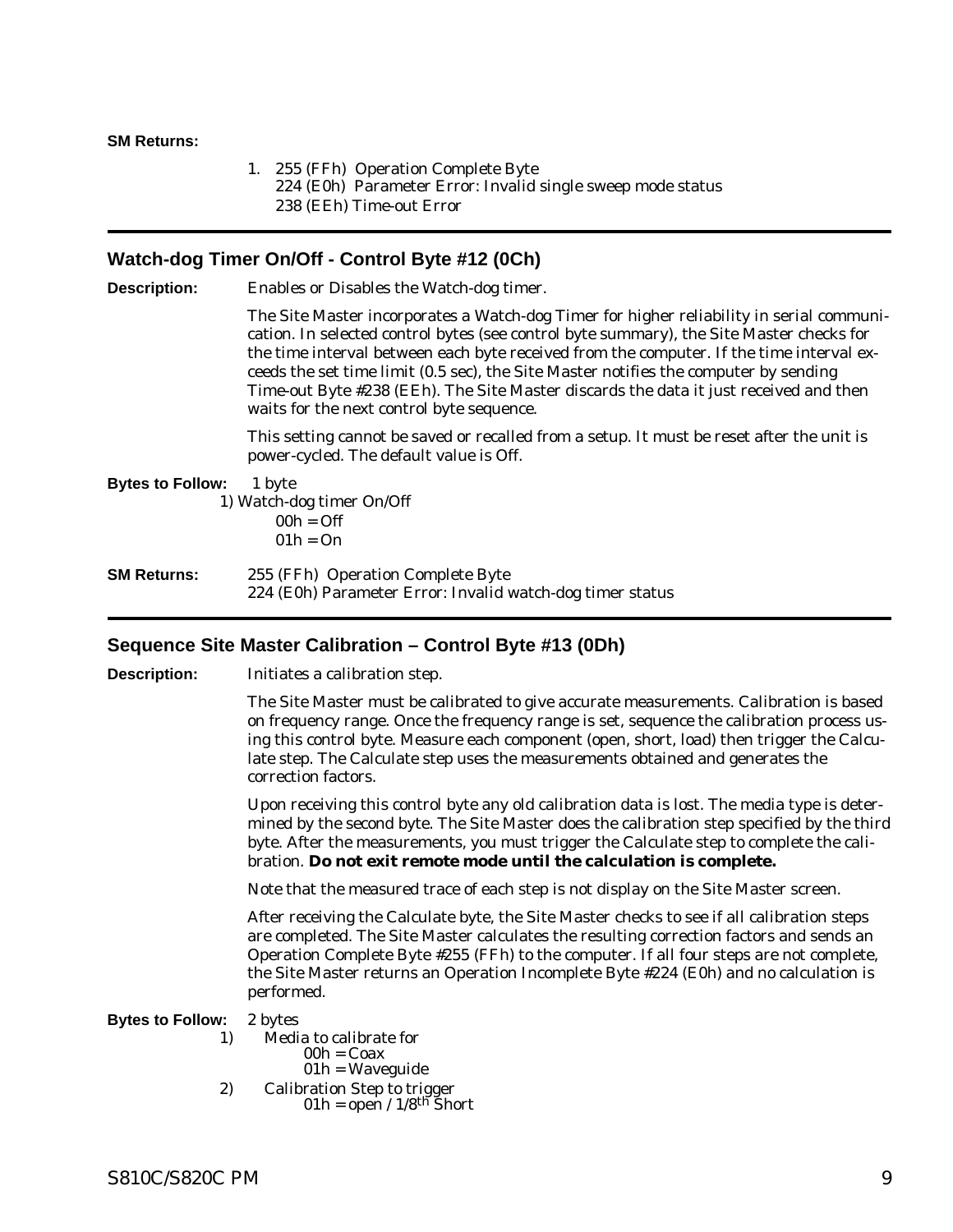|                    | $U\angle\Omega =$ Snort / $3/8$ <sup><math>\text{u}</math></sup> Snort<br>$03h = load$<br>06h = Calculate Calibration Data |
|--------------------|----------------------------------------------------------------------------------------------------------------------------|
| <b>SM Returns:</b> | 255 (FFh) Operation Complete Byte<br>224 (E0h) Error: Invalid Cal operation or Cal Incomplete<br>238 (EEh) Time-out Error  |

<span id="page-13-0"></span> $0.01$   $1.4/0.01h$   $0.1$ 

# **Set Site Master Data Points – Control Byte #14 (0Eh)**

| <b>Description:</b>           | Set number of measurement data points for Site Master.                                                                                |
|-------------------------------|---------------------------------------------------------------------------------------------------------------------------------------|
|                               | See control byte $#20$ (14h) response bytes 2 and 3 for the current configuration.                                                    |
| <b>Bytes to Follow:</b><br>1) | 1 bytes<br>Not valid in Fast Tune Mode<br>$00h = 130$ Points<br>$01h = 259$ Points<br>$02h = 517$ Points                              |
|                               | Valid only in Fast Tune Mode<br>$03h = 65$ Points<br>$04h = 43$ Points<br>$05h = 33$ Points                                           |
| <b>SM Returns:</b>            | 255 (FFh) Operation Complete Byte<br>224 (E0h) Parameter Error: Invalid Data Point Setting for given mode<br>238 (EEh) Time-out Error |

# **Set Site Master Limit Beep Status — Control Byte #15 (0Fh)**

| <b>Description:</b>            | Enable or disable the limit beep for all limit segments.                                                         |
|--------------------------------|------------------------------------------------------------------------------------------------------------------|
| <b>Bytes to Follow:</b> 1 byte | Status $(00h = OFF 01h = ON)$                                                                                    |
| <b>SM Returns:</b>             | 255 (FFh) Operation Complete Byte<br>224 (E0h) Parameter Error: Invalid status value<br>238 (EEh) Time-out Error |

# **Store Sweep Trace – Control Byte #16 (10h)**

**Description:** Saves current trace to the next available memory location. **Note:** Any calibration steps performed in remote mode overwrite the trace data in the memory. **Bytes to Follow:** 0 bytes **SM Returns:** 5 bytes 1-4) Time/Date Stamp (in long integer format, seconds since Jan. 1, 1970) 5) Operation result: 255 (FFh) Operation Complete Byte 224 (E0h) Out of memory (Memory full) 238 (EEh) Time-out Error

# **Recall Sweep Trace – Control Byte #17 (11h)**

**Description:** Queries the Site Master for sweep trace data.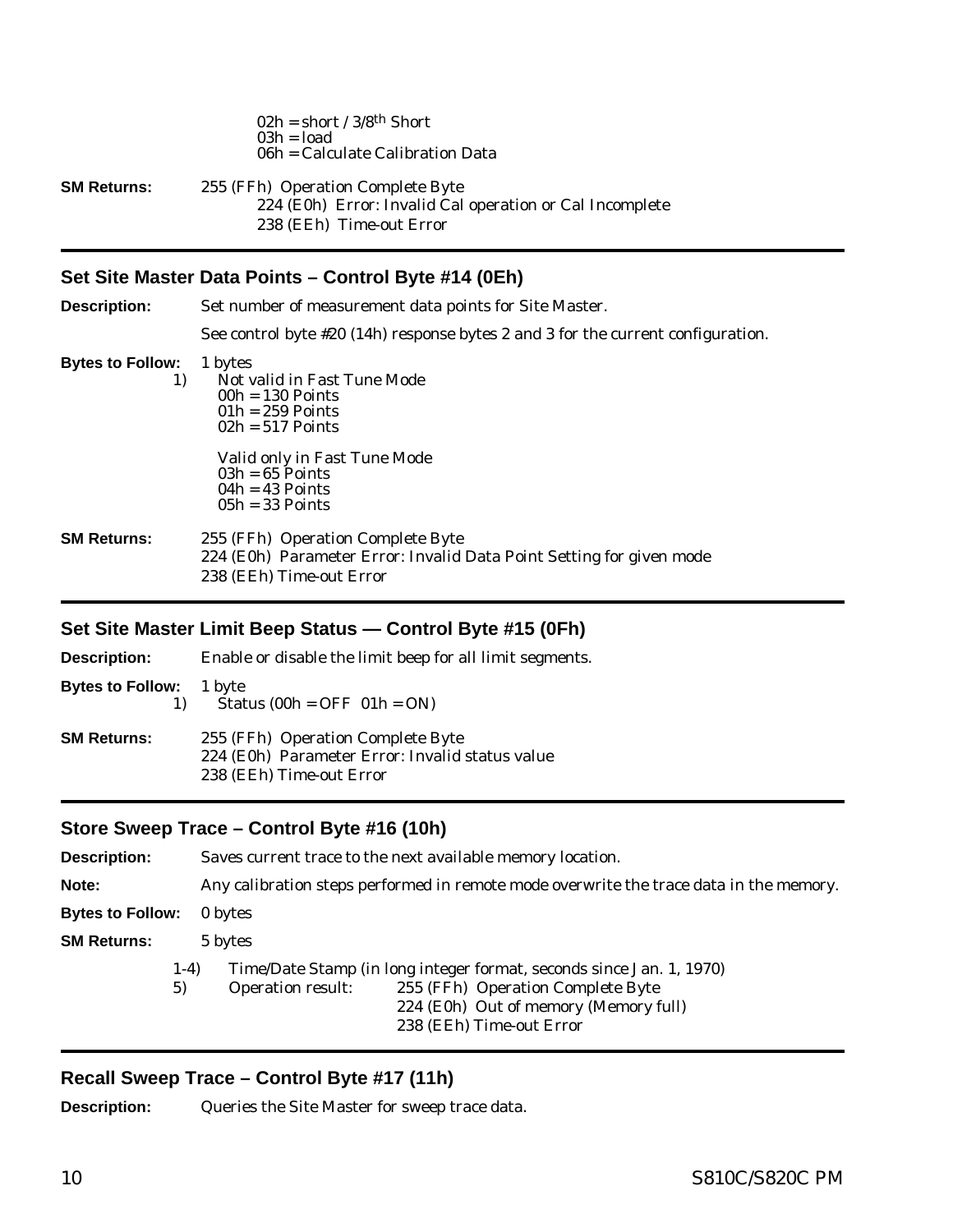### **Bytes to Follow:** 1 Byte

0 - Last sweep trace before entering remote mode (sweep trace in RAM)

1- 200 = Specific saved sweep number (stored sweeps in Flash memory)

- **SM Returns:** 1-2) # of following bytes<br>3-4) Model ID (0Eh for t
	- 3-4) Model ID (0Eh for the S810C and 0Fh for the S820C)<br>5-11) Model Number (7 bytes in ASCII)
	- 5-11) Model Number (7 bytes in ASCII)
	- 12-15) Software Version (4 bytes ASCII)
	- 16) Measurement Mode1
	- 17-20) Time/Date(in Long Integer)
	- 21-30) Date in String Format(mm/dd/yyyy)
	- 31-38) Time in String Format(hh:mm:ss)
	- 39-54) Reference Number Stamp ( 16 bytes in ASCII)
	- 55-56) # data points
	- 57) Start Frequency (in KHz) (highest byte)
	- 58) Start Frequency
	- 59) Start Frequency
	- 60) Start Frequency (in KHz) (lowest byte)
	- 61) Stop Frequency (highest byte)
	- 62) Stop Frequency
	- 63) Stop Frequency
	- 64) Stop Frequency (lowest byte)
	- 65) Minimum Frequency Step Size (in KHz) (highest byte)
	- 66) Minimum Frequency Step Size
	- 67) Minimum Frequency Step Size
	- 68) Minimum Frequency Step Size (in KHz) (lowest byte)
	- 68) Scale Top (highest byte) 2
	- 70) Scale Top
	- 71) Scale Top
	- 72) Scale Top (lowest byte)
	- 73) Scale Bottom (higher byte) 2
	- 74) Scale Bottom
	- 75) Scale Bottom
	- 76) Scale Bottom (lowest byte)
	- 77) Frequency Marker 1 (higher byte)3
	- 78) Frequency Marker 1 (lower byte)
	- 79) Frequency Marker 2 (higher byte) 3
	- 80) Frequency Marker 2 (lower byte)
	- 81) Frequency Marker 3 (higher byte) 3
	- 82) Frequency Marker 3 (lower byte)
	- 83) Frequency Marker 4 (higher byte) 3
	- 84) Frequency Marker 4 (lower byte)
	- 85) Frequency Marker 5 (higher byte) 3
	- 86) Frequency Marker 5 (lower byte)
	- 87) Frequency Marker 6 (higher byte) 3
	- 88) Frequency Marker 6 (lower byte)
	- 89) Single Limit Line Value (highest byte) 2
	- 90) Single Limit Line Value
	- 91) Single Limit Line Value
	- 92) Single Limit Line Value (lowest byte)
	- 93) Multiple Limit Segment # (1)
	- 94) Multiple Limit Segment Status (01h = On, 00h = Off)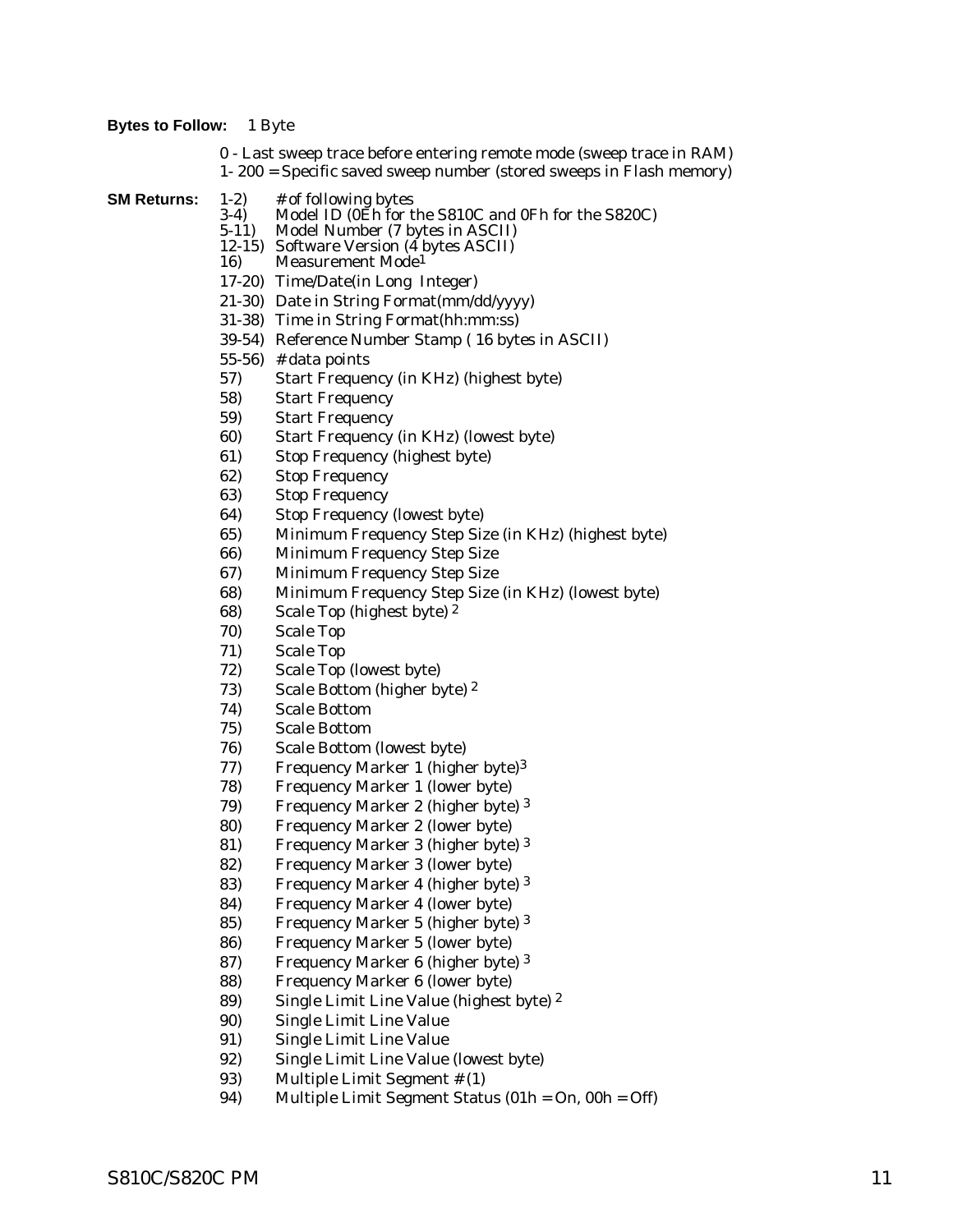- 95) Multiple Limit Segment Start X ( in KHz )(highest byte)
- 96) Multiple Limit Segment Start X
- 97) Multiple Limit Segment Start X
- 98) Multiple Limit Segment Start X (lowest byte)
- 99) Multiple Limit Segment Start Y (higher byte) 2
- 100) Multiple Limit Segment Start Y (lower byte)
- 101) Multiple Limit Segment End X ( in KHz )(highest byte)
- 102) Multiple Limit Segment End X
- 103) Multiple Limit Segment End X
- 104) Multiple Limit Segment End X (lowest byte)
- 105) Multiple Limit Segment End Y (higher byte) 2
- 106) Multiple Limit Segment End Y (lower byte)
- 107–162)Repeat bytes 93-106 for segments 2-5
- 163) Start Distance (highest byte)4
- 164) Start Distance
- 165) Start Distance
- 166) Start Distance (lowest byte)
- 167) Stop Distance (highest byte) 4
- 168) Stop Distance
- 169) Stop Distance
- 170) Stop Distance (lowest byte)
- 171) Distance Marker 1 (higher byte)5
- 172) Distance Marker 1 (lower byte)
- 173) Distance Marker 2 (higher byte) 5
- 174) Distance Marker 2 (lower byte)
- 175) Distance Marker 3 (higher byte) 5
- 176) Distance Marker 3 (lower byte)
- 177) Distance Marker 4 (higher byte) 5
- 178) Distance Marker 4 (lower byte)
- 179) Distance Marker 5 (higher byte) 5
- 180) Distance Marker 5 (lower byte)
- 181) Distance Marker 6 (higher byte) 5
- 182) Distance Marker 6 (lower byte)
- 183) Relative Propagation Velocity (highest byte) 6
- 184) Relative Propagation Velocity
- 185) Relative Propagation Velocity
- 186) Relative Propagation Velocity (lowest byte)
- 187) Cable Loss (highest byte) 7
- 188) Cable Loss
- 189) Cable Loss
- 190) Cable Loss (lowest byte)
- 191) Status Byte 1: ( 0b = Off , 1b = On)
	- (LSB) bit 0: Marker 1 On/Off bit 1: Marker 2 On/Off bit 2: Marker 3 On/Off
		- bit 3: Marker 4 On/Off
		- bit 4: Marker 5 On/Off
		- bit 5: Marker 6 On/Off
			- bits 6-7: Not Used
- 192) Status Byte 2: (0b = Off, 1b = On)
	- (LSB) bit 0: Marker 2 Delta On/Off bit 1: Marker 3 Delta On/Off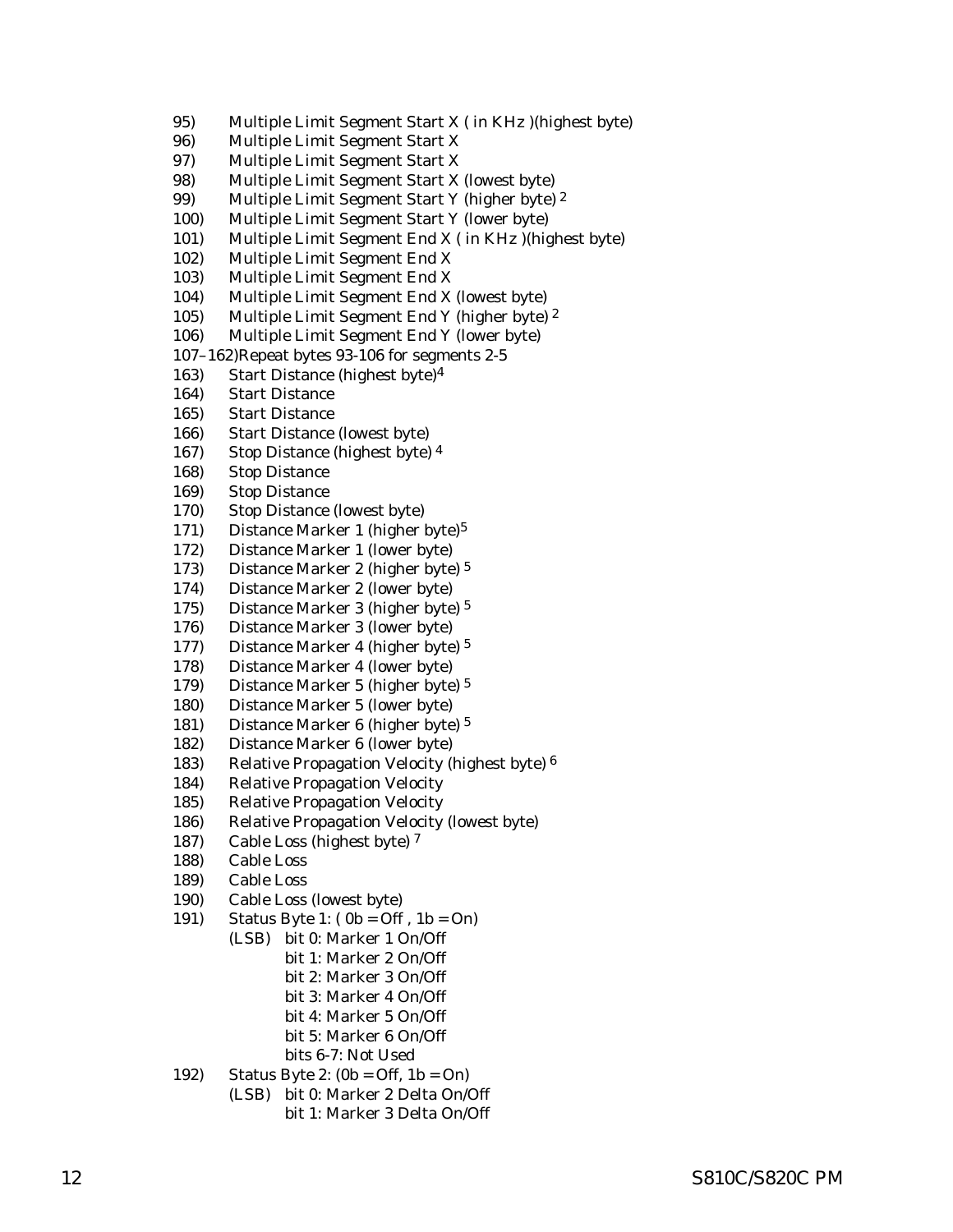bit 2: Marker 4 Delta On/Off

bit 3-7: Not Used

- 193) Status Byte 3: ( 0b = Off , 1b = On)
	- (LSB) bit 0: single limit line On/Off
		- bit 1: CW mode On/Off
		- bit 2: Not Used
		- bit 3: Not Used
		- bit 4: Media ( 0=COAX, 1=WAVEGUIDE)
		- bit 5: Cal On/Off
		- bit 6: Limit Type  $(0 = Single; 1 = Multiple)$
		- bit 7: Unit of Measurement  $(1 = Metric, 0 = English)$
- 194) Status Byte 4:
	- (LSB) bit 0 1: DTF Windowing Mode
		- bit: 1 0
			- $\vert \ \vert$
			- 0 0 Rectangular (No Windowing)
			- 0 1 Nominal Side Lobe
			- 1 0 Low Side Lobe
			- 1 1 Minimum Side Lobe
		- bit 2 7: Not Used
- 195) Waveguide Loss (highest byte) 7
- 196) Waveguide Loss
- 197) Waveguide Loss
- 198) Waveguide Loss (lowest byte)
- 199) Waveguide Cutoff Freq ( in KHz )(highest byte)
- 200) Waveguide Cutoff Freq
- 201) Waveguide Cutoff Freq
- 202) Waveguide Cutoff Freq (lowest byte)
- 203–228) Not Used (26 bytes)
- 229-492) Sweep Data (33 points \* 8 bytes/point=264bytes)
- 229-572) Sweep Data (43 points \* 8 bytes/point=344 bytes)
- 229-748) Sweep Data (65 points \* 8 bytes/point=520 bytes)
- 229-1268 Sweep Data (130 points \* 8 bytes/point=1040 bytes)
- 229-2300) Sweep Data (259 points \* 8 bytes/point= 2072 bytes)
- 229-4364) Sweep Data  $(517 \text{ points} * 8 \text{ bytes} / \text{point} = 4136 \text{ bytes})$ 
	- 8 bytes for each data point
		- 1. Gamma MSB
		- 2. Gamma
		- 3. Gamma
		- 4. Gamma LSB
		- 5. Phase MSB
		- 6. Phase
		- 7. Phase
		- 8. Phase LSB

# **For invalid sweeps (empty stored sweep locations):** 11 bytes.

- 1-2) Number of Following Bytes (9 bytes for invalid sweep recall)
- 3-4) Model # (unsigned integer, 0Eh for the S810C and 0Fh for the S820C)
- 5-11) Extended Model # (7 bytes in ASCII)

# **Invalid sweep location:** 1 byte

224 (E0): Parameter error: Invalid sweep location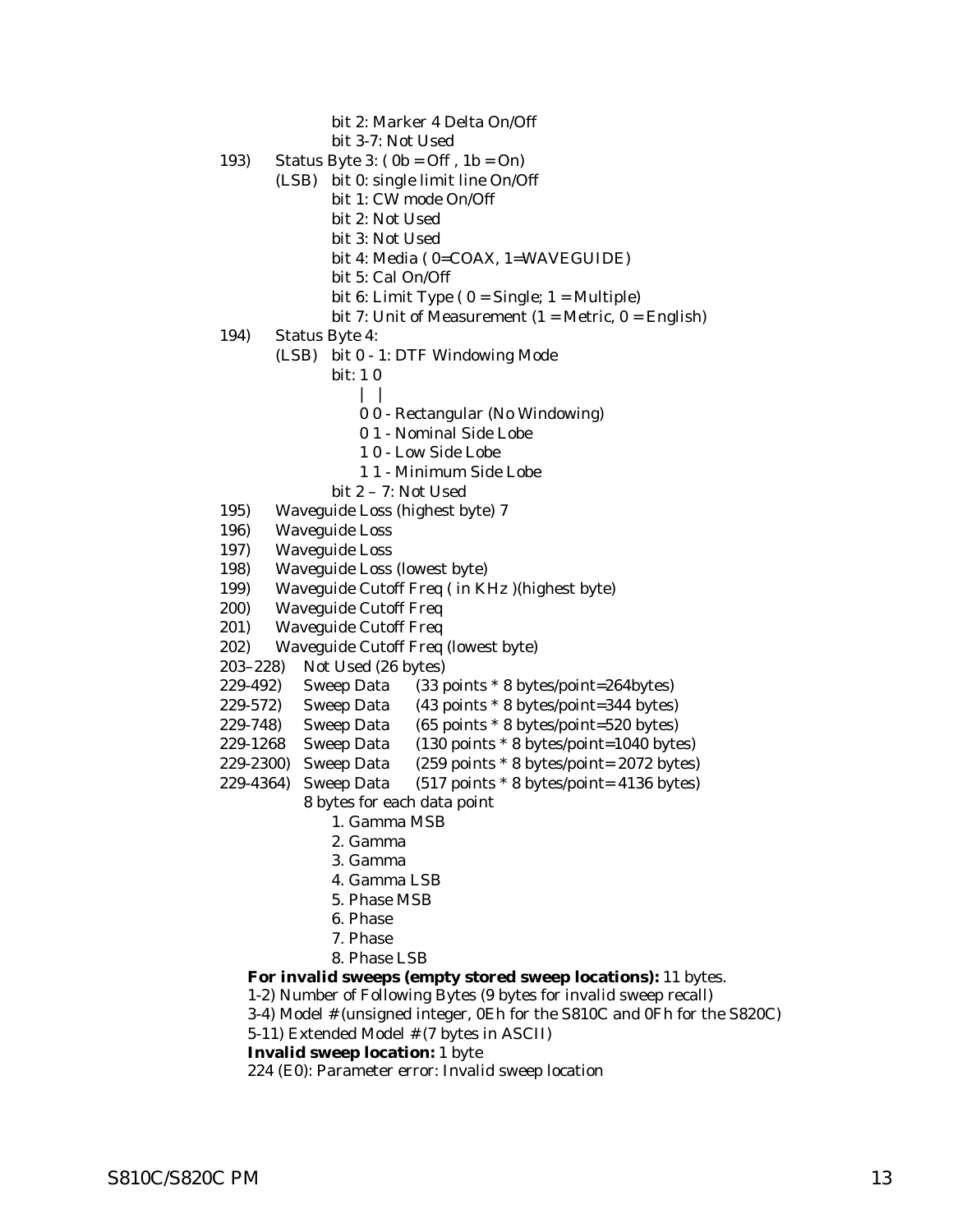<span id="page-17-0"></span>**Notes:**

return loss/INC\_REF = - 20000\* log(Gamma/1000)  $VSWR = (1+Gamma)/(1-Gamma)$  $Incident$  =  $Gamma[Real]$  $Reflected = Gamma[Real]$ Phase compares the reflected to the incident (reference) Gamma is in thousandths (of ratio) Phase is in tenths of degree

- 1. 00h: RL Frequency 01h: SWR Frequency 02h: Cable Loss Frequency 10h: RL Distance 11h: SWR Distance 40h: Power Monitor 74h: Fast Tune RL 75h: Fast Tune SWR
- 2. "value" sent as (value \* 1,000)
- 3. Display/Data Point To convert from "point" to frequency: (((stop frequency – start frequency) / (#data points-1)) \* point) + start frequency where start frequency is stored in bytes 57-60, stop frequency is stored in 61-64 and #data points is stored in bytes 55-56
- 4. Distance data uses units 1/100,000m (or feet)
- 5. Display/ Data Point

To convert from "point" to distance: (((stop distance – start distance) / (#data points-1)) \* point) + start distance where start frequency is stored in bytes 163-166, stop frequency is stored in 167-170 and #data points is stored in bytes 55-56

- 6. Relative Propagation Velocity uses units 1/100,000
- 7. Loss uses units 1/100,000 dB/m or 1/100,000 dB/ft.

# **Save System Setup - Control Byte #18 (12h)**

| <b>Description:</b>     | Saves current system setup parameters to a specific setup store location.                                                                                                                                                                                                                |
|-------------------------|------------------------------------------------------------------------------------------------------------------------------------------------------------------------------------------------------------------------------------------------------------------------------------------|
|                         | The Site Master saves all parameters described in System Status Query - Control Byte<br>#20 (14h)(except Serial Port Echo Status) to the specified store location. Store location 0<br>is the run-time setup of the Site Master. It holds the power-on defaults of the Site Mas-<br>ter. |
| <b>Bytes to Follow:</b> | 1 byte<br>1) Location to save system setup parameters, $0 - 10$                                                                                                                                                                                                                          |
| <b>SM Returns:</b>      | 255 (FFh) Operation Complete Byte<br>224 (E0h) Parameter Error: Invalid store location<br>238 (EEh) Time-out Error                                                                                                                                                                       |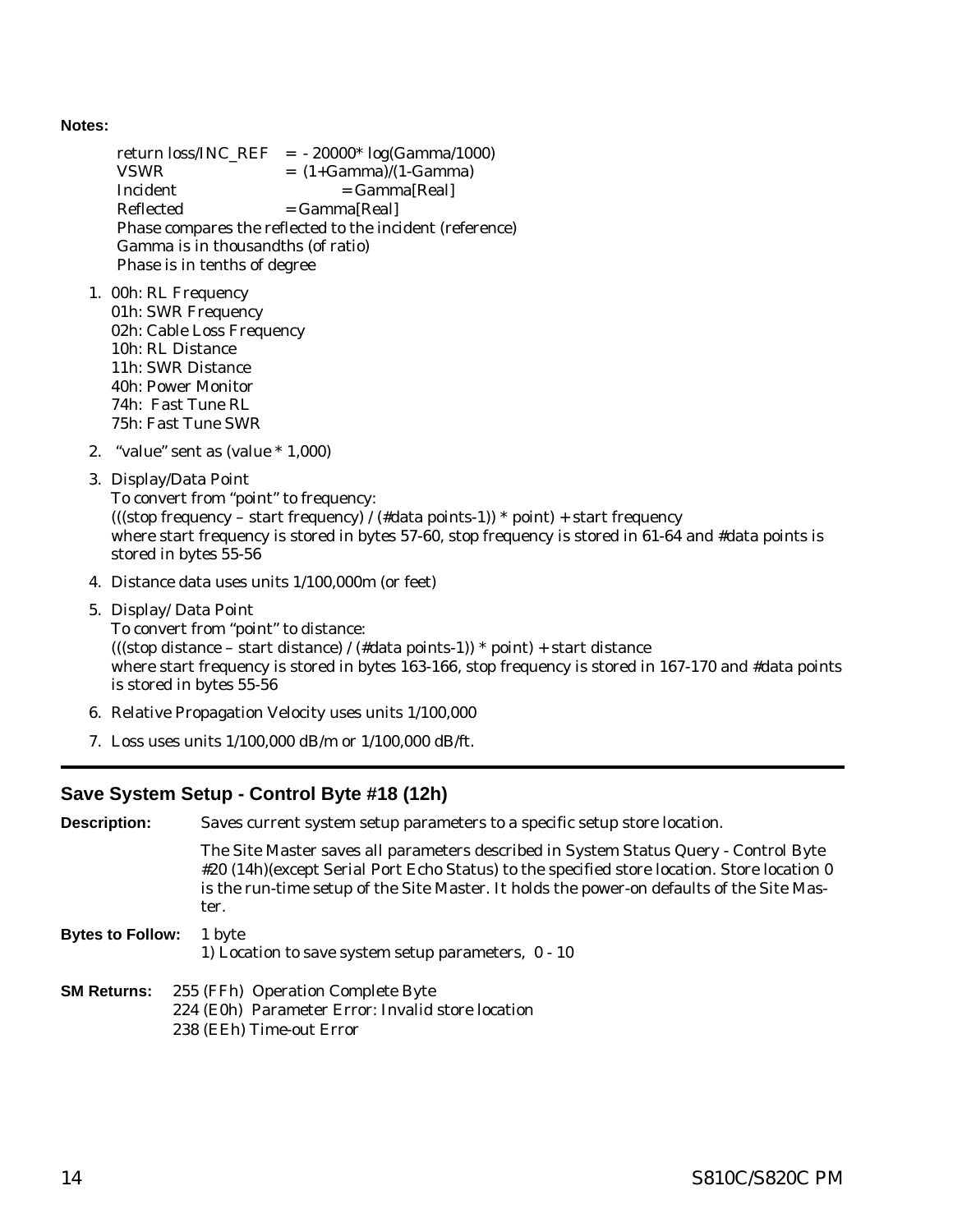# <span id="page-18-0"></span>**Recall System Setup - Control Byte #19 (13h)**

| <b>Description:</b>     | Recalls system setup parameters from a specific store location.                                                                                                                                                                                   |
|-------------------------|---------------------------------------------------------------------------------------------------------------------------------------------------------------------------------------------------------------------------------------------------|
|                         | The Site Master recalls all parameters described in System Status Query (14h) (except<br>Serial Port Echo Status) from the specified store location. The recalled setup does not au-<br>tomatically become the default setup when exiting remote. |
|                         | You may want to save the recalled setup as the run-time setup by saving it to setup loca-<br>tion 0 (which holds the power-on defaults). See control byte #18 (12h) for details.                                                                  |
| <b>Bytes to Follow:</b> | 1 byte<br>1) Location from which to recall system setup parameters:<br>$0 =$ Run time setup<br>$1 - 10$ = Saved setups<br>$255$ = Default setup                                                                                                   |
| SM Returns:             | 255 (FFh) Operation Complete Byte<br>224 (E0h) Parameter Error: Invalid store location or no saved setup<br>238 (EEh) Time-out Error                                                                                                              |

# **Query System Status - Control Byte #20 (14h)**

| <b>Description:</b>     | Queries the Site Master for current system settings.                                                                                                                                                                                                                                                                                                             |
|-------------------------|------------------------------------------------------------------------------------------------------------------------------------------------------------------------------------------------------------------------------------------------------------------------------------------------------------------------------------------------------------------|
|                         | The current state of the Site Master represents the state after last successful remote con-<br>trol operation. For example, change the start frequency to another valid frequency while<br>in remote mode, then execute control byte #20. The new start frequency will be returned<br>in bytes 4-7, even though no sweep has been performed with that frequency. |
| <b>Bytes to Follow:</b> | 0 bytes                                                                                                                                                                                                                                                                                                                                                          |
| <b>SM Returns:</b>      | 176 bytes                                                                                                                                                                                                                                                                                                                                                        |
| 1)                      | Measurement Mode <sup>1</sup>                                                                                                                                                                                                                                                                                                                                    |
| 2)                      | Site Master Mode Data Points (higher byte)                                                                                                                                                                                                                                                                                                                       |
| 3)                      | Site Master Mode Data Points (lower byte)                                                                                                                                                                                                                                                                                                                        |
| 4)                      | Start Frequency (in KHz)(highest byte)                                                                                                                                                                                                                                                                                                                           |
| 5)                      | <b>Start Frequency</b>                                                                                                                                                                                                                                                                                                                                           |
| 6)                      | <b>Start Frequency</b>                                                                                                                                                                                                                                                                                                                                           |
| 7)                      | <b>Start Frequency (lowest byte)</b>                                                                                                                                                                                                                                                                                                                             |
| 8)                      | Stop Frequency (in KHz) (highest byte)                                                                                                                                                                                                                                                                                                                           |
| 9)                      | <b>Stop Frequency</b>                                                                                                                                                                                                                                                                                                                                            |
| 10)                     | <b>Stop Frequency</b>                                                                                                                                                                                                                                                                                                                                            |
| 11)                     | <b>Stop Frequency (lowest byte)</b>                                                                                                                                                                                                                                                                                                                              |
| 12)                     | Scale Start (higher byte) <sup>2</sup>                                                                                                                                                                                                                                                                                                                           |
| 13)                     | <b>Scale Start</b>                                                                                                                                                                                                                                                                                                                                               |
| 14)                     | <b>Scale Start</b>                                                                                                                                                                                                                                                                                                                                               |
| 15)                     | Scale Start (lower byte)                                                                                                                                                                                                                                                                                                                                         |
| 16)                     | Scale Stop (higher byte) <sup>2</sup>                                                                                                                                                                                                                                                                                                                            |
| 17)                     | <b>Scale Stop</b>                                                                                                                                                                                                                                                                                                                                                |
| 18)                     | <b>Scale Stop</b>                                                                                                                                                                                                                                                                                                                                                |
| 19)                     | Scale Stop (lower byte)                                                                                                                                                                                                                                                                                                                                          |
| 20)                     | Frequency Marker 1 (higher byte) <sup>3</sup>                                                                                                                                                                                                                                                                                                                    |
| 21)                     | <b>Frequency Marker 1 (lower byte)</b>                                                                                                                                                                                                                                                                                                                           |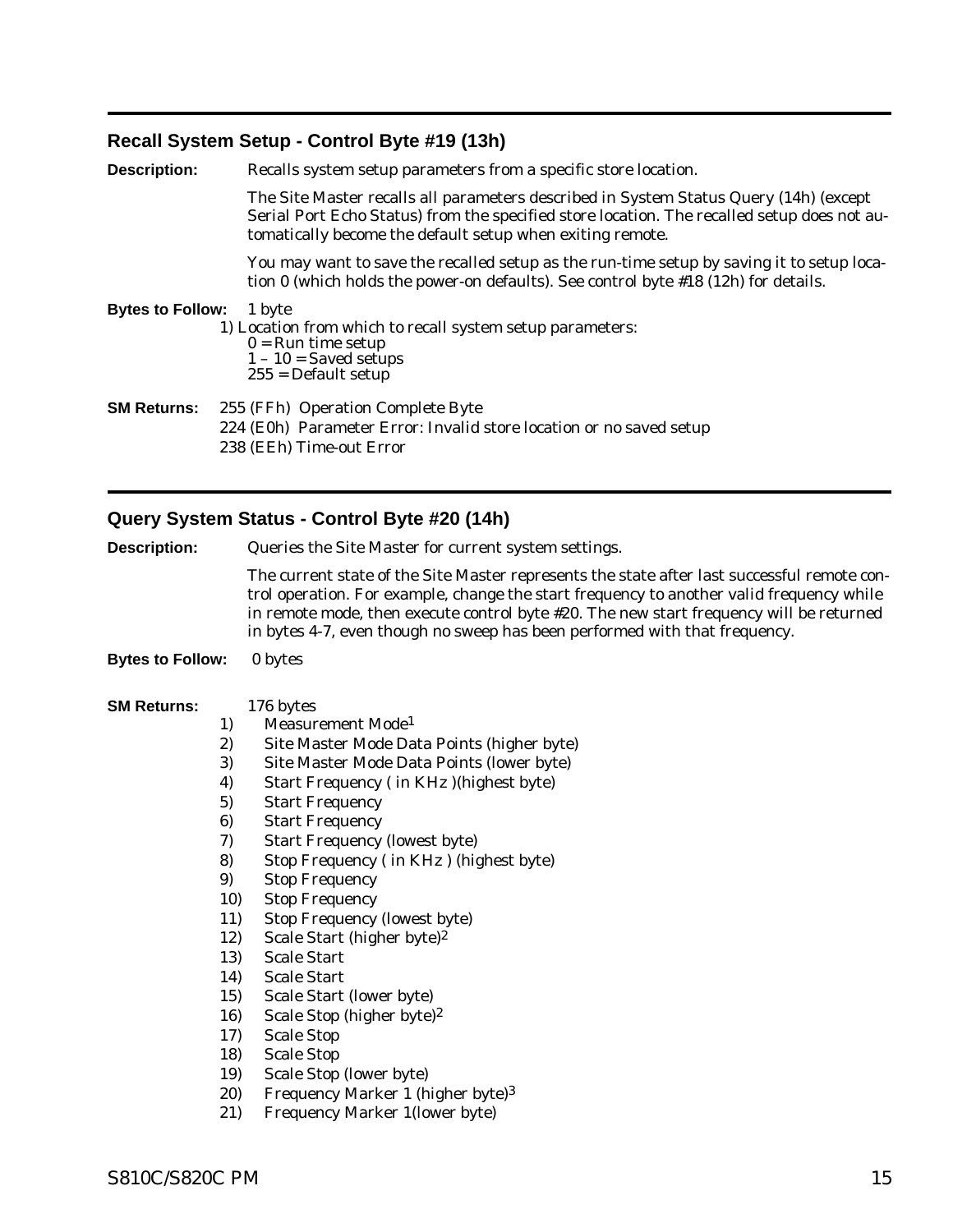- 22) Frequency Marker 2 (higher byte) 3
- 23) Frequency Marker 2 (lower byte)
- 24) Frequency Marker 3 (higher byte) 3
- 25) Frequency Marker 3 (lower byte)
- 26) Frequency Marker 4 (higher byte) 3
- 27) Frequency Marker 4 (lower byte)
- 28) Frequency Marker 5 (higher byte) 3
- 29) Frequency Marker 5 (lower byte)
- 30) Frequency Marker 6 (higher byte) 3
- 31) Frequency Marker 6 (lower byte)
- 32) Single Limit Line Value (highest byte) 2
- 33) Single Limit Line Value
- 34) Single Limit Line Value
- 35) Single Limit Line Value (lowest byte)
- 36) Multiple Limit Segment # (1)
- 37) Multiple Limit Segment Status
- 38) Multiple Limit Segment Start X ( in KHz )(highest byte)
- 39) Multiple Limit Segment Start X
- 40) Multiple Limit Segment Start X
- 41) Multiple Limit Segment Start X (lowest byte)2
- 42) Multiple Limit Segment Start Y (higher byte)
- 43) Multiple Limit Segment Start Y (lower byte)
- 44) Multiple Limit Segment End X ( in KHz ) (highest byte)
- 45) Multiple Limit Segment End X
- 46) Multiple Limit Segment End X
- 47) Multiple Limit Segment End X (lowest byte)
- 48) Multiple Limit Segment End Y (higher byte) 2
- 49) Multiple Limit Segment End Y (lower byte)
- 50-105) Repeat bytes 36-49 for segments 2-5
- 106) Start Distance (highest byte)4
- 107) Start Distance
- 108) Start Distance
- 109) Start Distance (lowest byte)
- 110) Stop Distance (highest byte) 4
- 111) Stop Distance
- 112) Stop Distance
- 113) Stop Distance (lowest byte)
- 114) Distance Marker 1 (higher byte) 5
- 115) Distance Marker 1 (lower byte)
- 116) Distance Marker 2 (higher byte) 5
- 117) Distance Marker 2 (lower byte)
- 118) Distance Marker 3 (higher byte) 5
- 119) Distance Marker 3 (lower byte)
- 120) Distance Marker 4 (higher byte) 5
- 121) Distance Marker 4 (lower byte)
- 122) Distance Marker 5 (higher byte) 5
- 123) Distance Marker 5 (lower byte)
- 124) Distance Marker 6 (higher byte) 5
- 125) Distance Marker 6 (lower byte)
- 126) Relative Propagation Velocity (highest byte) 6
- 127) Relative Propagation Velocity
- 128) Relative Propagation Velocity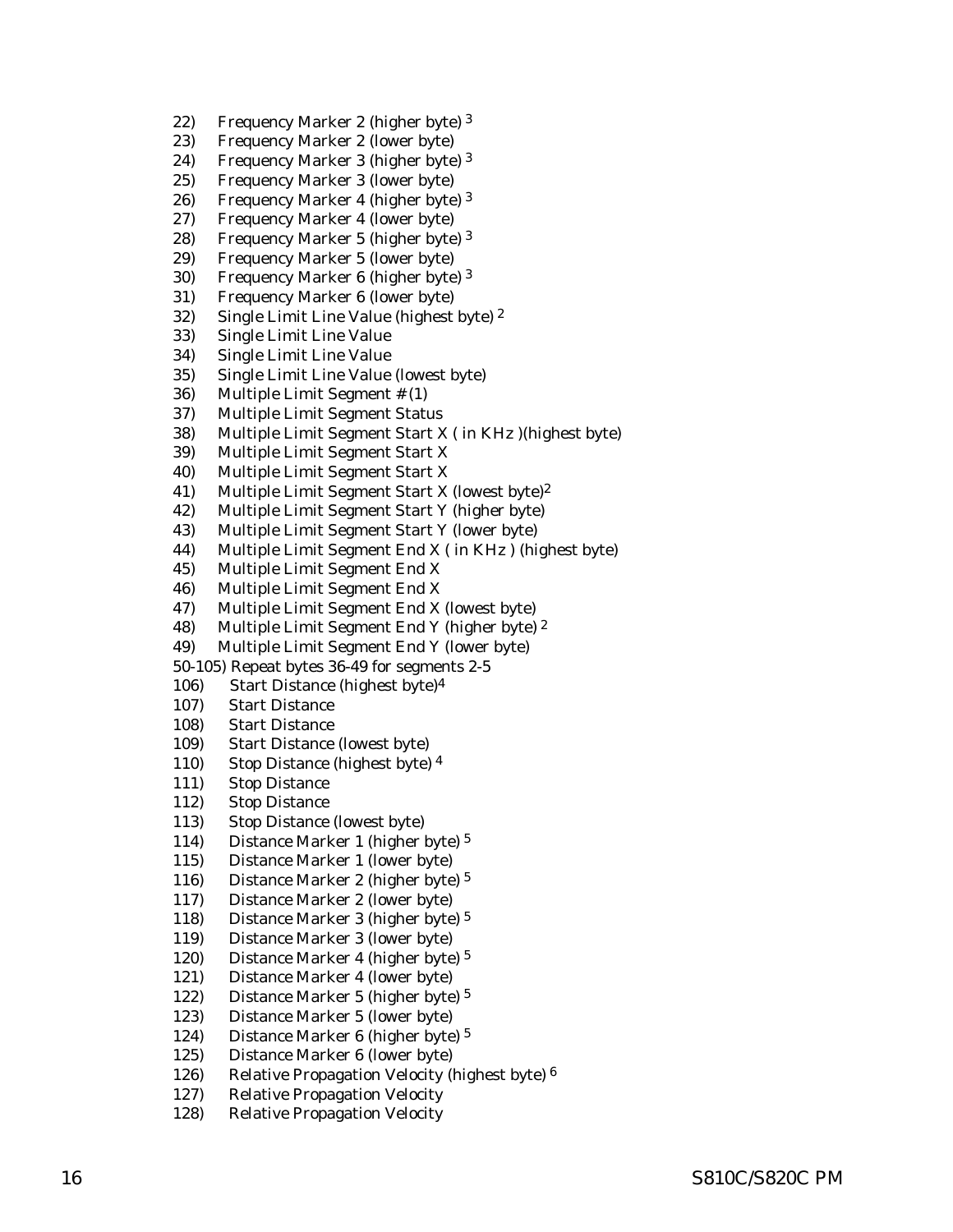- 129) Relative Propagation Velocity (lowest byte)
- 130) Cable Loss (highest byte) 7
- 131) Cable Loss
- 132) Cable Loss
- 133) Cable Loss (lowest byte)
- 134) Status Byte 1:  $(0b = \text{Off}, 1b = \text{On})$ 
	- (LSB) bit 0: Site Master Marker 1 On/Off bit 1: Site Master Marker 2 On/Off bit 2: Site Master Marker 3 On/Off bit 3: Site Master Marker 4 On/Off bit 4: Site Master Marker 5 On/Off bit 5: Site Master Marker 6 On/Off
		- bit 6 7: Not Used
- 135) Status Byte 2:  $(0b = \text{Off}, 1b = \text{On})$ (LSB) bit 0: not used bit 1: Site Master Marker 2 delta On/Off bit 2: Site Master Marker 3 delta On/Off bit 3: Site Master Marker 4 delta On/Off
	- bit 4-7: Not Used
- 136) Status Byte 3:  $(0b = \text{Off}, 1b = \text{On})$ 
	- (LSB) bit 0: Single Limit Status On/Off
		- bit 1-2: Not Used
		- bit 3: Media( 0b=COAX, 1b=WAVEGUIDE)
		- bit 4: Site Master Cal On/Off
		- bit 6: Site Master Limit Beep On/Off
		- bit 7: Not Used
- 137) Status Byte 4:
	- (LSB) bit 0 1: DTF Windowing Mode
		- bit: 1 0
			- | |
				- 0 0 Rectangular (No Windowing)
				- 0 1 Nominal Side Lobe
				- 1 0 Low Side Lobe
				- 1 1 Minimum Side Lobe
		- bit 2 7: Not Used
- 138) Status Byte 5:
	- (LSB) bit 0: Fixed CW mode On/Off
		- bit 1: Currently Unused
		- bit 2: LCD Back Light On/Off
		- bit 3: Measurement Unit Metric/English (0b = English, 1b = Metric)
		- bit 4: High Power On/Off
		- bit 5: Bias Tee On/Off
		- bit 6 -7: Not Used
- 139) Serial Port Echo Status On/Off (1b=On, 0b=Off)
- 140) Printer Type ( see control byte #30 for available printers )
- 141) Trace Overlay Status
- 142) Trace Overlay Trace Number
- 143) Cutoff Frequency ( in KHz ) (highest byte)
- 144) Cutoff Frequency
- 145) Cutoff Frequency
- 146) Cutoff Frequency (lowest byte)
- 147) Waveguide 1/8th Offset Length (highest byte)8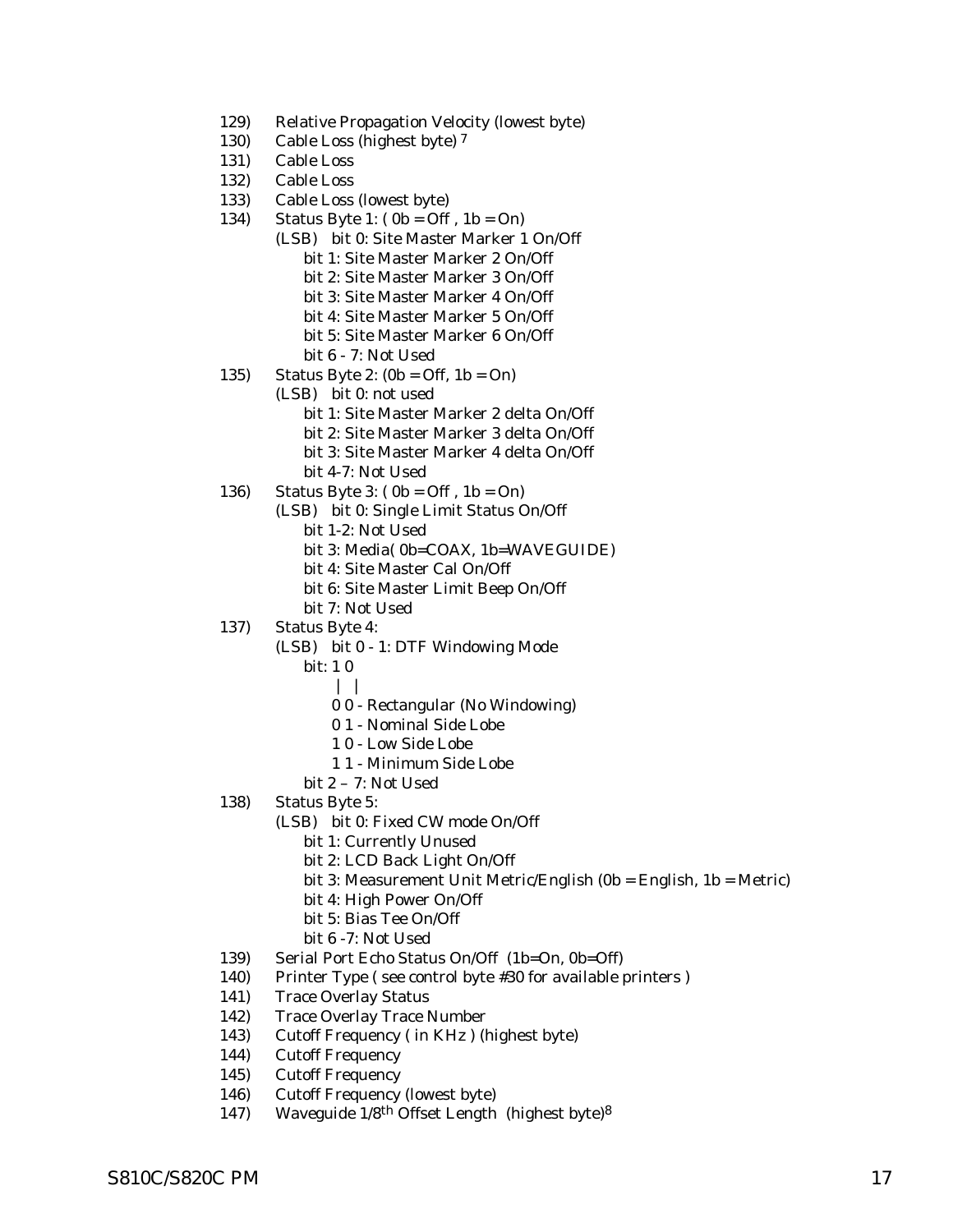- 148) Waveguide 1/8th Offset Length
- 149) Waveguide 1/8th Offset Length
- 150) Waveguide 1/8th Offset Length (lowest byte)
- 151) Waveguide 3/8th Offset Length (highest byte) 8
- 152) Waveguide 3/8th Offset Length
- 153) Waveguide 3/8th Offset Length
- 154) Waveguide 3/8th Offset Length (lowest byte)
- 155) Waveguide Cutoff Frequency ( in KHz ) (highest byte)
- 156) Waveguide Cutoff Frequency
- 157) Waveguide Cutoff Frequency
- 158) Waveguide Cutoff Frequency (lowest byte)
- 159) Waveguide Loss (highest byte)
- 160) Waveguide Loss
- 161) Waveguide Loss
- 162) Waveguide Loss (lowest byte)
- 163) Coax connector type
- 164) LCD Contrast
- 165) RTC Voltage reading (highest byte )
- 166) RTC Voltage reading (lowest byte )
- 167) PCB Revision Number (highest byte)
- 168) PCB Revision Number (lowest byte)
- 169-176) Not Used

# **Notes:**

- 1. 00h: RL Frequency
	- 01h: SWR Frequency 02h: Cable Loss Frequency 10h: RL Distance 11h: SWR Distance 40h: Power Monitor 74h: Fast Tune RL 75h: Fast Tune SWR
- 2. "value" sent as (value \* 1,000)
- 3. Display/Data Point

To convert from "point" to frequency: (((stop frequency – start frequency) / (#data points-1))  $*$  point) + start frequency where start frequency is stored in bytes 57-60, stop frequency is stored in 61-64 and #data points is stored in bytes 55-56

- 4. Distance data uses units 1/100,000m (or feet)
- 5. Display/ Data Point

To convert from "point" to distance: (((stop distance – start distance) / (#data points-1)) \* point) + start distance where start frequency is stored in bytes 163-166, stop frequency is stored in 167-170 and #data points is stored in bytes 55-56

- 6. Relative Propagation Velocity uses units 1/100,000
- 7. Loss uses units 1/100,000 dB/m or 1/100,000 dB/ft.
- 8. Offset Length uses units 1/1000,000 mm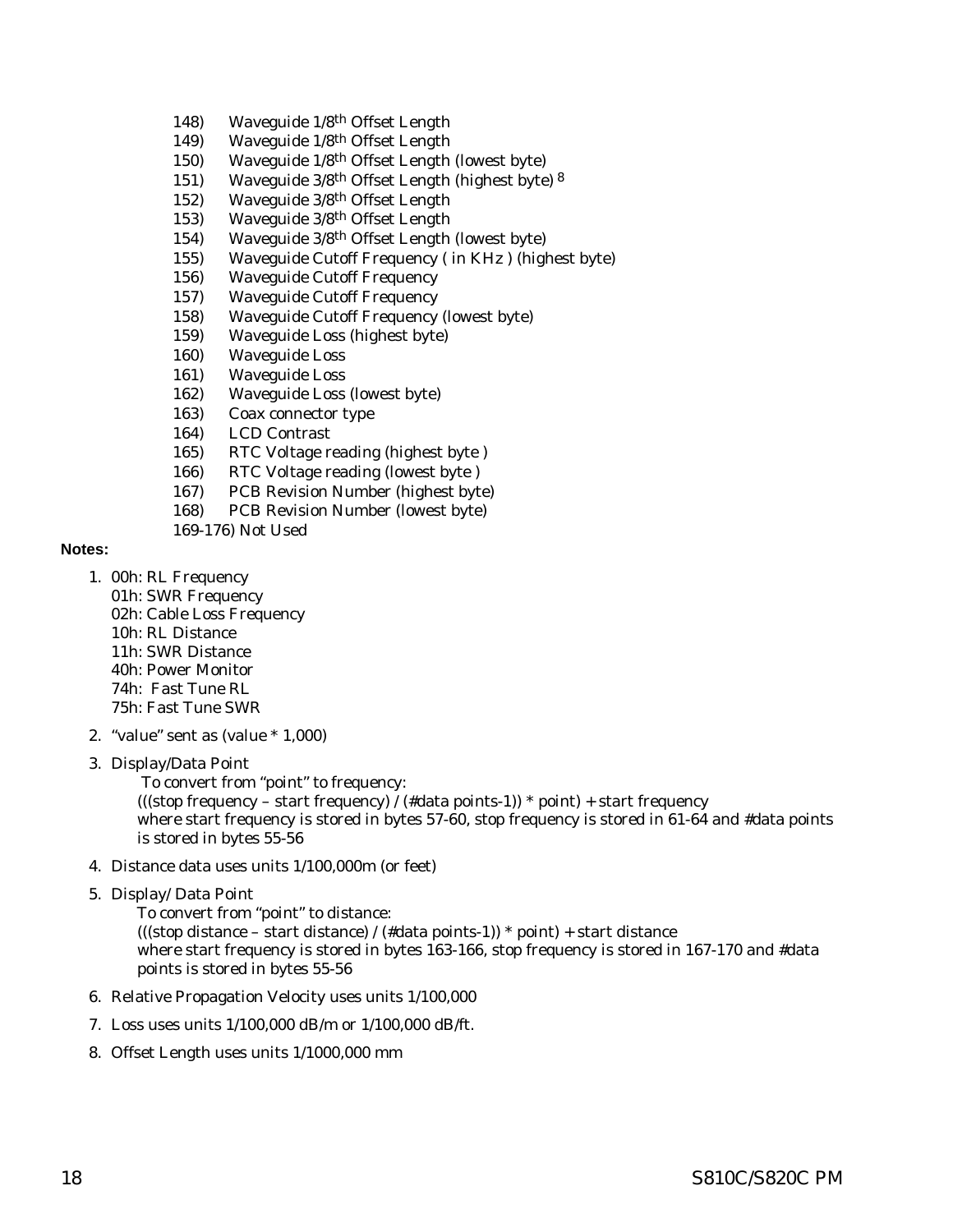# <span id="page-22-0"></span>**Trigger Self-Test - Control Byte #21 (15h)**

| <b>Description:</b>     | Triggers a self test on the Site Master.                                                                                                                                                                                                                                                                                                                                                                                                                                                                        |
|-------------------------|-----------------------------------------------------------------------------------------------------------------------------------------------------------------------------------------------------------------------------------------------------------------------------------------------------------------------------------------------------------------------------------------------------------------------------------------------------------------------------------------------------------------|
| <b>Bytes to Follow:</b> | 0 bytes                                                                                                                                                                                                                                                                                                                                                                                                                                                                                                         |
| SM Returns:             | 9 bytes<br>1) Self-test report: $(0b = Fail, 1b = Pass)$<br>(LSB) bit 0: Phase Lock Loop<br>bit 1: Integrator<br>bit 2: Battery<br>bit 3: Temperature<br>bit 4: EEPROM read/write<br>bit 5-7: Not Used.<br>2) Battery Voltage (higher byte)<br>3) Battery Voltage (lower byte)<br>4) Temperature (higher byte)<br>5) Temperature (lower byte)<br>6) Lock Fail Counter (higher byte)<br>7) Lock Fail Counter (lower byte)<br>8) Integrator Fail Counter (higher byte)<br>9) Integrator Fail Counter (lower byte) |
| . .                     |                                                                                                                                                                                                                                                                                                                                                                                                                                                                                                                 |

## **Notes:**

- 1. Battery Voltage in 1/10th of a Volt (e.g., 124 = 12.4 Volts)
- 2. Temperature in  $1/10$ th of degree Celsius (e.g.,  $362 = 36.2$  °C) or degree Fahrenheit (e.g.,  $934 = 93.4$ <sup>°</sup>F), depending on the current measurement unit (metric or English) selected.

# **Read Fail Counters - Control Byte #22 (16h)**

| <b>Description:</b>                        | Reads the value of the Lock Fail Counter and Analog Integrator Fail Counter. This dupli-<br>cates the functionality of the front panel icons. If the Analog Integrator takes tool long to<br>reach measurement level, due to low battery or an interfering signal, the count incre-<br>ments. If the Phase lock circuitry fails, its count increments. You check these counters at<br>the end of the sweep to ensure a successful measurement. |  |
|--------------------------------------------|------------------------------------------------------------------------------------------------------------------------------------------------------------------------------------------------------------------------------------------------------------------------------------------------------------------------------------------------------------------------------------------------------------------------------------------------|--|
|                                            | The Site Master preserves the value of each counter when power is turned off.                                                                                                                                                                                                                                                                                                                                                                  |  |
| <b>Bytes to Follow:</b>                    | 0 byte                                                                                                                                                                                                                                                                                                                                                                                                                                         |  |
| <b>SM Returns:</b><br>1)<br>2)<br>3)<br>4) | 4 bytes (unsigned integer)<br>Lock fail counter (high byte)<br>Lock fail counter (low byte)<br>Integrator fail counter (high byte)<br>Integrator fail counter (low byte)                                                                                                                                                                                                                                                                       |  |

# **Clear Fail Counters - Control Byte #23 (17h)**

**Description:** Resets the Lock Fail Counter and Integrator Fail Counter.

**Bytes to Follow:** 0 bytes

**SM Returns:** Operation Complete Byte # 255 (FFh)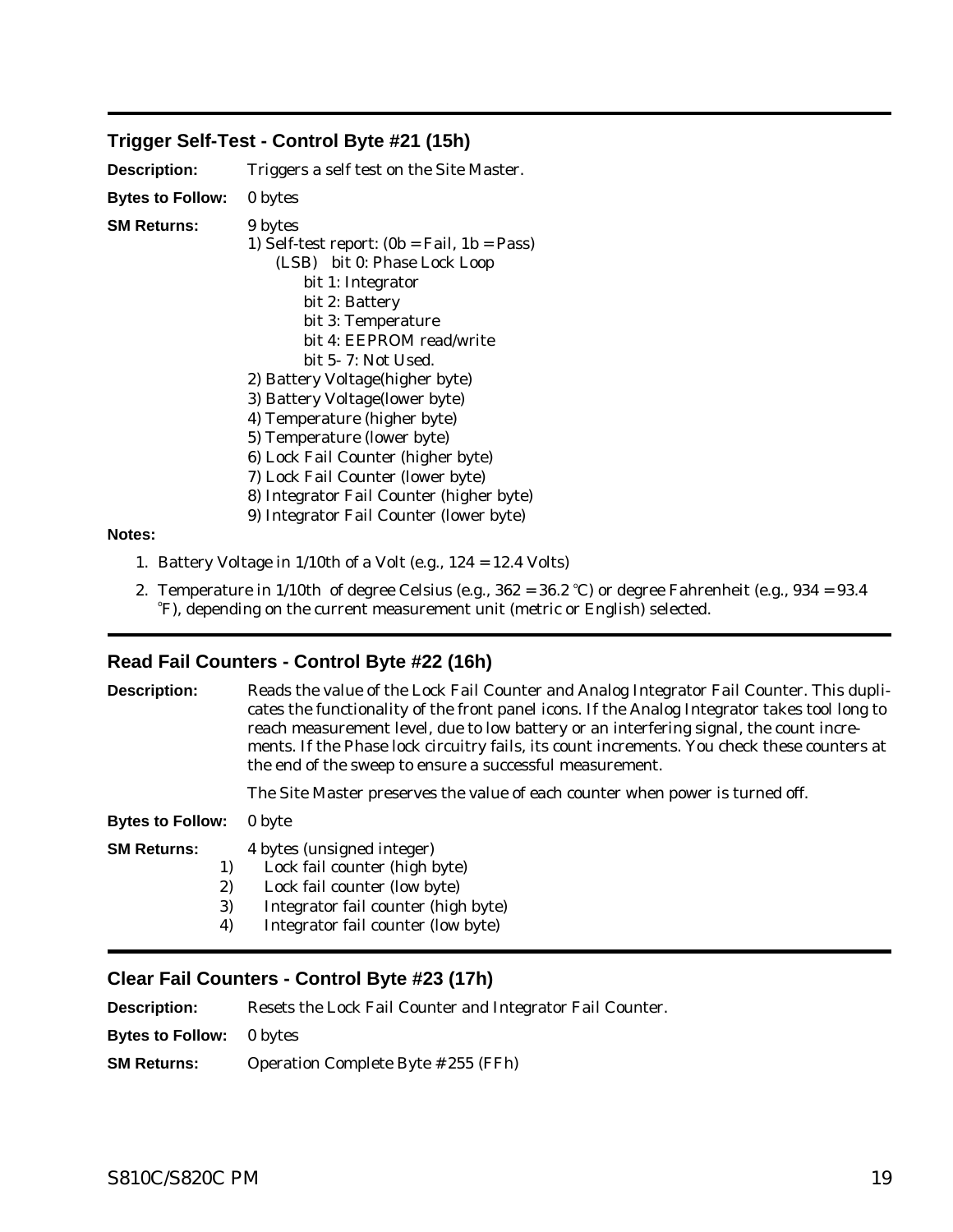# <span id="page-23-0"></span>**Query Trace Names - Control Byte #24 (18h)**

| <b>Description:</b> | Returns a list of all saved traces.                    |
|---------------------|--------------------------------------------------------|
| Bytes to Follow:    | 0 bytes                                                |
| SM Returns:         | $2 + 41$ x number of save traces                       |
|                     | $1-2$ # of save traces<br>for each trace:              |
|                     | 1-2) Trace Index                                       |
|                     | 3) Measurement Mode (refer to Control Byte #3)         |
|                     | 4-21)Date/Time in string format ("MM/DD/YYYYHH:MM:SS") |
|                     | 22-25) Date/Time as Unsigned Long Integer              |
|                     | 26–41) Trace Name(16 bytes)                            |

# **Delete Sweep Trace - Control Byte #25 (19h)**

**Description:** Delete single or all stored sweep traces in Site Master. **Bytes to Follow:** 1 byte 0 - Delete all traces  $X$  – Delete single trace  $\# X$ **SM Returns:** Operation Complete Byte # 255 (FFh) **Upload Sweep Trace — Control Byte #26 (1Ah)**

| <b>Description:</b>     |        | Uploads a sweep trace to the Site Master.                    |
|-------------------------|--------|--------------------------------------------------------------|
| <b>Bytes to Follow:</b> |        | 735,1255, 2287, or 4351 Bytes (depending on resolution)      |
|                         |        | $1-2$ )# of following bytes                                  |
|                         |        | 3) Measurement Mode <sup>1</sup>                             |
|                         |        | 4-7) Time/Date(in long integer) (seconds since Jan. 1, 1970) |
|                         | $8-17$ | Date in String Format(mm/dd/yyyy)                            |
|                         |        | 18-25) Time in String Format(hh:mm:ss)                       |
|                         |        | 26-41) Reference number stamp(16 bytes in ASCII)             |
|                         |        | $42-43$ ) # data points                                      |
|                         | 44))   | Start Frequency (in KHz) (highest byte)                      |
|                         | 45)    | <b>Start Frequency</b>                                       |
|                         | 46)    | <b>Start Frequency</b>                                       |
|                         | 47)    | <b>Start Frequency (lowest byte)</b>                         |
|                         | 48)    | Stop Frequency (in KHz) (highest byte)                       |
|                         | 49)    | <b>Stop Frequency</b>                                        |
|                         | 50)    | <b>Stop Frequency</b>                                        |
|                         | 51)    | <b>Stop Frequency (lowest byte)</b>                          |
|                         | 52)    | Minimum Frequency Step Size( in KHz) (Highest byte)          |
|                         | 53)    | <b>Minimum Frequency Step Size</b>                           |
|                         | 54)    | <b>Minimum Frequency Step Size</b>                           |
|                         | 55)    | Minimum Frequency Step Size (lowest byte)                    |
|                         | 56)    | Scale Top (highest byte) <sup>2</sup>                        |
|                         | 57)    | <b>Scale Top</b>                                             |
|                         | 58)    | <b>Scale Top</b>                                             |
|                         | 59)    | Scale Top (lowest byte)                                      |
|                         |        |                                                              |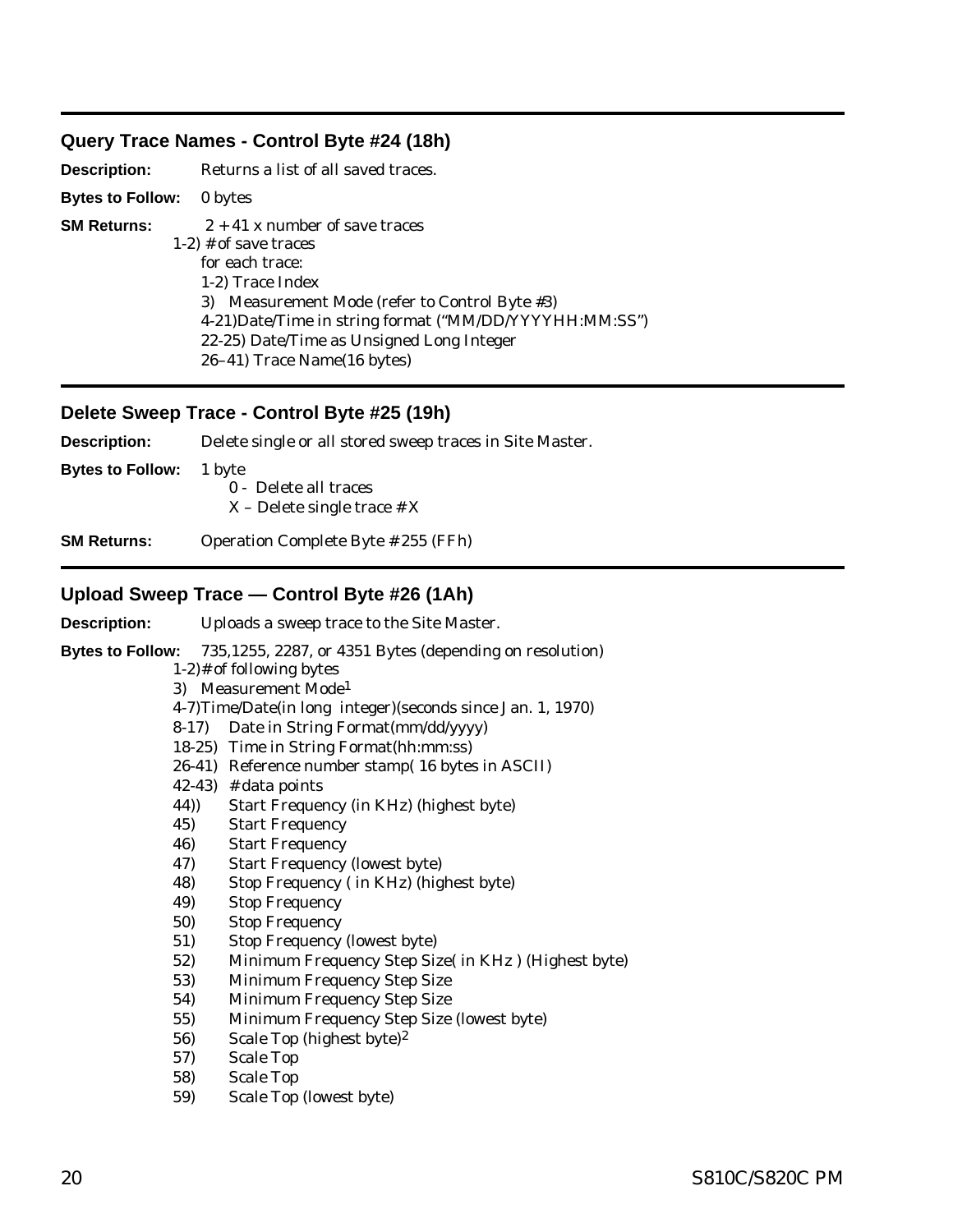- 60) ScaleBottom (higher byte)<sup>2</sup>
- 61) Scale Bottom
- 62) Scale Bottom
- 63) Scale Bottom (lowest byte)
- 64) Frequency Marker 1 (higher byte)<sup>3</sup>
- 65) Frequency Marker 1 (lower byte)
- 66) Frequency Marker 2 (higher byte) 3
- 67) Frequency Marker 2 (lower byte)
- 68) Frequency Marker 3 (higher byte) 3
- 69) Frequency Marker 3 (lower byte)
- 70) Frequency Marker 4 (higher byte) 3
- 71) Frequency Marker 4 (lower byte)
- 72) Frequency Marker 5 (higher byte) 3
- 73) Frequency Marker 5 (lower byte)
- 74) Frequency Marker 6 (higher byte) 3
- 75) Frequency Marker 6 (lower byte)
- 76) Single Limit Line value (highest byte)  $2$
- 77) Single Limit Line value
- 78) Single Limit Line value
- 79) Single Limit Line value (lowest byte)
- 80) Multiple Limit Segment # (1)
- 81) Multiple Limit Segment Status
- 82) Multiple Limit Segment Start X ( in KHz )(highest byte)
- 83) Multiple Limit Segment Start X
- 84) Multiple Limit Segment Start X
- 85) Multiple Limit Segment Start X (lowest byte)
- 86) Multiple Limit Segment Start Y (higher byte)<sup>2</sup>
- 87) Multiple Limit Segment Start Y (lower byte)
- 88) Multiple Limit Segment End X ( in KHz )(highest byte)
- 89) Multiple Limit Segment End X
- 90) Multiple Limit Segment End X
- 91) Multiple Limit Segment End X (lowest byte)
- 92) Multiple Limit Segment End Y (higher byte)<sup>2</sup>
- 93) Multiple Limit Segment End Y (lower byte)
- 94–149) Repeat bytes 80-93 for segments 2-5
- 150) Start Distance (highest byte) 4
- 151 ) Start Distance
- 152 ) Start Distance
- 153 ) Start Distance (lowest byte)
- 154) Stop Distance (highest byte) 4
- 155 ) Stop Distance
- 156 ) Stop Distance
- 157 ) Stop Distance (lowest byte)
- 158) Distance Marker 1 (higher byte)<sup>5</sup>
- 159 ) Distance Marker 1 (lower byte)
- 160 ) Distance Marker 2 (higher byte) 5
- 161 ) Distance Marker 2 (lower byte)
- 162 ) Distance Marker 3 (higher byte) 5
- 163 ) Distance Marker 3 (lower byte)
- 164 ) Distance Marker 4 (higher byte) 5
- 165 ) Distance Marker 4 (lower byte)
- 166 ) Distance Marker 5 (higher byte) 5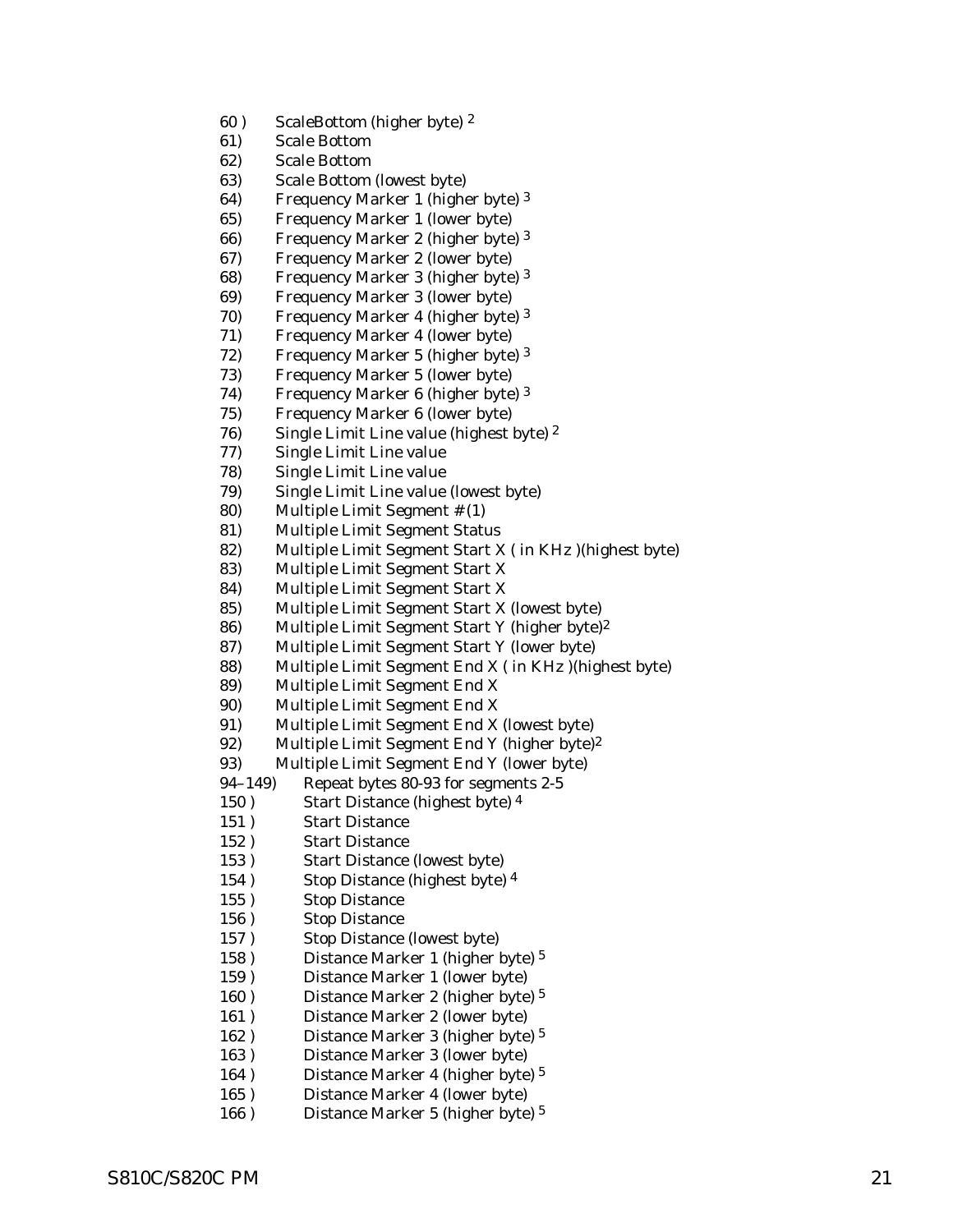- 167 ) Distance Marker 5 (lower byte)
- 168 ) Distance Marker 6 (higher byte) 5
- 169 ) Distance Marker 6 (lower byte)
- 170 ) Relative Propagation Velocity (highest byte) <sup>6</sup>
- 171 ) Relative Propagation Velocity
- 172 ) Relative Propagation Velocity
- 173 ) Relative Propagation Velocity (lowest byte)
- 174 ) Cable Loss (highest byte) 7
- 175 ) Cable Loss
- 176 ) Cable Loss
- 177 ) Cable Loss (lowest byte)
- 178 ) Status Byte 1: ( 0b = Off , 1b = On)
	- (LSB) bit 0: Marker 1 On/Off bit 1: Marker 2 On/Off bit 2: Marker 3 On/Off bit 3: Marker 4 On/Off bit 4: Marker 5 On/Off bit 5: Marker 6 On/Off
- bit 6-7: Not Used 179) Status Byte 2:  $(0b = \text{Off}, 1b = \text{On})$ 
	- (LSB) bit 0: Marker 2 Delta On/Off bit 1: Marker 3 Delta On/Off bit 2: Marker 4 Delta On/Off bit 3-7: Not Used
- 180 ) Status Byte 3: ( 0b = Off , 1b = On)
	- (LSB) bit 0: Single Limit On/Off bit 1: CW mode On/Off
		- bit 2-3: Not Used
		- bit 4: Media ( 0=COAX, 1=WAVEGUIDE)
		- bit 5: Cal On/Off
		- bit 6: Limit Type  $(0b = Single; 1b = multiple)$
		- bit 7: Unit of measurement  $(1b = Metric, 0b = English)$
- 181) Status Byte 4:
	- (LSB) bit 0 1: DTF Windowing Mode
		- bit: 1 0
			- $| \ \ |$ 
				- 0 0 Rectangular (No Windowing)
				- 0 1 Nominal Side Lobe
				- 1 0 Low Side Lobe
				- 1 1 Minimum Side Lobe
		- bit 2 7: Not Used
- 182 ) Waveguide Loss (highest byte) 7
- 183 ) Waveguide Loss
- 184 ) Waveguide Loss
- 185 ) Waveguide Loss (lowest byte)
- 186 ) Waveguide Cutoff Freq ( in KHz )(highest byte)
- 187 ) Waveguide Cutoff Freq
- 188 ) Waveguide Cutoff Freq
- 189 ) Waveguide Cutoff Freq (lowest byte)
- 190-215 ) Reserved Bytes (26 bytes)
- 216- 479) Sweep Data (33 points \* 8 bytes/point= 264 bytes)
- 216- 559) Sweep Data (43 points \* 8 bytes/point= 344 bytes)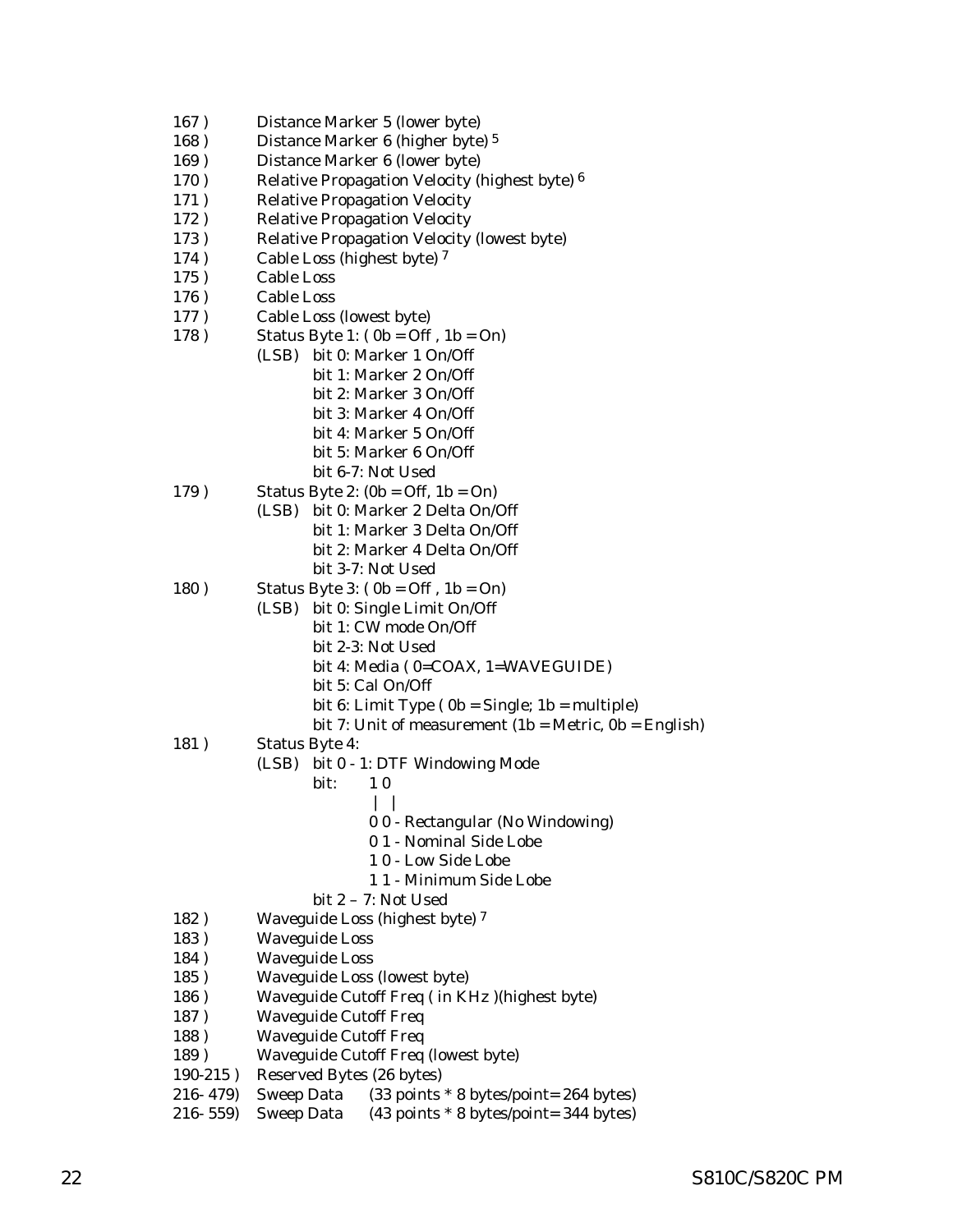216- 735) Sweep Data (65 points \* 8 bytes/point= 520 bytes) 216-1255) Sweep Data (130 points \* 8 bytes/point= 1040 bytes) 216-2287) Sweep Data (259 points \* 8 bytes/point= 2072 bytes)<br>216-4351) Sweep Data (517 points \* 8 bytes/point= 4136 bytes)  $(517 \text{ points} * 8 \text{ bytes} / \text{point} = 4136 \text{ bytes})$ 8 bytes for each data point 1. Gamma MSB 2. Gamma 3. Gamma 4. Gamma LSB 5. Phase MSB 6. Phase 7. Phase 8. Phase LSB **SM Returns:** 255 (FFh) Operation Complete Byte 224 (E0h) Parameter Error: Not enough bytes transferred 225 (E1h) Memory Error: Not enough memory in SM to store 238 (EEh) Time-out Error **Notes:** return loss =  $-20^*$  log(Gamma)  $VSWR = (1 + Gamma)/(1 - Gamma)$ Phase compares the reflected to the incident (reference) 1. 00h: RL Frequency 01h: SWR Frequency 02h: Cable Loss Frequency 10h: RL Distance 11h: SWR Distance 40h: Power Monitor 74h: Fast Tune RL 75h: Fast Tune SWR 2. "value" sent as (value \* 1,000) 3. Display/Data Point To convert from "point" to frequency: (((stop frequency – start frequency) / (#data points-1)) \* point) + start frequency where start frequency is stored in bytes 57-60, stop frequency is stored in 61-64 and #data points is stored in bytes 55-56 4. Distance data uses units 1/100,000m (or feet) 5. Display/ Data Point To convert from "point" to distance: (((stop distance – start distance) / (#data points-1)) \* point) + start distance where start frequency is stored in bytes 163-166, stop frequency is stored in 167-170 and #data points is stored in bytes 55-56 6. Relative Propagation Velocity uses units 1/100,000

7. Loss uses units 1/100,000 dB/m or 1/100,000 dB/ft.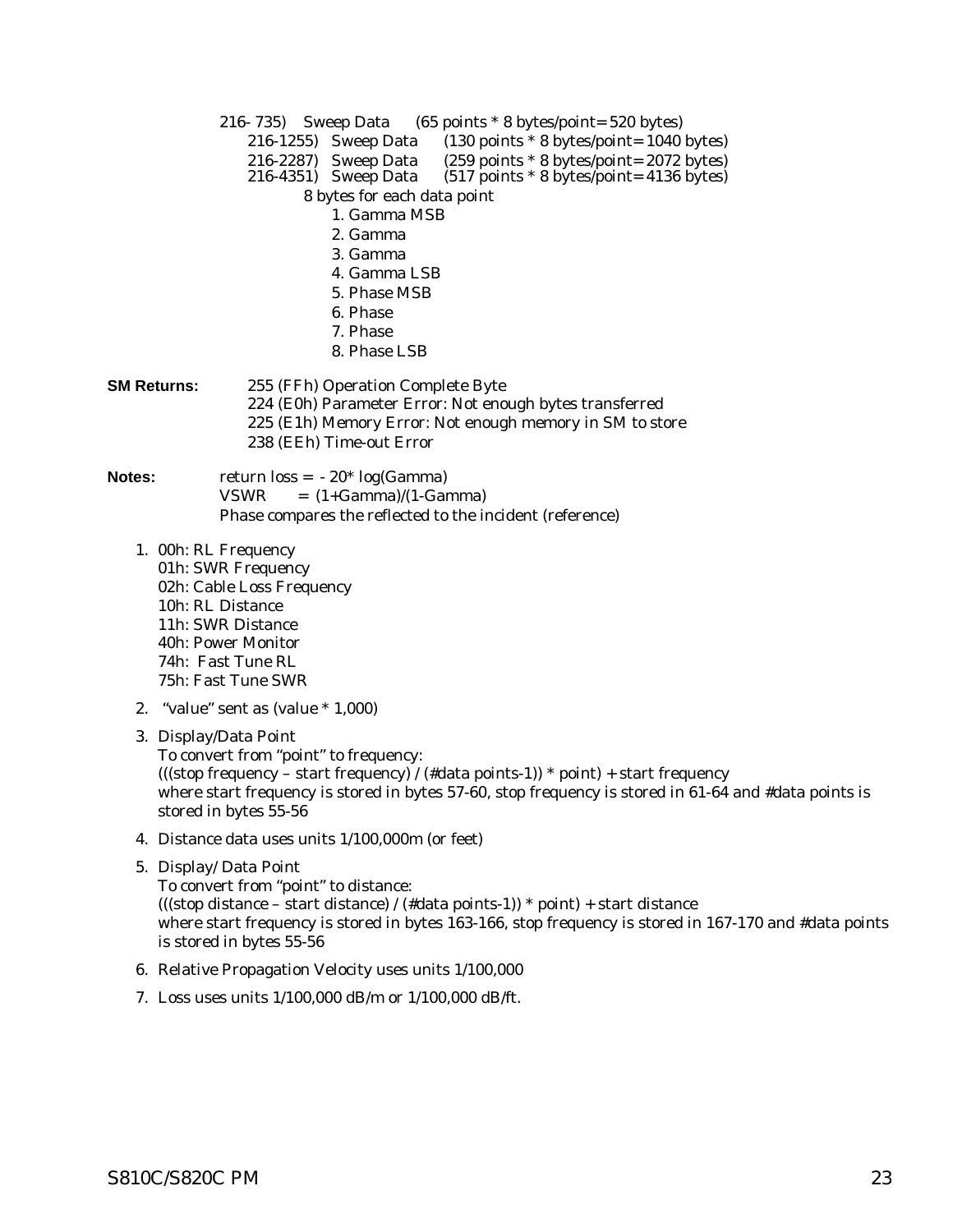# <span id="page-27-0"></span>**Query Sweep Memory - Control Byte #27 (1Bh)**

**Description:** Queries SM for percentage of memory that is available for trace storage. **Bytes to Follow:** 0 Bytes **SM Returns:** 1 byte - % of memory currently used (0 to 100)

# **Select Printer Type - Control Byte #30 (1Eh)**

| <b>Description:</b>            | <b>Select Printer Type</b>                                                                                                                                                                                                                                                                                                                                                                                                                                                                                                                                                                   |
|--------------------------------|----------------------------------------------------------------------------------------------------------------------------------------------------------------------------------------------------------------------------------------------------------------------------------------------------------------------------------------------------------------------------------------------------------------------------------------------------------------------------------------------------------------------------------------------------------------------------------------------|
| <b>Bytes to Follow:</b> 1 byte | <b>Printer ID</b><br>0 – Epson Stylus Models<br>1 - Epson LQ Models<br>2 – Citizen PN Models<br>3 - NEC Superscript Models<br>4 – NEC Silentwriter Models<br>5 - Seiko DPU 411, 414 Models<br>6 – Canon BJC 50<br>7 - Canon BJC 80<br>8 – Canon B.JC 250<br>9 – Canon B.JC 4400<br>10 - HP DJ 340, 350<br>11 - HP DJ 400 Series<br>$12 - HP$ DJ 500 Series<br>$13 - HP$ DJ 600 Series<br>14 – HP DJ 800 Series<br>15 – HP DJ 1120<br>16 - HP LJ 6L, 6P, 4000<br>17 - Epson Esc/P Compatible<br>18 - Epson Esc/P2 Compatible<br>19 - Epson Esc/P Raster Compatible<br>20 - HP PCL3 Compatible |
| SM Returns:                    | Operation Complete Byte # 255 (FFh)                                                                                                                                                                                                                                                                                                                                                                                                                                                                                                                                                          |

# **Select DTF Windowing - Control Byte #31 (1Fh)**

| <b>Description:</b>     | <b>Select DTF Windowing Methods.</b>                                                                                                                                                         |
|-------------------------|----------------------------------------------------------------------------------------------------------------------------------------------------------------------------------------------|
|                         | DTF windowing allows you to make a trade off between side lobe height and resolution.                                                                                                        |
| <b>Bytes to Follow:</b> | 1 byte<br>00h - Rectangular (finest resolution, highest side lobes)<br>01h - Nominal Side Lobe (balance between resolution and side lobes)<br>02h - Low Side Lobe<br>03h - Minimum Side Lobe |
| <b>SM Returns:</b>      | 255 (FFh) Operation Complete Byte<br>224 (E0h) Parameter Error: Invalid DTF Windowing Method<br>238 (EEh) Time-out Error                                                                     |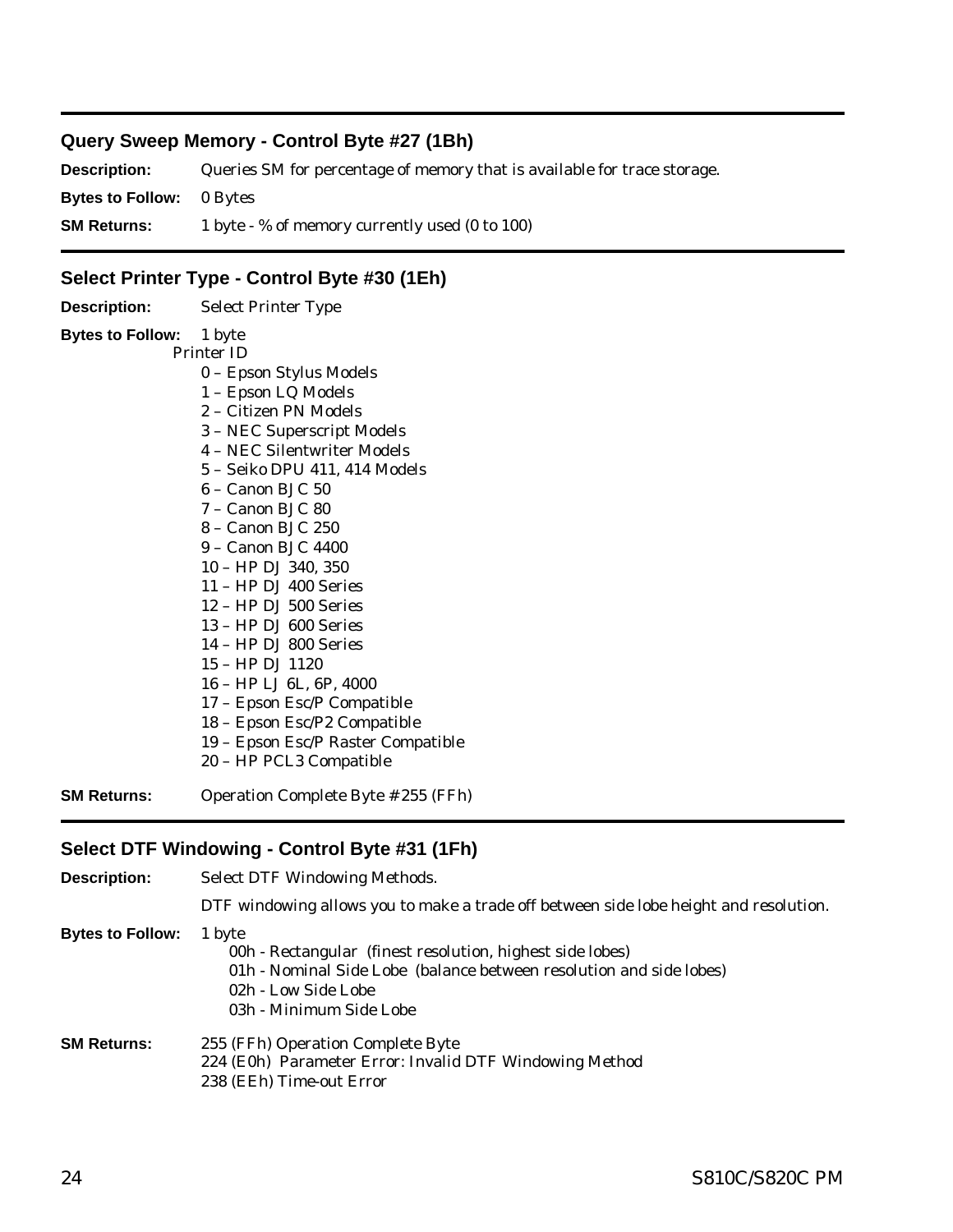# <span id="page-28-0"></span>**Set Trace Math - Control Byte #32 (20h)**

| <b>Description:</b>     | Setup trace math operation and trace.                                                                                                                                   |
|-------------------------|-------------------------------------------------------------------------------------------------------------------------------------------------------------------------|
| <b>Bytes to Follow:</b> | 2 bytes<br>1) Trace Math Operation (0 to 2)<br>$00h = \Omega f$<br>$01h = Subtraction$<br>$02h = Addition$<br>2) Trace on which to Perform Math Operation on (1 to 200) |
| <b>SM Returns:</b>      | 255 (FFh) Operation Complete Byte<br>224 (E0h) Parameter Error: Invalid Trace Math Operation<br>238 (EEh) Time-out Error                                                |

# **Set Trace Overlay - Control Byte #34 (22h)**

| <b>Description:</b>     | Setup trace overlay operation and trace.                                                                                    |
|-------------------------|-----------------------------------------------------------------------------------------------------------------------------|
| <b>Bytes to Follow:</b> | 2 bytes<br>1) Trace Overlay Operation (0 to 1)<br>$00h = Off$<br>$01h = On$                                                 |
|                         | 2) Trace to Perform Overlay Operation on (1 to 200)                                                                         |
| SM Returns:             | 255 (FFh) Operation Complete Byte<br>224 (E0h) Parameter Error: Invalid Trace Overlay Operation<br>238 (EEh) Time-out Error |

# **Get Options - Control Byte #37 (25h)**

**Description:** Queries the options installed on the Site Master, returns a list as an ASCII string.

**Bytes to Follow:** 0 bytes

| <b>SM Returns:</b> | 2-4 bytes, depending on the options       |
|--------------------|-------------------------------------------|
|                    | Possible Option is "5" for Power Monitor. |
|                    | If NO options are installed: "None"       |

# **Query Power Level - Control Byte #39 (27h)**

| <b>Description:</b>     | <b>Return Power Level at detector Port</b>                                                                                                                      |
|-------------------------|-----------------------------------------------------------------------------------------------------------------------------------------------------------------|
|                         | This control byte contains all the information you need to determine just about anything<br>about a power monitor measurement.                                  |
| <b>Bytes to Follow:</b> | 0 bytes                                                                                                                                                         |
| <b>SM Returns:</b>      | 21 bytes $(0b = Off, 1b = On)$<br>1) Status Byte<br>$(LSB)$ bit 0: Unit (0b - Watt/%, 1b - dBm/dBr)<br>bit 2: Relative Mode On/Off<br>bit 3: Offset Mode On/Off |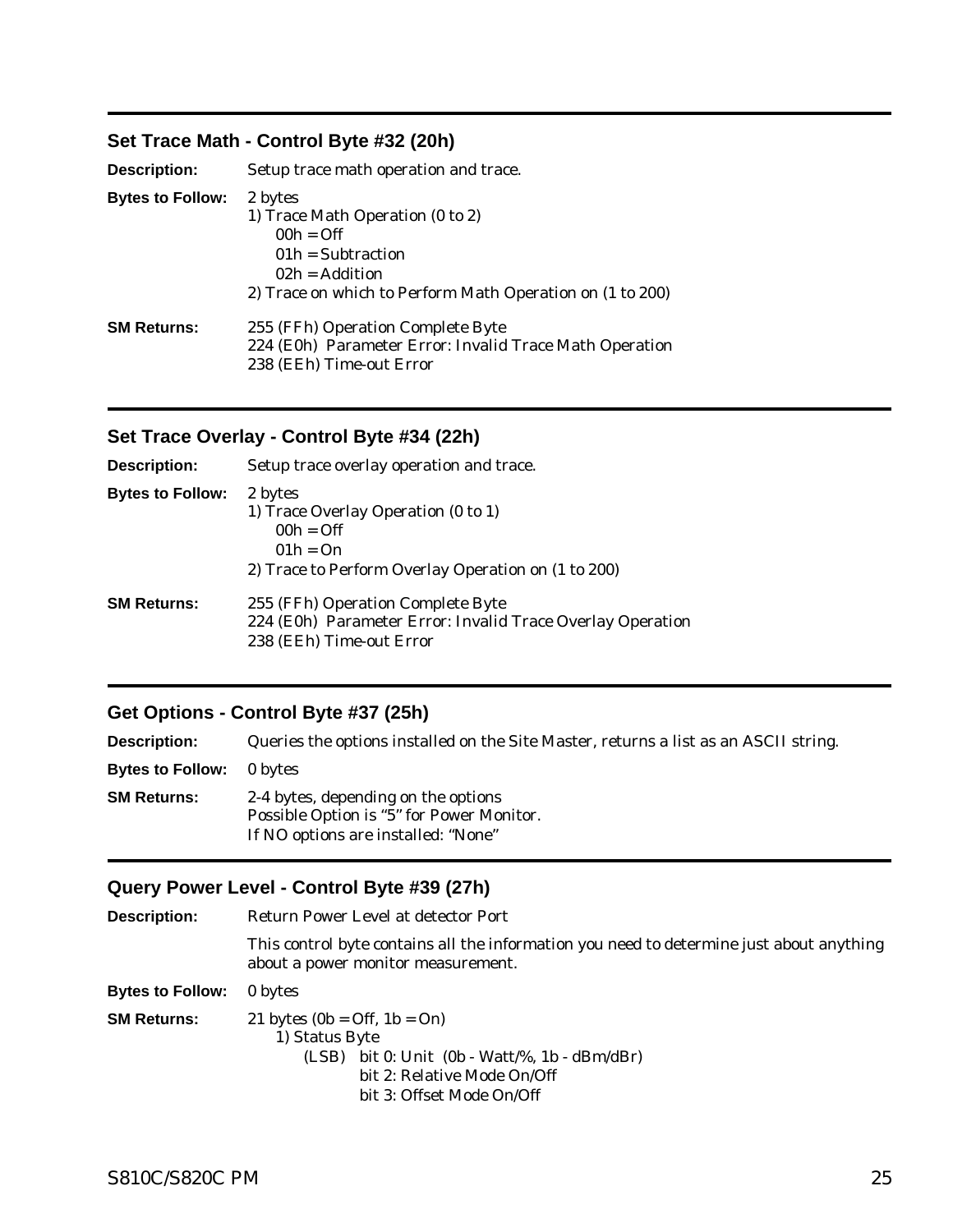<span id="page-29-0"></span>bit 4: Zero Mode On/Off

- bit 5- 7: Not Used
- 2 5) Relative Mode reference Power Level in dBm
- 6 9) Offset Mode Offset in dB
- 10 -13) Zero Mode Power Level in dBm
- 14 -17) Absolute Power Level in dBm
- 18 21) Power in dBm or dBr

# **Notes:**

- 1. You can query power level without setting power monitor mode ON.
- 2. Absolute Power of –100 indicates a hardware failure (power monitor mode unavailable or RF detector not connected).
- 3. Power is returned in two's complement signed format, and is 1000 times the dBm value. Power levels are sent back as signed values. To get their correct decimal values, users must take the two's complement of them.

For example, let's say the absolute power level is measured at –50 dBm. This will be sent by the unit as –50,000 decimal (remember, the values are sent as thousandths of dBm). The equivalent four hexadecimal bytes are FF, FF, 3C, B0 (FFFF 3CB0). The user must first take the logical inverse of this (the "not" of each of the bits; if the bit is a 1, it becomes a 0 and vice-versa). The result will be 0000 C34F. Now the user must add 1. The result will be 0000 C350. The equivalent decimal value is (50,000). Now add the negative sign since the first bit in the original number (FFFF3CB0) was a "1" ("F" in binary form is "1111"). Now we have –50,000. Finally, since the power levels are sent as thousandths of dBm, divide by 1000. The result is –50.

- 4. Relative power is in 1000th of dBr.
- 5. Offset is in 1000th of dB.

# **Set Power Monitor Unit - Control Byte #40 (28h)**

| Set Power Monitor unit to watts or dBm.                                                                                |
|------------------------------------------------------------------------------------------------------------------------|
| 1 byte<br>$00h = W$ att (% if in relative mode)<br>$01h = dBm$ (dBr if in relative mode)                               |
| 255 (FFh) Operation Complete Byte<br>224 (E0h) Parameter Error: Invalid power monitor unit<br>238 (EEh) Time-out Error |
|                                                                                                                        |

# **Relative Mode On/Off - Control Byte #41 (29h)**

| Description:            | Enable or disable Power Monitor Relative Mode                                                                 |  |
|-------------------------|---------------------------------------------------------------------------------------------------------------|--|
| <b>Bytes to Follow:</b> | 1 byte<br>$00h = Off$<br>$01h = On$ w/ trigger (use the current power level as a reference power level)       |  |
| <b>SM Returns:</b>      | 255 (FFh) Operation Complete Byte<br>224 (E0h) Parameter Error: Invalid parameter<br>238 (EEh) Time-out Error |  |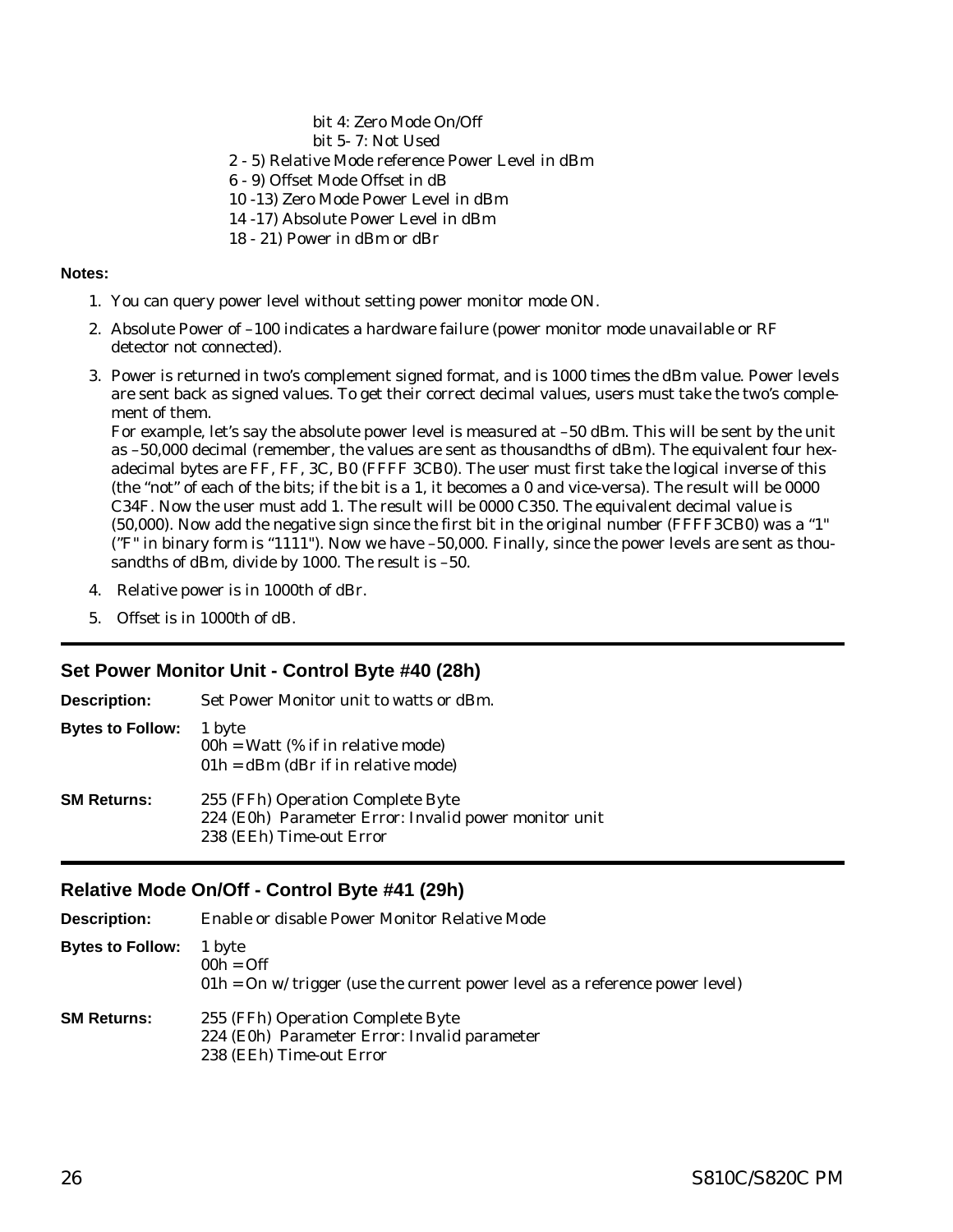# <span id="page-30-0"></span>**Offset Mode On/Off - Control Byte #42 (2Ah)**

| <b>Description:</b>     | Enable or disable Power Monitor Offset Mode                                                                   |
|-------------------------|---------------------------------------------------------------------------------------------------------------|
| <b>Bytes to Follow:</b> | 5 byte<br>1) On/Off $(01h = 0n, 00h = 0ff)$<br>2 - 5) Offset Power Level in dB                                |
| <b>SM Returns:</b>      | 255 (FFh) Operation Complete Byte<br>224 (E0h) Parameter Error: Invalid parameter<br>238 (EEh) Time-out Error |
| Notes:                  |                                                                                                               |

1. If you turn the Offset mode off, you must still send the other bytes. Bytes2-5 will be ignored.

# **Zero Mode On/Off - Control Byte #43 (2Bh)**

| <b>Description:</b>     | Enable or disable Power Monitor Zeroing Mode.                                                             |  |
|-------------------------|-----------------------------------------------------------------------------------------------------------|--|
| <b>Bytes to Follow:</b> | 1 byte<br>$00h = Off$<br>$01h =$ On with trigger (current power level is referenced as -80 dBm)           |  |
| <b>SM Returns:</b>      | 255 (FFh) Operation Complete Byte<br>224 (E0h) Parameter Error: Invalid state<br>238 (EEh) Time-out Error |  |

# **Trigger Sweep - Control Byte #48 (30h)**

| <b>Description:</b>     | Causes the Site Master to perform a sweep if it is in single sweep or serial port echo<br>mode. |
|-------------------------|-------------------------------------------------------------------------------------------------|
| <b>Bytes to Follow:</b> | 0 bytes                                                                                         |
| <b>SM Returns:</b>      | Sweep Complete Byte # 192 (C0h)                                                                 |
| <b>Notes:</b>           |                                                                                                 |

- 1. If the Site Master is not in single sweep or serial port echo mode, this byte does nothing.
- 2. This command is for local mode operation. If the Site Master is in remote mode, sending the byte does nothing.

# **Check Battery Status - Control Byte #50 (32h)**

| <b>Description:</b>     | <b>Return Smart Battery status.</b>                                                                                                                                                                                                                                                                                                                                                                                                                                                                                                            |  |  |
|-------------------------|------------------------------------------------------------------------------------------------------------------------------------------------------------------------------------------------------------------------------------------------------------------------------------------------------------------------------------------------------------------------------------------------------------------------------------------------------------------------------------------------------------------------------------------------|--|--|
| <b>Bytes to Follow:</b> | 0 bytes                                                                                                                                                                                                                                                                                                                                                                                                                                                                                                                                        |  |  |
| SM Returns:             | 17 bytes<br>1-2) Battery Status flags (Refer to Smart Battery Data Spec 5.1.2.1)<br>3-4) State of Charge (unsigned integer 0 to 100(%) Full)<br>5-6) Battery Voltage (unsigned integer 0 to 65535 in mV)<br>7-8) Battery Current (signed integer -32,768 to $+32,7687$ mA, positive = Charging)<br>Battery Avg current (signed integer -32,768 to $+32,7687$ mA, positive = charging)<br>$9-10$<br>11-12) Average Time to Empty (unsigned integer 0 to 65535 minute)<br>13-14) Battery Charge Cycle Count (unsigned integer 0 to 65535 cycles) |  |  |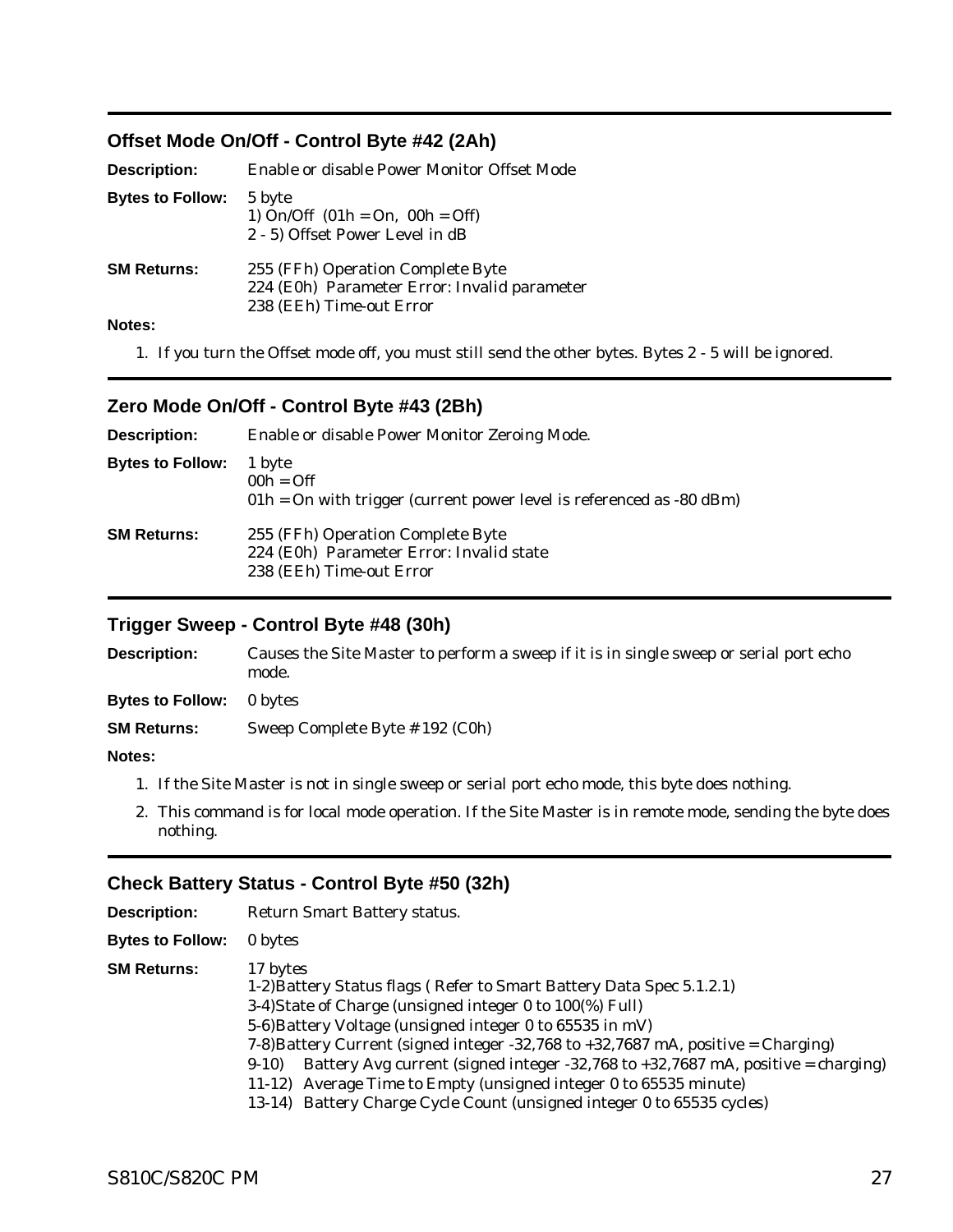<span id="page-31-0"></span>15-16) Battery Capacity at Full Charge in mA hours (unsigned integer 0 to 65535 cycles) 17) Unit Under Battery Power (01h = YES; 00h = NO)

# **Set Marker to Peak - Control Byte #51 (33h)**

**Description:** Obtains Marker status information for peak value in the current trace. The value of the byte for marker number should be the marker number –1. For example, to set marker 1 to peak, send command number 51 followed by 0.

> The return value is a display point. To calculate the corresponding frequency (or distance): Marker Frequency = (resolution  $-1$ )  $*$  (marker freq  $-$  start freq).

### **Bytes to Follow:** 1 byte

1) Marker Number (00h – 03h)

### **SM Returns:**

2 bytes

1) Marker Position at Peak (highest byte)

2) Marker Position at Peak (lowest byte)

## **Set Marker to Valley - Control Byte #52 (34h)**

**Description:** Obtains Marker status information for valley value in the current trace. The value of the byte for marker number should be the marker number –1. For example, to set marker 1 to valley, send command number 52 followed by 0.

> The return value is a display point. To calculate the corresponding frequency (or distance): Marker Frequency = (resolution  $-1$ )  $*$  (marker freq  $-$  start freq)

### **Bytes to Follow:** 1 byte 1) Marker Number (00h – 03h)

### **SM Returns:** 2 bytes

- 1) Marker Position at Valley (highest byte)
- 2) Marker Position at Valley (lowest byte)

### **Set Site Master Single Limit - Control Byte #55 (37h)**

**Description:** Sets the position and On/Off Status of the Limit Lines.

S8X0C supports Single Limit Line. The Control Byte will set the limit status and the limit value for current measurement mode.

See control byte #20 (14h) response byte 32 to 35 (1Ch to 9Ah) for current Site Master limit location and byte #136 for current single limit status.

### **Bytes to Follow:** 3 bytes:

- 1) Limit Status  $(01h = ON; 00h = Off)$
- 2) Limit Y (highest byte)
- 3) Limit Y (lowest byte)

### **SM Returns:** 255 (FFh) Operation Complete Byte 224 (E0h) Parameter Error: Invalid limit segment, limit status, or limit value 238 (EEh) Time-out Error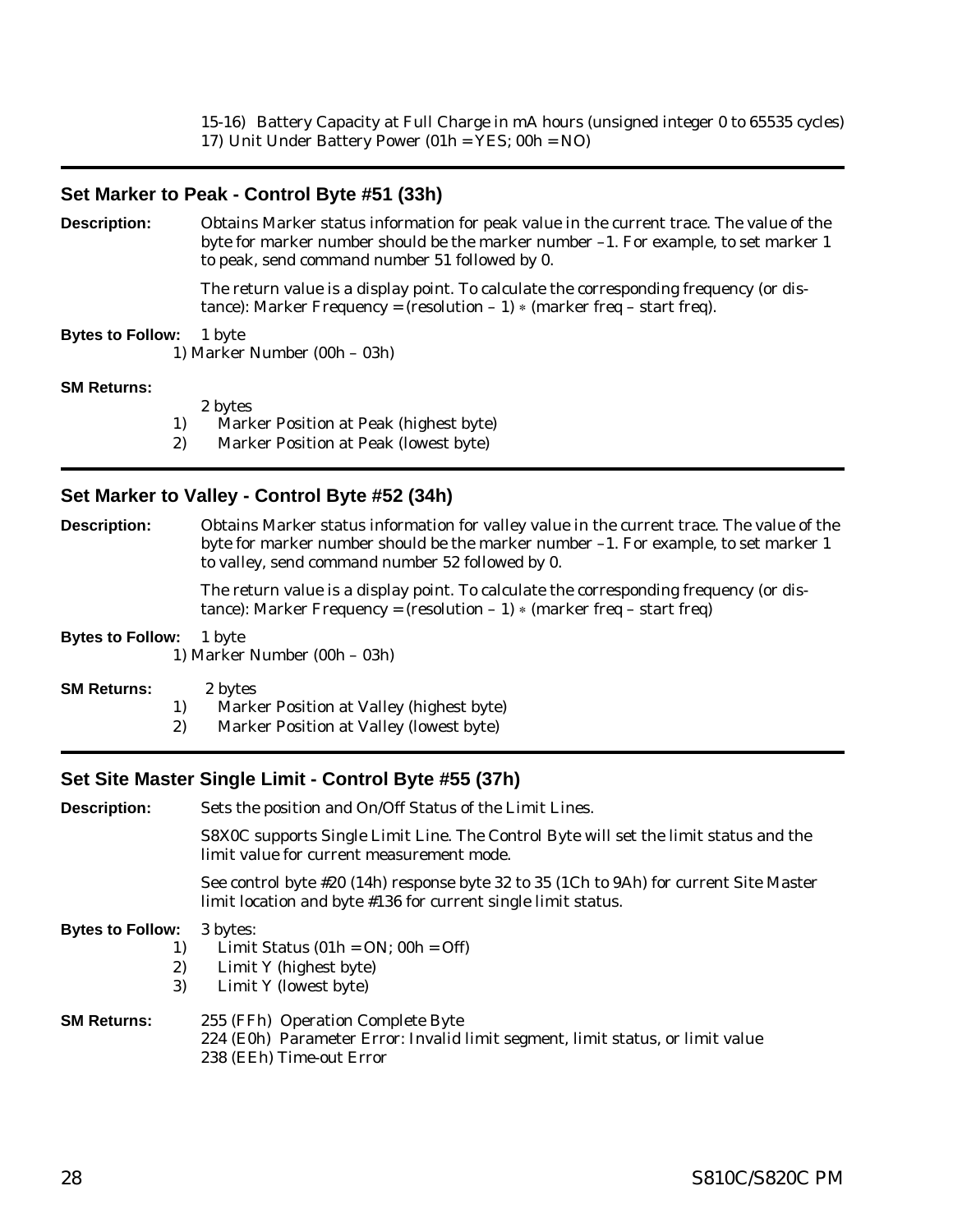<span id="page-32-0"></span>

| Notes: | Limit Value depends on the current display mode selected. |
|--------|-----------------------------------------------------------|
|        | Return Loss & Cable Loss:                                 |
|        | Limit is in thousandths of a dB                           |
|        | Maximum value sent is 54000 which represents 54.00 dB     |
|        | Minimum value sent is 0 which represents 0.0 dB           |
|        | SWR:                                                      |
|        | Limit is in thousandths (of ratio)                        |
|        | Maximum value sent is 65530 which represents 65.53        |
|        | Minimum value sent is 1000 which represents 1.00.         |

# **Automatically Save Runtime Setup - Control Byte #64 (40h)**

| <b>Description:</b>     | Automatically save the runtime setup when exiting remote mode.<br>This flag must be set once per power cycle of the Site Master. It returns to its default<br>value when the unit is turned off. The default value is (0), DO NOT automatically save<br>the runtime setup. |
|-------------------------|----------------------------------------------------------------------------------------------------------------------------------------------------------------------------------------------------------------------------------------------------------------------------|
| <b>Bytes to Follow:</b> | 1 byte<br>1) Save Runtime Setup On/Off<br>$00h =$ Off (default)<br>$01h = On$                                                                                                                                                                                              |
| <b>SM Returns:</b>      | 255 (FFh) Operation Complete<br>238 (EEh) Time Out Error                                                                                                                                                                                                                   |

# **Enter Remote Mode - Control Byte #69 (45h)**

| <b>Description:</b>     | Enter remote mode then send model number and firmware version to the computer                                                                                                                                                                                                                                               |  |  |
|-------------------------|-----------------------------------------------------------------------------------------------------------------------------------------------------------------------------------------------------------------------------------------------------------------------------------------------------------------------------|--|--|
| <b>Bytes to Follow:</b> | 0 bytes                                                                                                                                                                                                                                                                                                                     |  |  |
| <b>SM Returns:</b>      | 13 bytes<br>1-2) Model # (0Eh for the S810C and 0Fh for the S820C)<br>3-9) Extended Model # (7 bytes in ASCII)<br>10-13) Software Version (4 bytes in ASCII)                                                                                                                                                                |  |  |
|                         | The computer sends Enter Remote mode byte #69 (45h) to the Site Master and waits for<br>a response.                                                                                                                                                                                                                         |  |  |
|                         | Since the Site Master polls its serial port buffer at the end of each sweep, the computer<br>must wait until the Site Master sends the return bytes before sending a new control<br>byte. Otherwise, the new control byte overwrites the old one (saying enter remote) and<br>the Site Master does not respond as expected. |  |  |
|                         | Once in remote mode, the Site Master stops sweeping and a Remote Mode Indicator ap-<br>pears on the LCD.                                                                                                                                                                                                                    |  |  |
|                         | The Site Master sends its model and software version numbers to the computer. The Site<br>Master is now able to take multiple control bytes. It waits for the next control byte.                                                                                                                                            |  |  |
|                         |                                                                                                                                                                                                                                                                                                                             |  |  |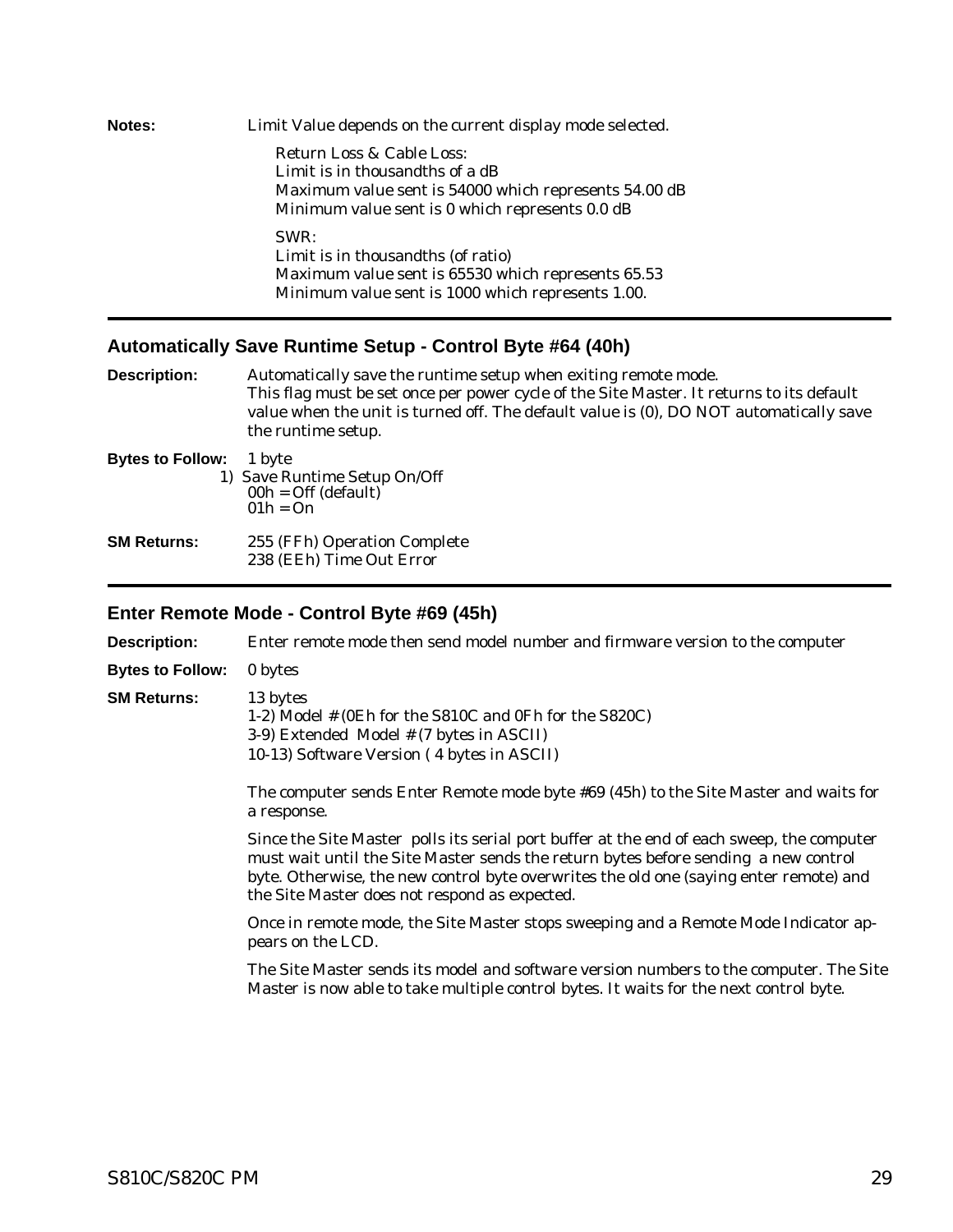# <span id="page-33-0"></span>**Enter Remote Mode Immediately - Control Byte #70 (46h)**

**Description:** Enter remote mode in the middle of a sweep, then send the model number and firmware version to the computer. **Bytes to Follow:** 0 bytes **SM Returns:** 13 bytes 1-2) Model # (0Eh for the S810C and 0Fh for the S820C) 3-9) Extended Model # (7 bytes in ASCII) 10-13) Software Version (4 bytes in ASCII) The computer sends Enter Remote Mode Immediately byte #70 (46h) to the Site Master and waits for a response. This control byte causes the unit to enter remote mode immediately. Note that this could result in incomplete sweep data. Use control byte #69 if complete data is required. Once in remote mode, the Site Master stops sweeping. A Remote Mode Indicator appears on the LCD. The Site Master sends its model and software version numbers to the computer. The Site Master is now able to take multiple control bytes. It waits for the next control byte.

# **Write Custom Cable - Control Byte #80 (50h)**

**Description:** Write a cable parameter in the custom cable list.

## **Bytes to Follow:** 25 bytes

- 1) Not Used
	- 2) Cable List index (0 24)
	- 3-17) Cable Description (string)
	- 18) Propagation Velocity (highest byte)1
	- 19) Propagation Velocity
	- 20) Propagation Velocity
	- 21) Propagation Velocity (lowest byte)
	- 22) Insertion Loss (highest byte)2
	- 23) Insertion Loss
	- 24) Insertion Loss
	- 25) Insertion Loss (lowest byte)

### **SM Returns:** 255 (FFh) Operation Complete 224 (E0h) Parameter Error 238 (EEh) Time Out Error

### **Notes:**

- 1. Relative Propagation Velocity uses units 1/100,000
- 2. Loss uses units 1/100,000 dB/m or 1/100,000 dB/ft.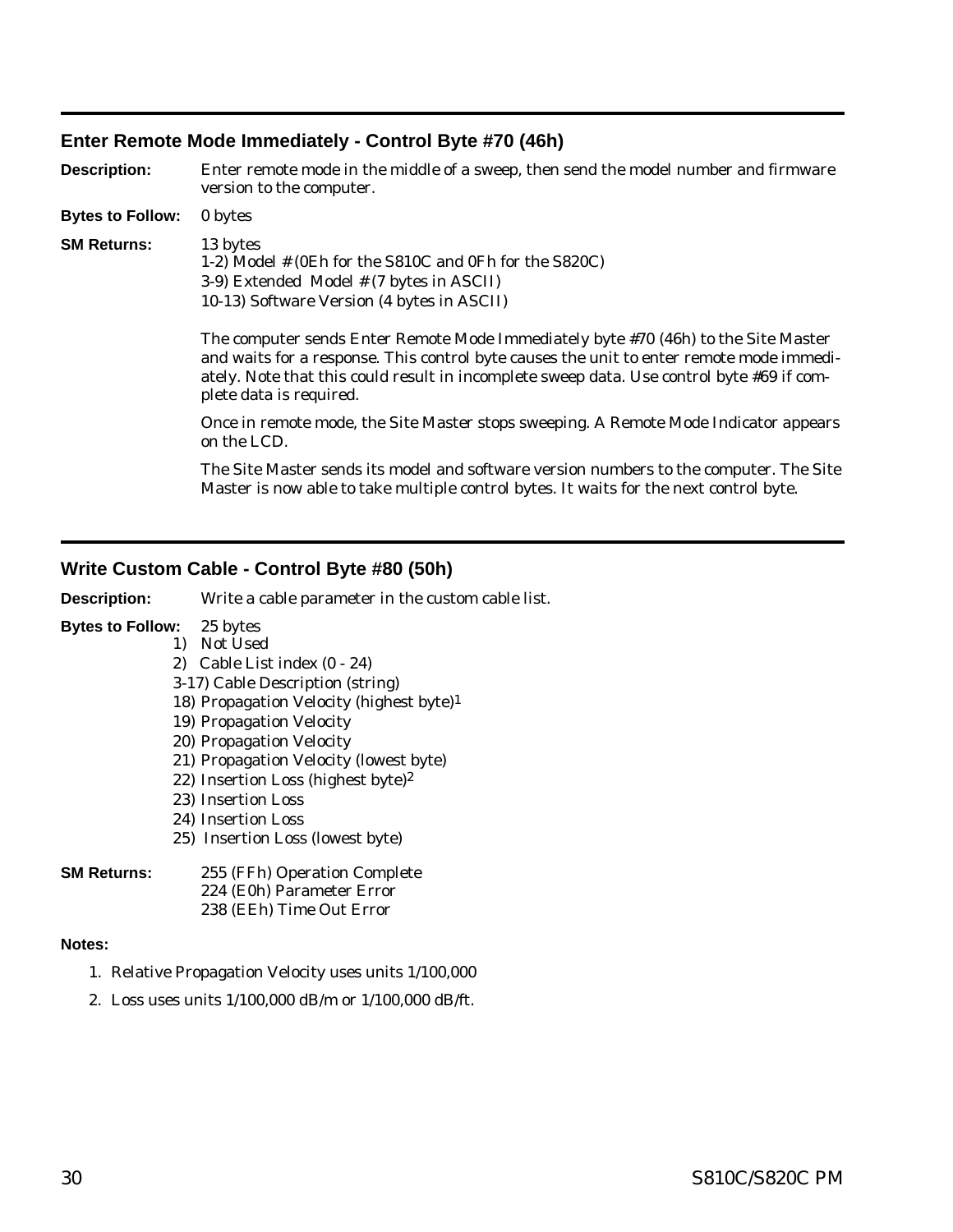# <span id="page-34-0"></span>**Recall Custom Cable - Control Byte #81 (51h)**

| <b>Description:</b>     | Query a cable in the custom cable list.<br>2 byte<br>1) Not Used<br>1) Cable list index $(0-24)$                                                                                                                                                                                                              |
|-------------------------|---------------------------------------------------------------------------------------------------------------------------------------------------------------------------------------------------------------------------------------------------------------------------------------------------------------|
| <b>Bytes to Follow:</b> |                                                                                                                                                                                                                                                                                                               |
| <b>SM Returns:</b>      | 24 bytes<br>1) Upper bound of Custom Cable Index<br>2 - 16) Cable Description (string)<br>17) Propagation Velocity (highest byte) <sup>1</sup><br>18) Propagation Velocity<br>19) Propagation Velocity<br>20) Propagation Velocity (lowest byte)<br>21) Insertion Loss (highest byte) 2<br>22) Insertion Loss |

- 23) Insertion Loss
- 24) Insertion Loss (lowest byte)

### **Notes:**

- 1. Relative Propagation Velocity uses units 1/100,000
- 2. Loss uses units 1/100,000 dB/m or 1/100,000 dB/ft.

# **Set Site Master Marker(Peak/Valley) - Control Byte #129 (81h)**

| Sets an individual marker in current measurement mode.                                                                                                                                                                                                                                                                                                                                                                                   |  |  |
|------------------------------------------------------------------------------------------------------------------------------------------------------------------------------------------------------------------------------------------------------------------------------------------------------------------------------------------------------------------------------------------------------------------------------------------|--|--|
| The Site Master sets the position of a marker by its relative position on the graph. The<br>lowest position is 0 at the start frequency (or distance). The highest position is at the stop<br>frequency (or distance). For example, if the resolution is 130 Data Points, the start fre-<br>quency is at point 0 and the stop frequency is at point 129. To calculate the data point<br>form a frequency (or distance) do the following: |  |  |
| Point = $\frac{(resolution - 1)*(marker frequency - start frequency)}{(stop frequency) - (start frequency)}$                                                                                                                                                                                                                                                                                                                             |  |  |
| The On/Off Status of a Marker can be toggled using this control byte.                                                                                                                                                                                                                                                                                                                                                                    |  |  |
| 2 bytes<br>Marker Number (01h = marker 1, 02h = marker 2, 03h = marker 3, 04h = marker 4,<br>$05h$ = marker 5, 06h = marker 6)<br>Marker Search Type (Peak=01h, Valley = 00h)                                                                                                                                                                                                                                                            |  |  |
|                                                                                                                                                                                                                                                                                                                                                                                                                                          |  |  |

# **SM Returns:** OK: 3 bytes

- 1) Marker Position (higher byte)
- 2) Marker Position (lower byte)
- 3) 255 (FFh) Operation Complete Byte
	- 224 (E0h) Parameter Error: Invalid marker, marker status, or marker position 238 (EEh) Time-out Error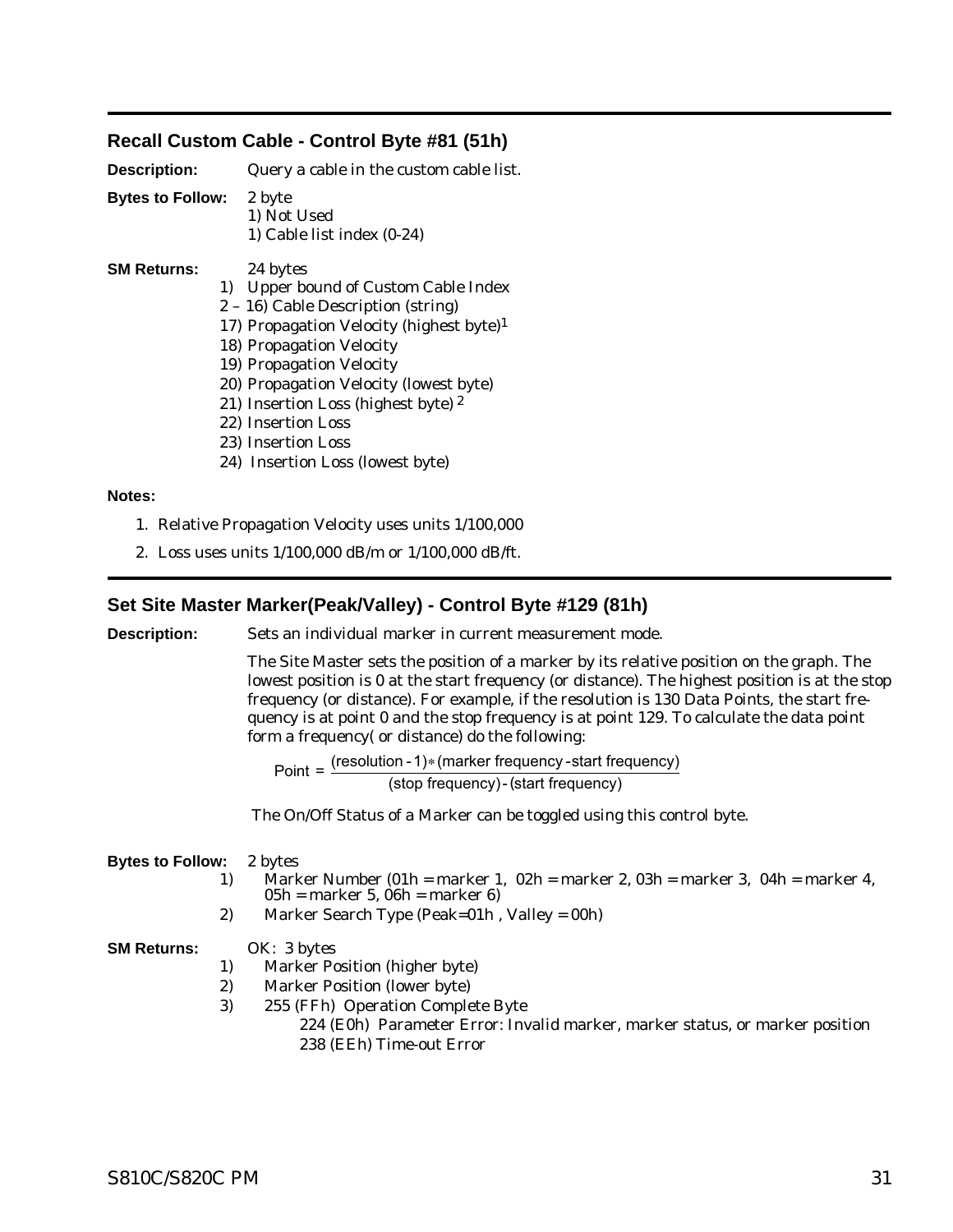# <span id="page-35-0"></span>**Set SOSL Cal Parameter – Control Byte #130 (82h)**

| <b>Description:</b>     |     | Set the waveguide parameters                                          |
|-------------------------|-----|-----------------------------------------------------------------------|
| <b>Bytes to Follow:</b> |     | 12 bytes                                                              |
|                         | 1)  | Waveguide 1/8 <sup>th</sup> Offset Length (highest byte) <sup>1</sup> |
|                         | 2)  | Waveguide 1/8 <sup>th</sup> Offset Length                             |
|                         | 3)  | Waveguide 1/8th Offset Length                                         |
|                         | 4)  | Waveguide 1/8 <sup>th</sup> Offset Length (lowest byte)               |
|                         | 5)  | Waveguide 3/8 <sup>th</sup> Offset Length (highest byte) <sup>1</sup> |
|                         | 6)  | Waveguide 3/8th Offset Length                                         |
|                         | 7)  | Waveguide 3/8 <sup>th</sup> Offset Length                             |
|                         | 8)  | Waveguide 3/8 <sup>th</sup> Offset Length (lowest byte)               |
|                         | 9)  | Waveguide Cutoff Frequency (in KHz)(highest byte)                     |
|                         | 10) | <b>Waveguide Cutoff Frequency</b>                                     |
|                         | 11) | <b>Waveguide Cutoff Frequency</b>                                     |
|                         | 12) | <b>Waveguide Cutoff Frequency (lowest byte)</b>                       |
| SM Returns:             |     | 255 (FFh) Operation Complete Byte                                     |
|                         |     | 224 (E0h) Parameter Error: Invalid setting                            |
|                         |     | 238 (EEh) Time-out Error                                              |
| <b>Notes:</b>           |     |                                                                       |

1. Offset Length uses 1/1000,000 mm

# **Set OSL Cal Parameter – Control Byte #131 (83h)**

| <b>Description:</b>     | Set the type of connector being used                                                                                                                                                                                        |
|-------------------------|-----------------------------------------------------------------------------------------------------------------------------------------------------------------------------------------------------------------------------|
| <b>Bytes to Follow:</b> | 1 byte<br>Byte sent 00h Connector type: K Male.<br>Byte sent 01h Connector type: K Female.<br>Byte sent 02h Connector type: N Male.<br>Byte sent 03h Connector type: N Female<br>Byte sent 04h Connector type: User Defined |
| <b>SM Returns:</b>      | 255 (FFh) Operation Complete Byte<br>224 (E0h) Parameter Error: Invalid setting<br>238 (EEh) Time-out Error                                                                                                                 |

# **Write Custom Waveguide - Control Byte #133 (85h)**

**Description:** Write a waveguide parameter in the custom waveguide list.

### **Bytes to Follow:** 25 bytes 1) Not Used

2) WG List index (0 - 24) 3 – 17) WG Description (in ASCII) 18) WG Cutoff Frequency ( in KHz ) (highest byte) 19) WG Cutoff Frequency 20) WG Cutoff Frequency 21) WG Cutoff Frequency (lowest byte) 22) WG Loss (highest byte)1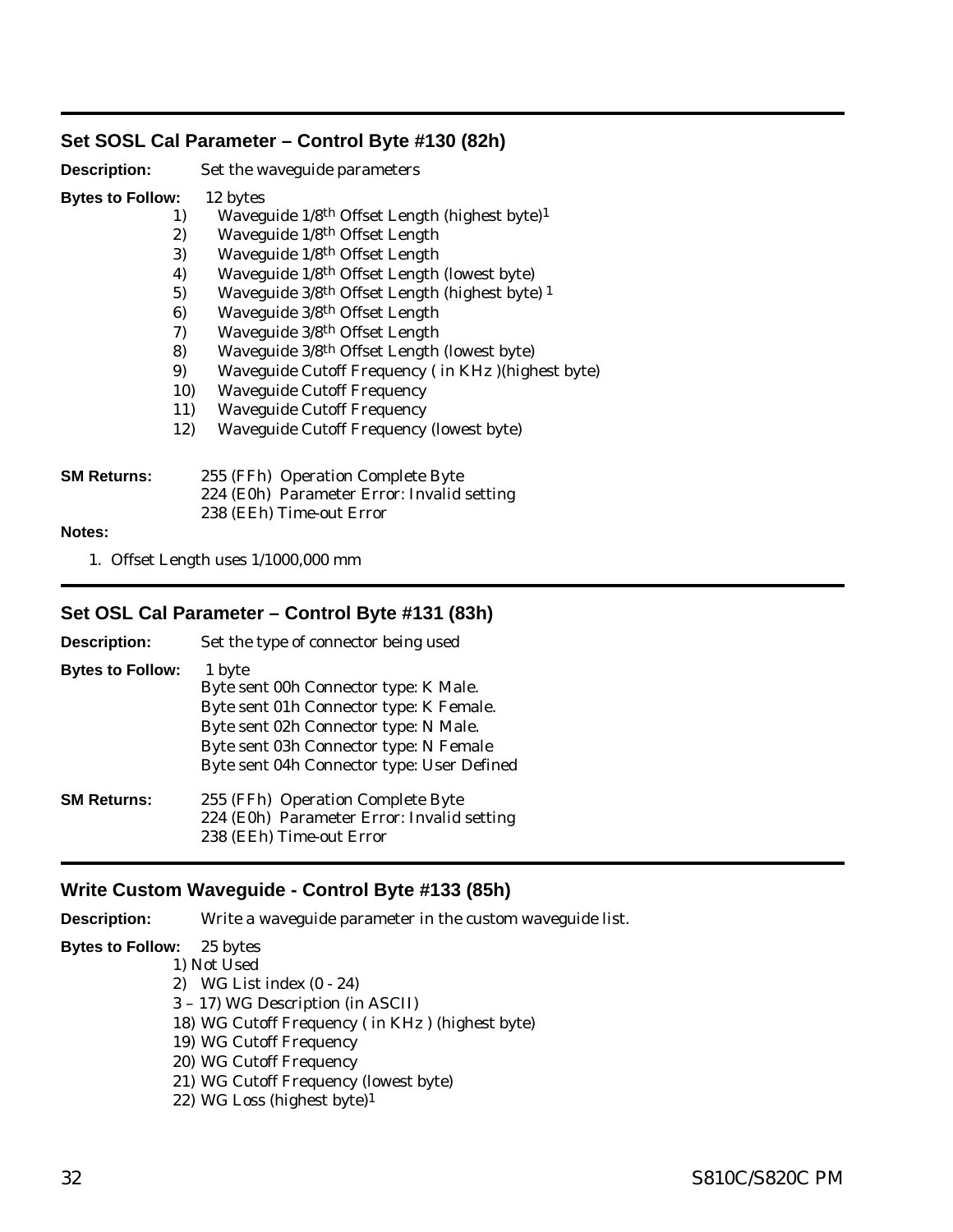<span id="page-36-0"></span>23) WG Loss 24) WG Loss (lowest byte)

| SM Returns: | 255 (FFh) Operation Complete                      |
|-------------|---------------------------------------------------|
|             | 224 (E0h) Parameter Error: Invalid Save Location. |
|             | 238 (EEh) Time Out Error                          |

**Notes:**

1. Loss uses units 1/100,000 dB/m or 1/100,000 dB/ft.

# **Recall Custom Waveguide - Control Byte #134 (86h)**

| <b>Description:</b>            | Query a waveguide in the custom waveguide list.                                                                                                                                                                                                                                                                                              |  |
|--------------------------------|----------------------------------------------------------------------------------------------------------------------------------------------------------------------------------------------------------------------------------------------------------------------------------------------------------------------------------------------|--|
| <b>Bytes to Follow:</b> 2 byte | <b>Not Used</b><br>1)<br>2)<br>WG list index $(0-24)$                                                                                                                                                                                                                                                                                        |  |
| <b>SM Returns:</b>             | 24 bytes<br>1) Upper Bound of Custom WG Index<br>$2 - 16$ ) WG Description (in ASCII)<br>17) WG Cutoff Frequency (in KHz)(highest byte)<br>18) WG Cutoff Frequency<br>19) WG Cutoff Frequency<br>20) WG Cutoff Frequency (lowest byte)<br>21) WG Loss (highest byte) <sup>1</sup><br>22) WG Loss<br>23) WG Loss<br>24) WG Loss (lowest byte) |  |

# **Notes:**

1. Loss uses units 1/100,000 dB/m or 1/100,000 dB/ft.

# **Query User Connector\_Coefficient - Control Byte #135 (87h)**

| <b>Description:</b>     |                                                   | Query the user specified coefficients for the coax port connector.                                                                                                                                                                                                                                                                                                                                          |  |
|-------------------------|---------------------------------------------------|-------------------------------------------------------------------------------------------------------------------------------------------------------------------------------------------------------------------------------------------------------------------------------------------------------------------------------------------------------------------------------------------------------------|--|
| <b>Bytes to Follow:</b> |                                                   | 0 bytes                                                                                                                                                                                                                                                                                                                                                                                                     |  |
| <b>SM Returns:</b>      | 1)<br>2)<br>3)<br>4)<br>5)<br>6)                  | 24 bytes<br>Port Connector Offset Open Length(highest byte) <sup>1</sup><br>Port Connector Offset Open Length<br>Port Connector Offset Open Length<br>Port Connector Offset Open Length(lowest byte)<br>Port Connector Offset Short Length(highest byte) <sup>1</sup><br>Port Connector Offset Short Length                                                                                                 |  |
|                         | 7)<br>8)<br>9)<br>10)<br>11)<br>12)<br>13)<br>14) | Port Connector Offset Short Length<br>Port Connector Offset Short length(lowest byte)<br>Port Connector Capacitive Coefficient c0(highest byte) 2<br>Port Connector Capacitive Coefficient c0<br>Port Connector Capacitive Coefficient c0<br>Port Connector Capacitive Coefficient c0 (lowest byte)<br>Port Connector Capacitive Coefficient c1(highest byte) 2<br>Port Connector Capacitive Coefficient c1 |  |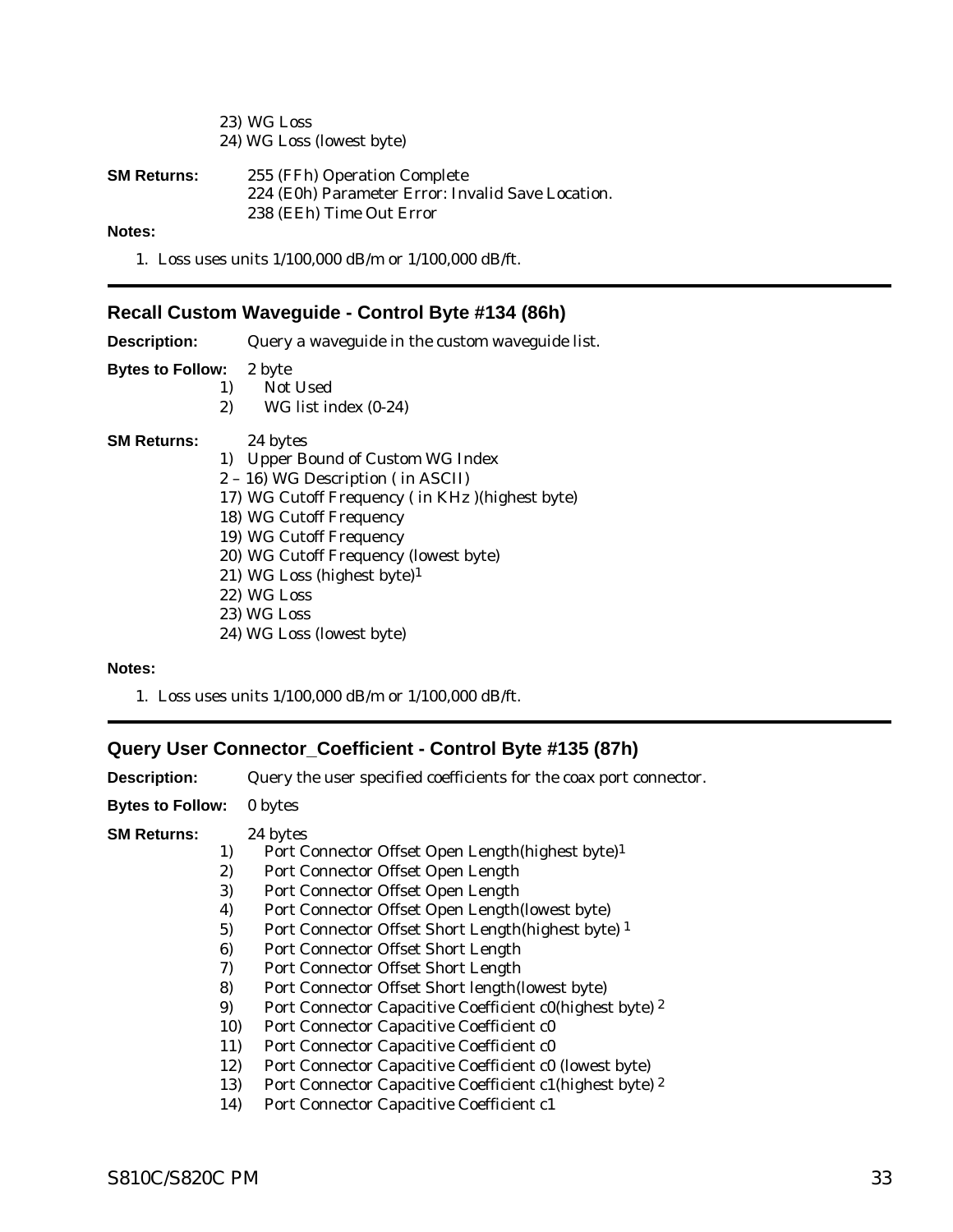- <span id="page-37-0"></span>15) Port Connector Capacitive Coefficient c1
- 16) Port Connector Capacitive Coefficient c1 (lowest byte)
- 17) Port Connector Capacitive Coefficient c2(highest byte) 2
- 18) Port Connector Capacitive Coefficient c2
- 19) Port Connector Capacitive Coefficient c2
- 20) Port Connector Capacitive Coefficient c2 (lowest byte)
- 21) Port Connector Capacitive Coefficient c3(highest byte) <sup>2</sup>
- 22) Port Connector Capacitive Coefficient c3
- 23) Port Connector Capacitive Coefficient c3
- 24) Port Connector Capacitive Coefficient c3 (lowest byte)

### **Notes:**

- 1. Offset Length uses units 1/1000,000 mm
- 2. ((Value Desired / factor) 1000) + 1000000 where factor =  $10^{\circ}$ -15 for c0  $10^{\circ} - 27$  for c1  $10^{\wedge}$ -36 for c2  $10^{\circ} - 45$  for c3

## **Set User Connector Coefficient - Control Byte #136 (88h)**

| <b>Description:</b><br>Set the user specified coefficients for the coax port connector. |
|-----------------------------------------------------------------------------------------|
|-----------------------------------------------------------------------------------------|

- **Bytes to Follow:** 24 byte
	- 1) Port Connector Offset Open Length(highest byte)1
	- 2) Port Connector Offset Open Length
	- 3) Port Connector Offset Open Length
	- 4) Port Connector Offset Open Length(lowest byte)
	- 5) Port Connector Offset Short Length(highest byte) 1
	- 6) Port Connector Offset Short Length
	- 7) Port Connector Offset Short Length
	- 8) Port Connector Offset Short Length(lowest byte)
	- 9) Port Connector Capacitive Coefficient c0(highest byte) 2
	- 10) Port Connector Capacitive Coefficient c0
	- 11) Port Connector Capacitive Coefficient c0
	- 12) Port Connector Capacitive Coefficient c0 (lowest byte)
	- 13) Port Connector Capacitive Coefficient c1(highest byte) 2
	- 14) Port Connector Capacitive Coefficient c1
	- 15) Port Connector Capacitive Coefficient c1
	- 16) Port Connector Capacitive Coefficient c1 (lowest byte)
	- 17) Port Connector Capacitive Coefficient c2(highest byte) 2
	- 18) Port Connector Capacitive Coefficient c2
	- 19) Port Connector Capacitive Coefficient c2
	- 20) Port Connector Capacitive Coefficient c2 (lowest byte)
	- 21) Port Connector Capacitive Coefficient c3(highest byte) <sup>2</sup>
	- 22) Port Connector Capacitive Coefficient c3
	- 23) Port Connector Capacitive Coefficient c3
	- 24) Port Connector Capacitive Coefficient c3 (lowest byte)

- **SM Returns:** 255 (FFh) Operation Complete Byte
	- 224 (E0h) Parameter Error 238 (EEh) Time-out Error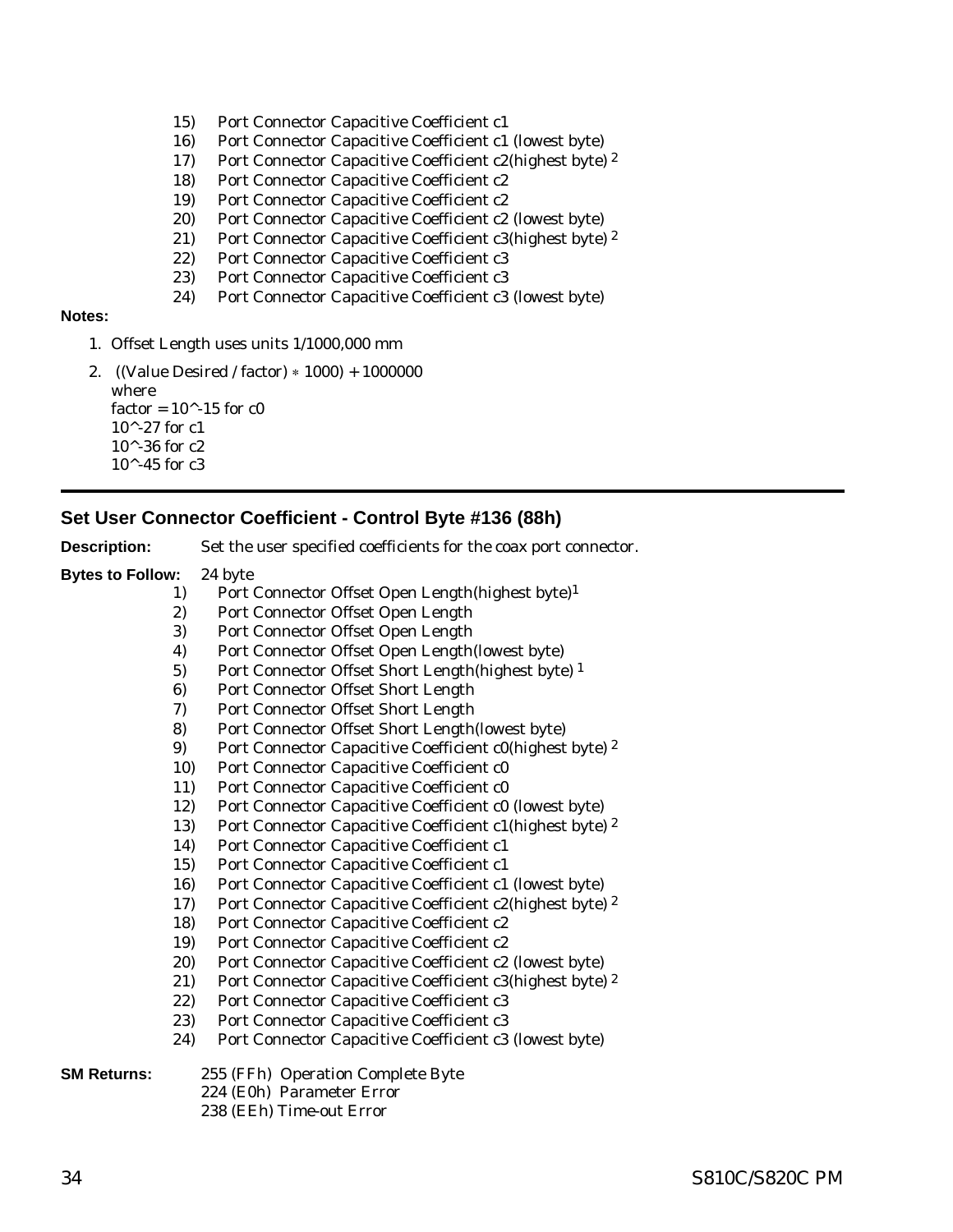<span id="page-38-0"></span>**Notes:**

- 1. Offset Length uses units 1/1000,000 mm
- 2. ((Value Desired / factor) 1000) + 1000000 where factor =  $10^{\circ}$ -15 for c0 10^-27 for c1 10^-36 for c2  $10^{\wedge}$ -45 for c3

# **Set Baud Rate - Control Byte #197 (C5h)**

**Description:** Sets the Baud Rate for serial communications.

**Bytes to Follow:** 1 byte 1) Baud rate index:  $0 = 9600$  $1 = 19200$  $2 = 38400$  $3 = 56000$  $4 = 115200$ 

**SM Returns:** 255 (FFh) Operation Complete 224 (E0h) Parameter Error: Invalid Baud Rate 238 (EEh) Time Out Error

# **Set Language – Control Byte #198 (C6h)**

| <b>Description:</b>     | Set Default language mode                                                                                               |
|-------------------------|-------------------------------------------------------------------------------------------------------------------------|
| <b>Bytes to Follow:</b> | 1 byte<br>$00h =$ English<br>$01h =$ French<br>$02h = German$<br>$03h =$ Spanish<br>$04h = Chinese$<br>$05h = Japanese$ |
| <b>SM Returns:</b>      | 255 (FFh) Operation Complete Byte<br>224 (E0h) Parameter Error: Invalid Language<br>238 (EEh) Time-out Error            |

### **Query Time - Control Byte #208 (D0h)**

**Description:** Queries the Site Master for the current time in ASCII format.

# **SM Returns:** 8 bytes HH:MM:SS

- 1) Hour (higher byte)
- 2) Hour (lower byte)
- $3)$
- 4) Minute (higher byte)
- 5) Minute (lower byte)
- $6)$
- 7) Second (higher byte)
- 8) Second (lower byte)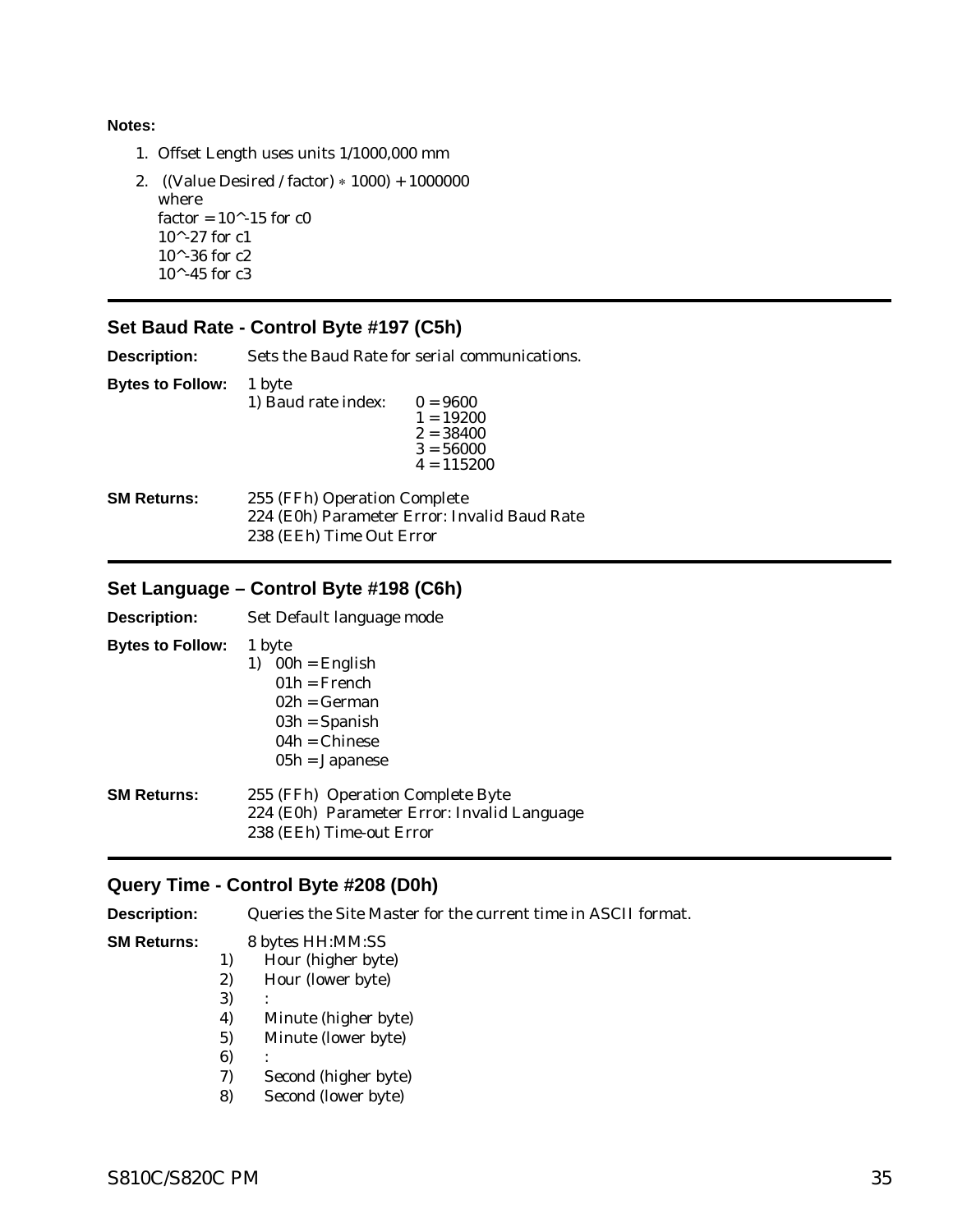# <span id="page-39-0"></span>**Read ASCII Serial Number - Control Byte #225 (E1h)**

| <b>Description:</b>            | Sets the SM into Keypad test mode.                          |  |  |
|--------------------------------|-------------------------------------------------------------|--|--|
| <b>Bytes to Follow:</b> 1 byte | Serial number storage location (1=main serial, 2=secondary) |  |  |
| <b>SM Returns:</b>             | 8 bytes<br>1-8) Serial Number, in ASCII                     |  |  |

# **Exit remote mode - Control Byte #255 (FFh)**

| <b>Description:</b>            | Site Master exits remote mode |     |  |
|--------------------------------|-------------------------------|-----|--|
| <b>Bytes to Follow:</b> 0 byte |                               |     |  |
| <b>SM Returns:</b>             | 1 byte<br>1) Confirm flag     | FFh |  |
|                                |                               |     |  |

The computer sends a serial stop byte #255 (FFh) to the Site Master. Site Master returns a confirm flag (FFh). The Site Master resumes sweeping, either continuously or singly.

You may also press the "ESCAPE" key on the Site Master key pad to exit from remote mode (given that the serial communication is still in sync). In this case, the Site Master does not return a confirm byte to the serial port.

When exiting remote mode, system parameters changed during remote mode are used immediately.

If the user turns on the automatic save mechanism (control byte #64), the changes are automatically written to the runtime setup (setup 0).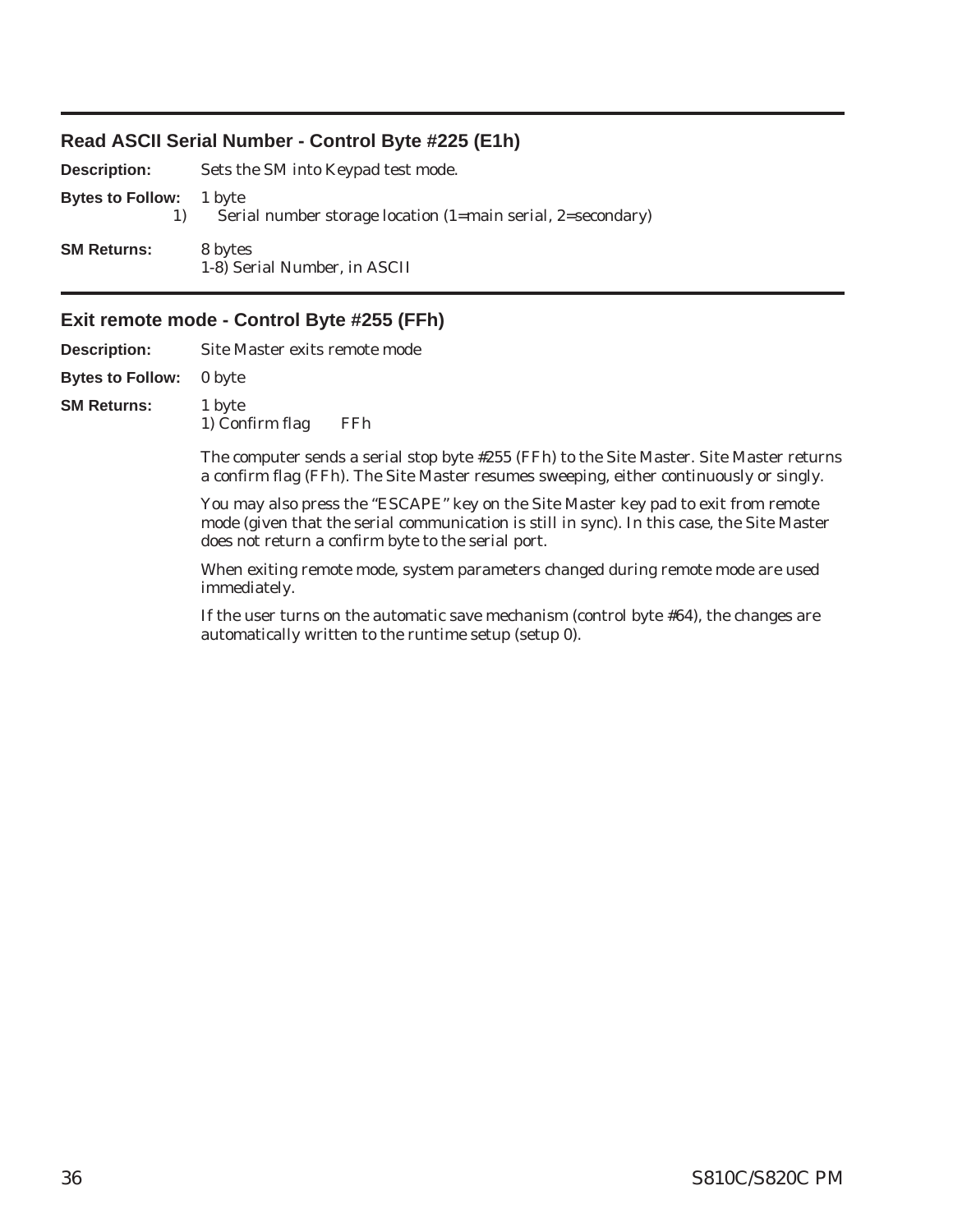# **Parameter Definitions**

| <b>Parameter</b>                         | # of bytes       | <b>Step</b>                  | <b>Example / Description</b>                                                                                                        |
|------------------------------------------|------------------|------------------------------|-------------------------------------------------------------------------------------------------------------------------------------|
| Frequency                                | 4 bytes unsigned | 1 KHz                        | $5$ Ghz = $5000000$                                                                                                                 |
| (RL, CL)<br>Scale                        | 2 bytes unsigned | 1 / 1000 dB                  | $51.3$ dB = $51300$                                                                                                                 |
| (SWR)                                    | 2 bytes unsigned | 1 / 1000 (ratio)             | $65.53 = 65530$                                                                                                                     |
| (RL, CL)<br>Limit                        | 2 bytes unsigned | 1 / 1000 dB                  | $51.3$ dB = $51300$                                                                                                                 |
| (SWR)                                    | 2 bytes unsigned | 1 / 1000 (ratio)             | $65.53 = 65530$                                                                                                                     |
| (G/IL)                                   | 2 bytes unsigned | 1 / 100 dB                   | $100 dB = 0 120 dB = 22000$                                                                                                         |
| Markers (frequency<br>& distance marker) | 2 bytes unsigned | 1 sweep point                | Marker Values are given in relative position of the graph. The<br>lowest value is 0, the highest is 129 (130 data points total).    |
| <b>Distance</b>                          | 4 bytes unsigned | 1/100,000 m/ft               | $12.34 m = 1234000$                                                                                                                 |
| Relative Propaga-<br>tion Velocity       | 4 bytes unsigned | 1/100,000                    | $0.837 = 83700$                                                                                                                     |
| Cable Loss                               | 4 bytes unsigned | 1 / 100,000 dB               | $-0.345$ dB/m = 34500                                                                                                               |
| Gamma                                    | 4 bytes signed   | 1 / 1000 (ratio)             | Gamma value is the ratio of magnitude of reflected signal over<br>the magnitude of incident signal.                                 |
| Phase                                    | 4 bytes signed   | $1/10$ degree                | Phase value is the difference in phase between the incident<br>and reflected signal.                                                |
| Power: dBm/dBr                           | 4 bytes signed   | 1 / 1000 dBm<br>1 / 1000 dBr | 51.3 dBm = $51300$ 10.4 dBr = $10400$                                                                                               |
| Lock Fail Counter                        | 2 bytes unsigned | 1 error count                | $234$ fails = $234$                                                                                                                 |
| Integrator Fail<br>Counter               | 2 bytes unsigned | 1 error count                | 123 fails = $123$                                                                                                                   |
| Waveguide Cutoff<br>Frequency            | 4 bytes unsigned | 1 KHz                        | $5Ghz = 5000000$                                                                                                                    |
| Waveguide Loss                           | 4 bytes unsigned | 1 / 100,000 dB               | $-0.345$ dB/m = 34500                                                                                                               |
| Port Connector<br>Offset Open length     | 4 bytes unsigned | 1/1000,000<br>mm             | $12650 = .012650m$                                                                                                                  |
| Capacitive<br>Coefficients               | 4 bytes unsigned |                              | ((Value Desired / factor) * 1000) + 1000000<br>where factor $=$<br>10^-15 for c0<br>10^-27 for c1<br>10^-36 for c2<br>10^-45 for c3 |